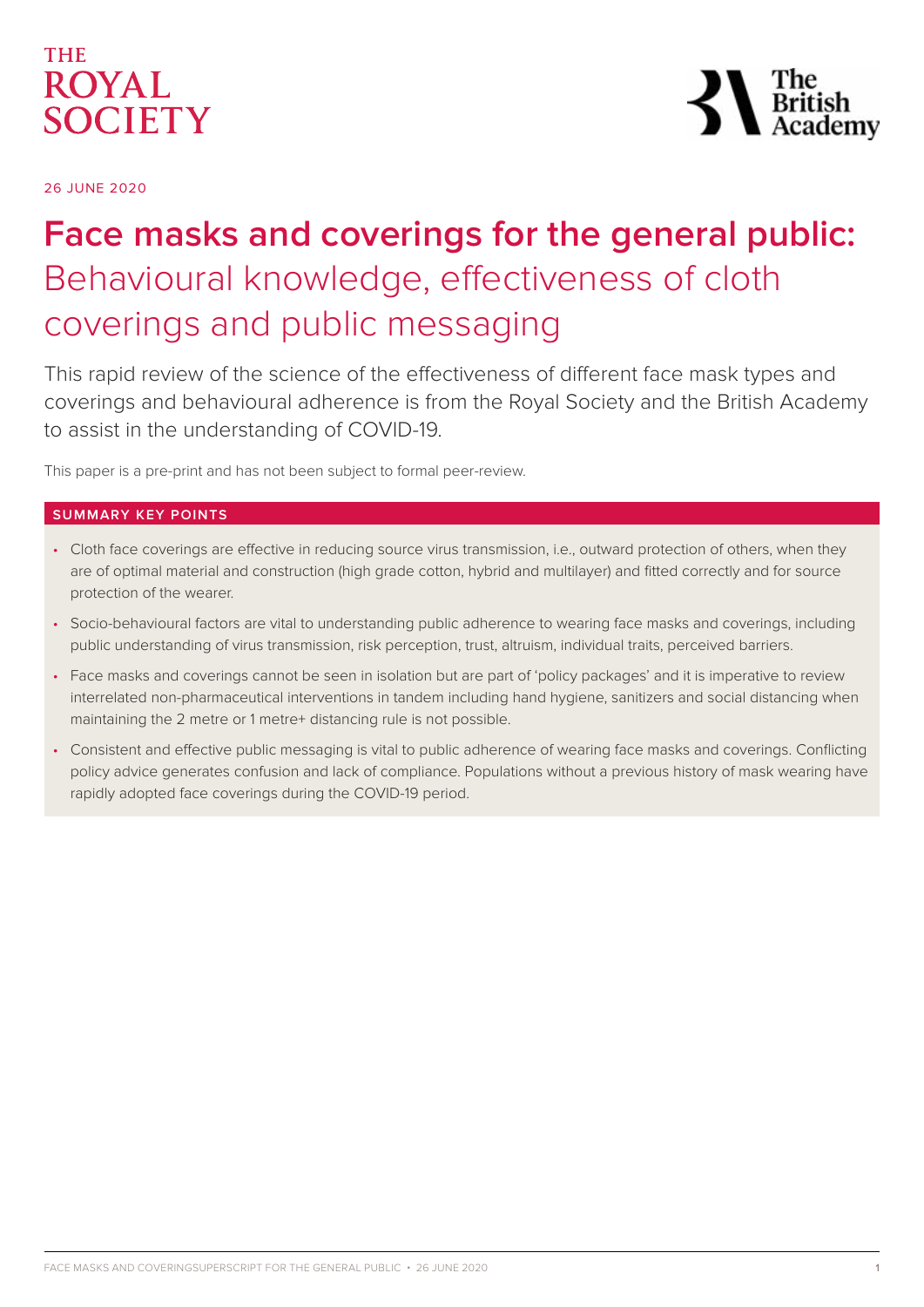#### **Executive summary**

- Cloth face masks and coverings for the general public are effective in improving: i) source protection, i.e., reduced virus transmission from the wearer when they are of optimal material and construction and fitted correctly; and ii) wearer protection, i.e., reduced rate of infection of those who wear them.
- Optimal cloth face coverings are made from specific material (e.g., high grade cotton), hybrid and multilayer constructions (e.g., silk-cotton) and need to be fitted correctly.
- Many countries implemented a policy requiring the general public to wear face masks and coverings in all public places by mid-March 2020.
- Countries with no previous history of wearing face masks and coverings amongst the general public rapidly adopted usage such as in Italy (83.4%), the United States (65.8%) and Spain (63.8%) by the end of April 2020.
- A systematic review isolated key socio-behavioural factors to understanding public adherence to wearing face masks and coverings, namely:
	- public understanding of virus transmission, including efficacy of source versus wearer protection, diagnostic uncertainty and inability to self-diagnose.
	- risk perception, individuals' underestimation of health risks and perception that protection is only relevant for vulnerable groups, or outside of their proximity.
	- previous national pandemic experience resulting in rapid response and socio-political systems, allowing for more or less coordinated action and public trust.
	- individual characteristics, such as younger people and men having a lower threat perception and compliance with interventions.
	- perceived barriers, lack of supply of surgical masks and perceived competition with medical resources, resource constraints to obtain coverings, comfort and fit.
- Consistent and effective public messaging is vital with nonpharmaceutical interventions more effectively seen as part of 'policy packages' to acknowledge:
	- interventions as interrelated, to be reviewed in tandem with face masks and coverings related to hand hygiene, sanitizers and social distancing when maintaining the 2 metre or 1 metre+ distancing rule is not possible.
	- public communications must be clear, consistent and transparent with inconsistent, premature, alarmist information or that without a clear source raising scepticism and lowering compliance.

#### **Conclusion**

In England face masks and coverings for the general public in public places have not been mandated beyond public transport and hospitals. Wearing a face mask or covering in the UK has had very low uptake (~25%, late April 2020). The lack of clear recommendations for the general public and low uptake of wearing face masks and coverings may be attributed to: (i) over-reliance on an evidence-based medicine approach and assertion that evidence was weak due to few conclusive RCT (randomised controlled trial) results in community settings, discounting high quality non-RCT evidence. There have been no clinical trials of coughing into your elbow, social distancing and quarantine, yet these measures are seen as effective and have been widely adopted; (ii) inconsistent and changing advice from supranational organisations (WHO, ECDC) and other nations with variation in policy even within the UK; (iii) concern over the applicability of findings across multiple settings (health care versus general public, other pandemics and countries), yet many 'lessons learned' from previous pandemics, including public wearing of face masks and coverings, repeat themselves during COVID-19; and, (iv) mix of supply concerns of PPE shortages of surgical face masks with recommendations for face mask and covering wearing for general public.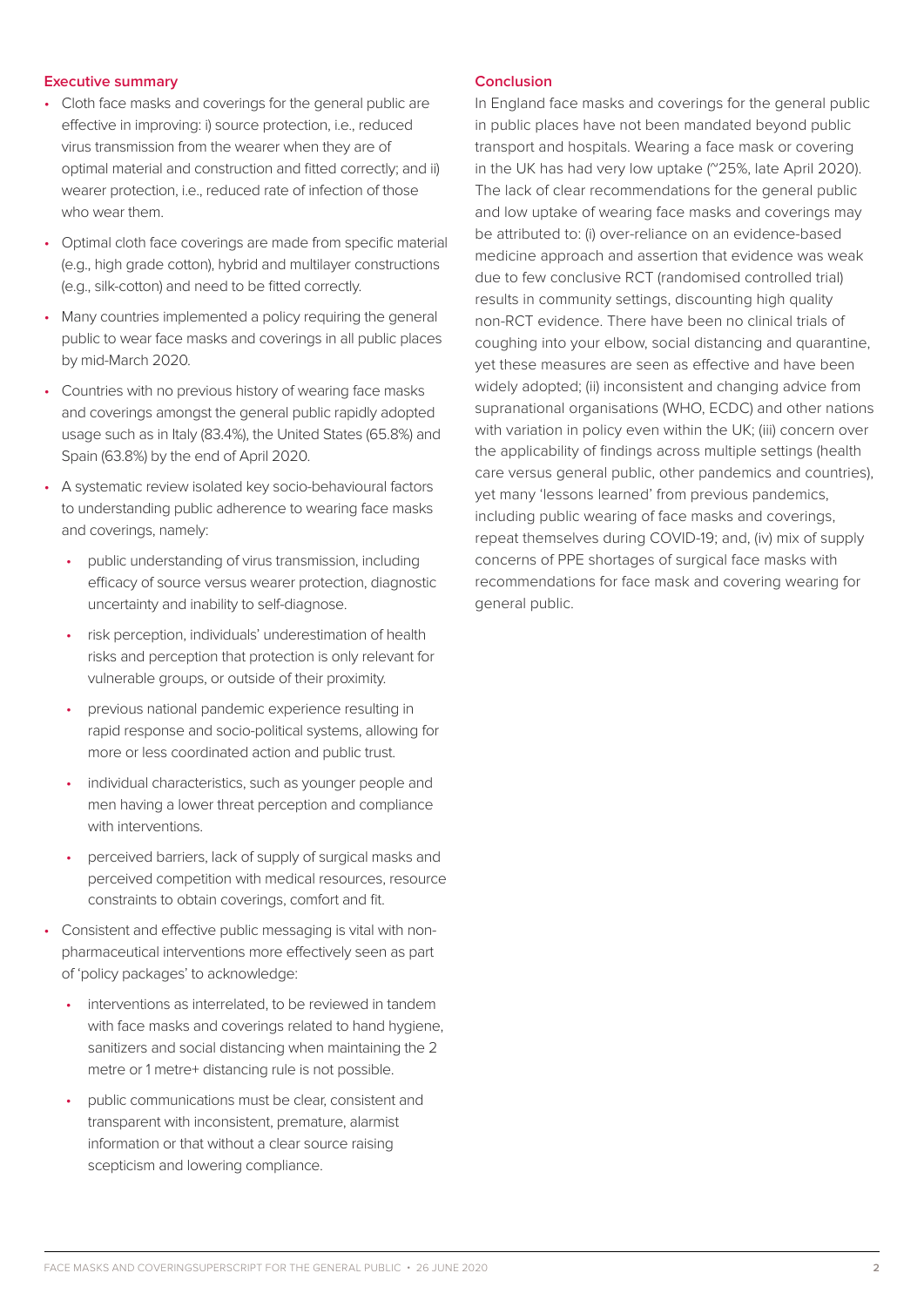# **Contents**

| 1. Introduction and motivation                                                                                                                   | 4               |
|--------------------------------------------------------------------------------------------------------------------------------------------------|-----------------|
| 2. Effectiveness of cloth face coverings                                                                                                         | 4               |
| 2.1 Background and existing knowledge: health care settings of surgical masks and respirators                                                    | 4               |
| 2.2 Evidence of effectiveness of public wearing of masks and coverings in community-based<br>studies                                             | 5               |
| 2.3 Meta-analysis of cloth and paper masks of protection of wearers in health care settings                                                      | 7               |
| 2.4 Mask types and outcome as risk of infection                                                                                                  | 6               |
| 2.5 Data analysis                                                                                                                                | 8               |
| 2.6 Meta-analysis results: Cotton masks associated with infection reduction                                                                      | 8               |
| 2.7 Face masks for protection of others: Effectiveness of cloth face masks varies<br>by fabric type, mask construction and gaps                  | 9               |
| 3. International face mask and covering policies                                                                                                 | 10              |
| 3.1 Varied and changing nature of policy information                                                                                             | 10 <sup>°</sup> |
| 3.2 Face mask requirements and recommendations: An international comparison                                                                      | 11              |
| 3.3 Location of mask wearing policy                                                                                                              | 11              |
| 4. Behavioural factors related to face mask adherence: Systematic literature review                                                              | 13              |
| 4.1 Data collection systematic review                                                                                                            | 13              |
| 4.2 Public understanding of virus transmission                                                                                                   | 13              |
| 4.3 Risk perception: perceived likelihood of infection and perceived benefits                                                                    | 14              |
| 4.4 Previous national experience with pandemics, socio-political systems and trust<br>in government and science                                  | 15              |
| 4.5 Individual characteristics: Vulnerability, compliance and discrimination                                                                     | 16              |
| 4.6 Perceived barriers: supply concerns, resource constraints and comfort                                                                        | 17              |
| 5. Public adherence to face mask and coverings, relationship with other interventions<br>and importance of clear and consistent public messaging | 18              |
| 5.1 Adherence to face mask wearing: a cross-national comparison                                                                                  | 18              |
| 5.2 Adherence to other non-pharmaceutical interventions: face masks and coverings<br>in perspective                                              | 19              |
| 5.3 Package policies: face mask usage, physical distancing rules and hand sanitizer                                                              | 20              |
| 5.4 The importance of communications, clear and consistent public messaging                                                                      | 21              |
| 6. Conclusion                                                                                                                                    | 23              |
| <b>Appendices</b>                                                                                                                                | 25              |
| <b>References</b>                                                                                                                                | 34              |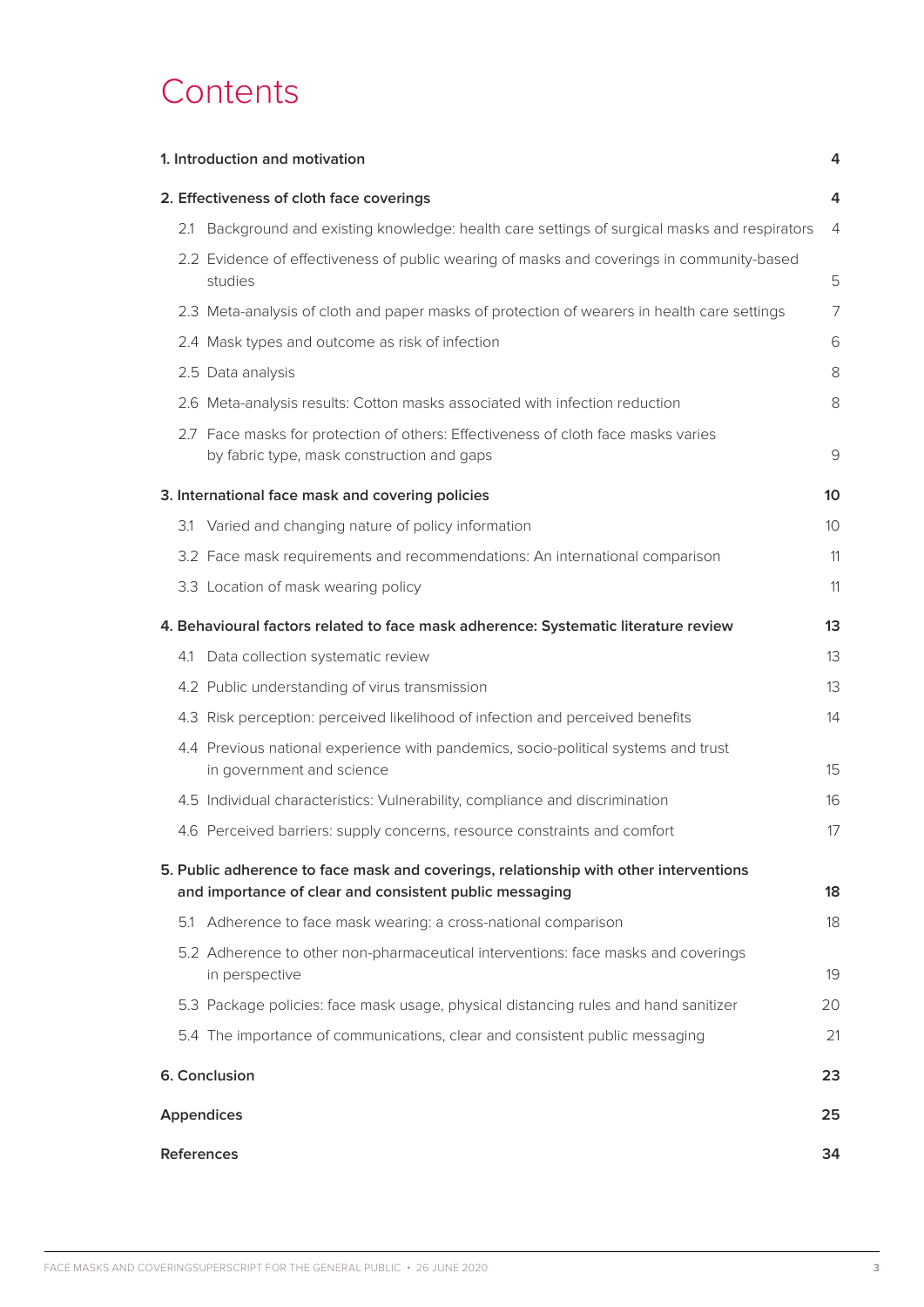#### **1. Introduction and motivation**

As many countries evaluate changes in non-pharmaceutical interventions to counter the spread of COVID-19, considerable focus has been given to the use of face masks and coverings (see Box 1) and related interventions. Next to hand washing and social distancing, face masks and coverings are one of the most of widely adopted nonpharmaceutical interventions for reducing the transmission of respiratory infections. As outlined in the Royal Society's DELVE report on face masks for the general public, their review concluded that asymptomatic and presymptomatic individuals are infectious, respiratory droplets are a major mode of transmission and face masks reduce droplet dispersal<sup>1</sup>. Face masks and coverings that are made of optimal material and have a good fit can provide protection for both the wearer, but also those around them. For this reason, many nations have already introduced them, such as the United States in early April 2020<sup>2</sup>, with the WHO recommending their use by the general public in early June<sup>3</sup> along with international experts urgently calling for their introduction for the public during the COVID-19 crisis<sup>4</sup>.

At the time of writing, they have not been adopted for the general public in England and various other countries and there appears to be several gaps in our existing knowledge on the subject of face masks and coverings. This report contributes the following to inform current knowledge and policy-making on face masks and coverings. First, we present existing knowledge about the effectiveness of cloth masks and face coverings, a meta-analysis of existing studies to demonstrate their protective ability in a health care setting and the effectiveness of cloth masks in effective filtering of the transmission of the virus (i.e., protecting others). Second, we present an international comparison of the timing and introduction of face mask policies in relation to COVID-19. Third, existing reviews on this topic have largely focussed on medical or transmission aspects related to face masks, with a lack of attention to the behavioural factors underlying perception and adherence to usage. This relates to the fourth contribution, which is providing a more systematic literature review, also beyond medical and clinical literature<sup>5</sup> to broader sources and databases. This allows us to evaluate comprehensive themes about face mask and covering behaviour with interrelated nonpharmaceutical interventions such as social distancing and hygiene measures and embeds the face mask literature across a wider range of topics and more extensive period of time. In turn, it likewise allows us to learn from behavioural knowledge reaped from previous respiratory infections and pandemics.

#### **2. Effectiveness of cloth face coverings**

2.1 Background and existing knowledge: health care settings of surgical masks and respirators

Current knowledge on the effectiveness of face masks to prevent virus transmission from COVID-19, SARS, MERS and H1N1 is mostly limited to studies of surgical masks and N95 respirators. The majority of existing studies are conducted in health care settings and focus on protection of the mask wearer as opposed to wearing a mask for the protection of others. This distinction is vital since mask wearing for the general public occurs in non-clinical situations (home, public transport, shops, restaurants) and involves both protection of oneself but also others. Surgical masks and N95 respirators were included in the most recent systematic review and meta-analysis published in the Lancet<sup>6</sup>. Based on 29 studies, the authors concluded that the use of both N95 respirators and surgical masks (including similar reusable masks) were associated with large reductions in virus transmission. In this meta-analysis, they also found that mask wearing in non-health care settings is protective and statistically significant (RR=0.56, CI 0.40-0.79). There were, however, some concerns about this study including difficulty in separating effects of different types of PPE (masks, eye protection), potential confounders and the transferability of results to community settings.Another meta-analysis found that medical masks provided similar protection to N95 respirators in protecting against viral respiratory infections in healthcare settings<sup>7</sup>. We emphasise that the majority of studies have been conducted in health care settings and there are therefore caveats in the ability to transfer results directly to community settings (see Appendix 5, GRADE recommendations). Protective equipment in health care settings may be more effective because of training, knowledge and the environment. As we note in relation to 'package policies' (Section 5.3), masks are generally introduced as one of many policies such as hand hygiene and distancing and thus difficult to examine in exclusion. Both distance but also duration of contact are likewise vital (but rarely examined), which may differ across settings.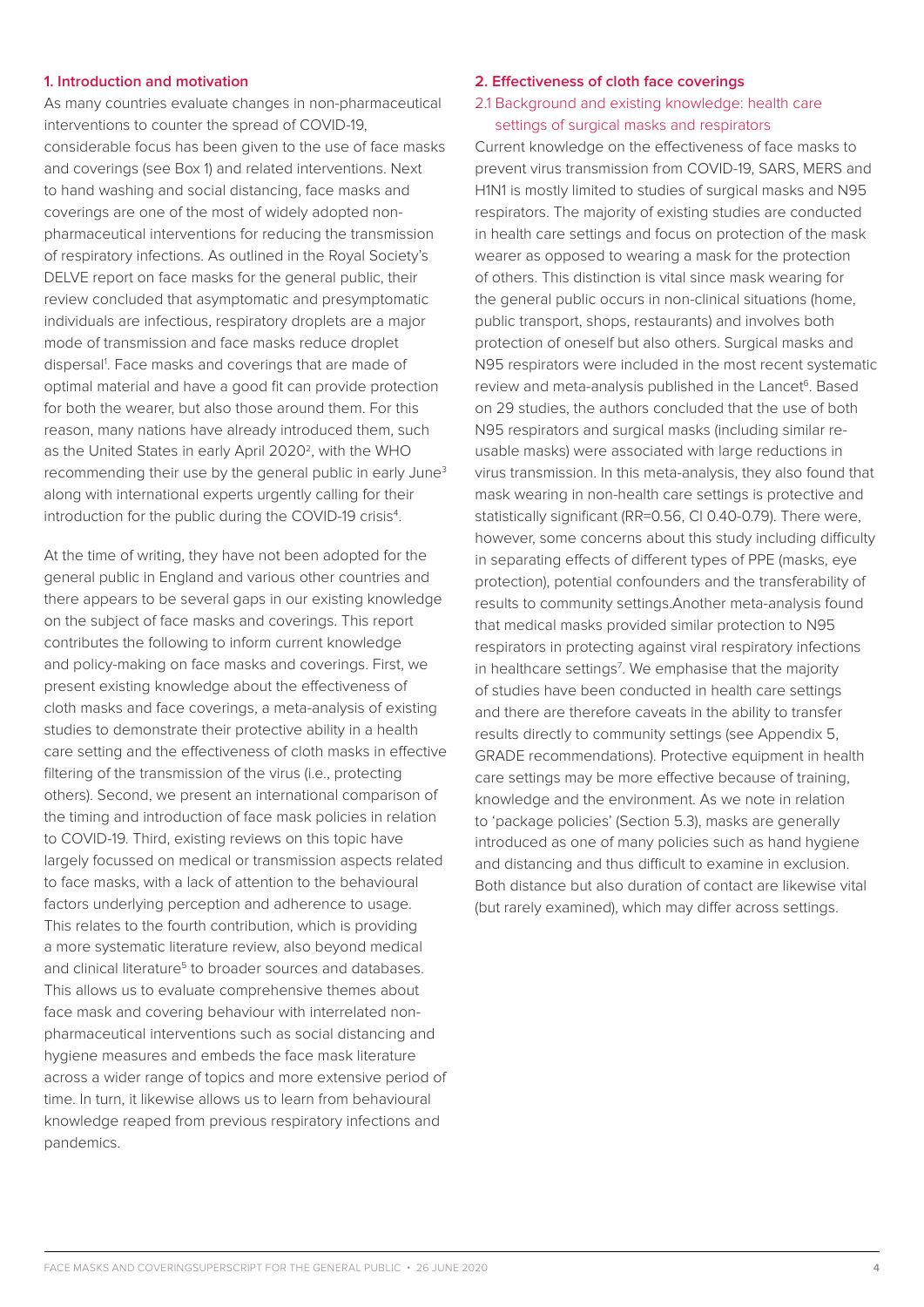### Face mask versus face coverings

Masks often refer to surgical or respiratory masks that medical staff use whereas coverings encompass broader types and materials such as homemade cloth masks. Not all masks and coverings are equal, with filtration comparisons discussed later in this report.



#### **Respirators**

N95, FFP1/2/3 and other forms are seal-tested respirator masks that protect health care workers. These masks seal around the nose and mouth, have tangled fibres that contain filters. We note that there are also differences amongst these such as those with and without valve protection, which we do not discuss here.



#### **Surgical masks**

This is a form of personal protective equipment (PPE) worn by health workers that fits loosely over the nose and mouth, often blue squares that hook over the ears.



#### **Cloth face coverings**

These are face masks that can be purchased or made in the home using a variety of fabrics. Research on a variety of fabrics and patterns of face coverings has shown that tightly woven fabrics such as cotton, denim or tea cloths filter the best and that a combination of multiple layers is the most effective. Loosely woven fabrics like a scarf have been shown to be the least effective. Attention must also be placed on how well it fits on the face; it should loop around the ears or around the back of the neck for better coverage.

#### 2.2 Evidence of effectiveness of public wearing of masks and coverings in community-based studies

A repeated concern raised by some is that there are few randomised control trials (RCTs) with conclusive results examining the effectiveness of face masksconducted in community settings. As we discuss in relation to our GRADE recommendations in Appendix 5, and as others have noted, RCTs are challenging for evaluating face masks in a public setting given both the ethical and practical considerations8, 9. This echoes experts in the field who have urgently called for the implementation of face masks and coverings for the general public<sup>10</sup>. We note that there have also been no clinical trials of coughing into your elbow, social distancing and quarantine, yet these measures have been widely adopted and are considered as effective.

A recent study identified 10 RCTs that examined the effectiveness of facemasks on reducing influenza virus infection in the community from 1946-2018<sup>11</sup>. The study did not distinguish estimates by the type of mask but did examine masks in combination with hand hygiene. The RCTs were heterogeneous across community settings ranging from Hajj pilgrims, university and households settings. In a pooled meta-analysis, the authors conclude that there was no significant reduction in influenza transmission with the use of face masks (RR 0.78, 95% CI 0.51-1.20, p=0.25). But notably, the authors state that: "most studies were underpowered because of limited sample size, and some studies also reported suboptimal adherence in the face mask group."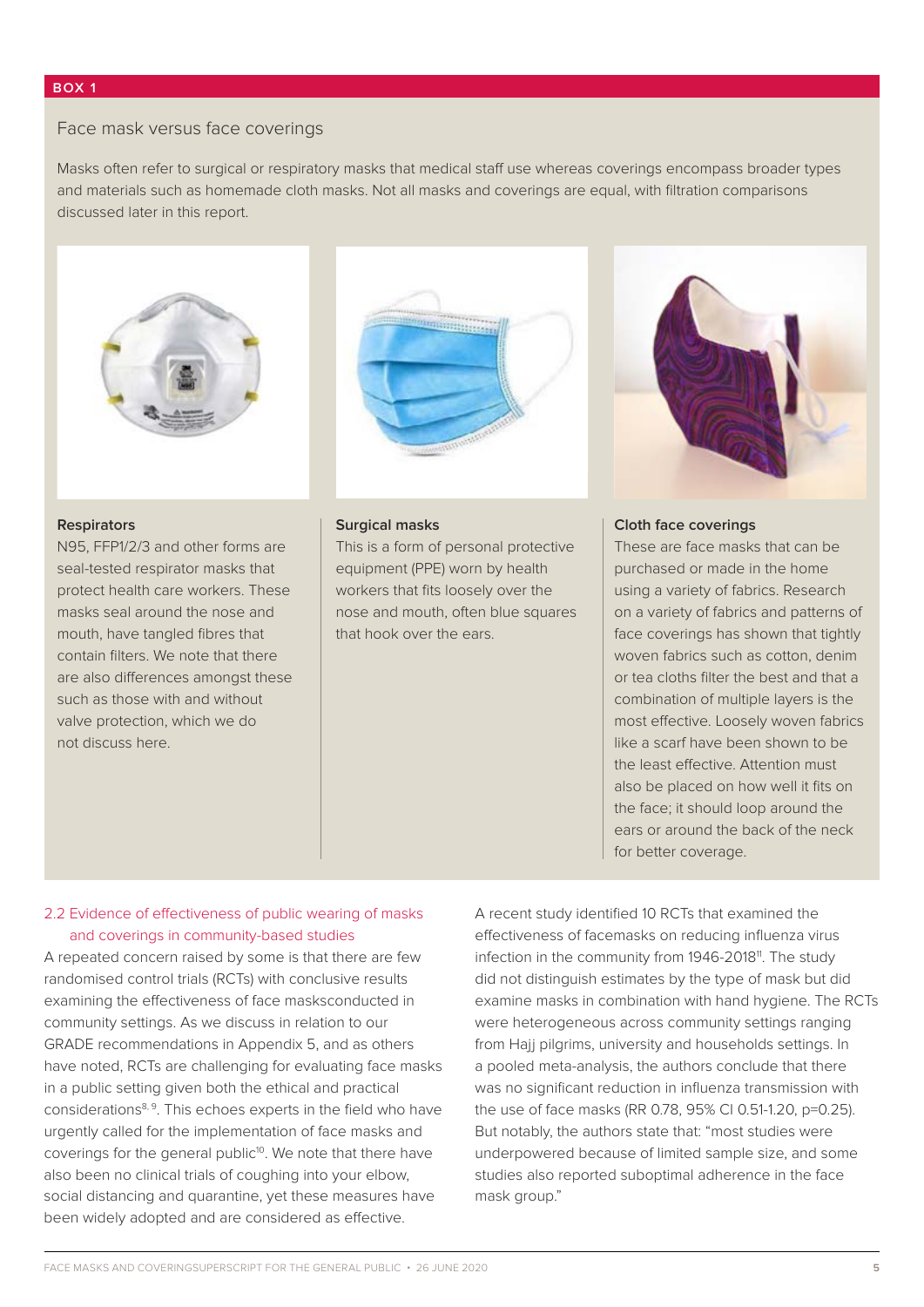They concluded that "In theory, transmission should be reduced the most if both infected members and other contacts wear masks, but compliance in uninfected close contacts could be a problem."

A non-peer reviewed medRxiv pre-print meta-analysis of around 20 studies\* (cluster-RCTs, cohort studies, casecontrol, cross-sectional) conducted in community settings concluded that wearing a face mask slightly reduces the odds of infection by the wearer by around 6%<sup>12</sup>. Observational studies found greater effectiveness. They concluded that RCTs likely underestimated efficacy due to poor compliance and that observational studies likely over-estimated efficacy because of self-reported symptoms and confounding. They also found that face mask wearing was consistently protective across settings including the general community, schools and universities, and visits to health care clinics. They concluded that face mask wearing was probably not protective during mass gatherings, but they note this should be judged with caution since they are drawn only from Hajj pilgrimage studies. Pilgrimages would have different multiple transmission pathways and a longer duration of recurrent contact. A major limitation noted by the authors was that the type of face mask was rarely explicitly stated in the studies and they had to infer masks were of surgical grade, leaving no indication of the effectiveness of cloth or non-surgical masks or coverings for the general public.

Although there are few community-based RCTs, there is evidence from mask wearing that occurred within the public in Beijing<sup>13</sup>, which examined the transmission of COVID-19 within families and close contacts of 335 people in 124 families from 28 February to 27 March 2020. They found that face mask use before the family member developed symptoms was 79% effective but that wearing a mask after the onset of illness was not significantly protective. The risk of transmission in the household was 18 times higher with those who had frequent daily close contact with the infected family member, compared to those who did not. A combined study in Hong Kong examining hospital workers and household members of SARS patients (N=1,192) found

that frequent mask use in public venues, frequent hand washing and disinfecting living quarters were significantly protective factors<sup>14</sup>. A case-control study in Beijing of 94 unlinked and 281 community-based controls found that case patients (i.e., became infected) were more likely to have chronic medical conditions, eaten outside the home or taken taxis frequently and that the use of masks was strongly protective<sup>15</sup>. Another study was conducted in a community setting in Vietnam of nine persons with serological evidence of SARS from a sample of 212 close contacts but does not have a specific focus on face masks, but does confirm a higher risk for direct carers of those who are infected<sup>16</sup>. As noted previously largely due to the experience of previous respiratory infections, the wearing of masks in the community is strongly recommended in many Asian countries, with high to almost universal uptake.

Our literature review revealed that no systematic review and meta-analysis had yet been conducted on the effectiveness of other types of cloth masks beyond surgical masks and N95 respirators. As noted above, reviews that did exist focussed on surgical and R95 respirators in health care settings<sup>17</sup> or did not distinguish between the type of mask<sup>18</sup>. A meta-analysis scrutinizing the effectiveness of these alternative mask types is therefore a contribution, given that cotton and paper masks are being recommended by some governments<sup>19</sup> and that there is difficulty in sourcing surgical masks for the general public. As noted in the GRADE evaluation of our work in Appendix 5, and above, there are two strong caveats to our meta-analysis. First, it has been conducted in a health care setting and second, that all studies focus on source protection (i.e., protecting the wearer). In a community setting different circumstances would be at play and protection would be both of oneself but also in blocking transmission to protect others. A strength of this analysis is that the studies are in a relatively homogenous setting.

\* We note 'around 20' since different numbers are reported in the text and figures. In the results section, 31 studies are listed of which 28 were reported as suitable for meta-analysis yet 21 studies are listed in the meta-analysis results (Figure 2).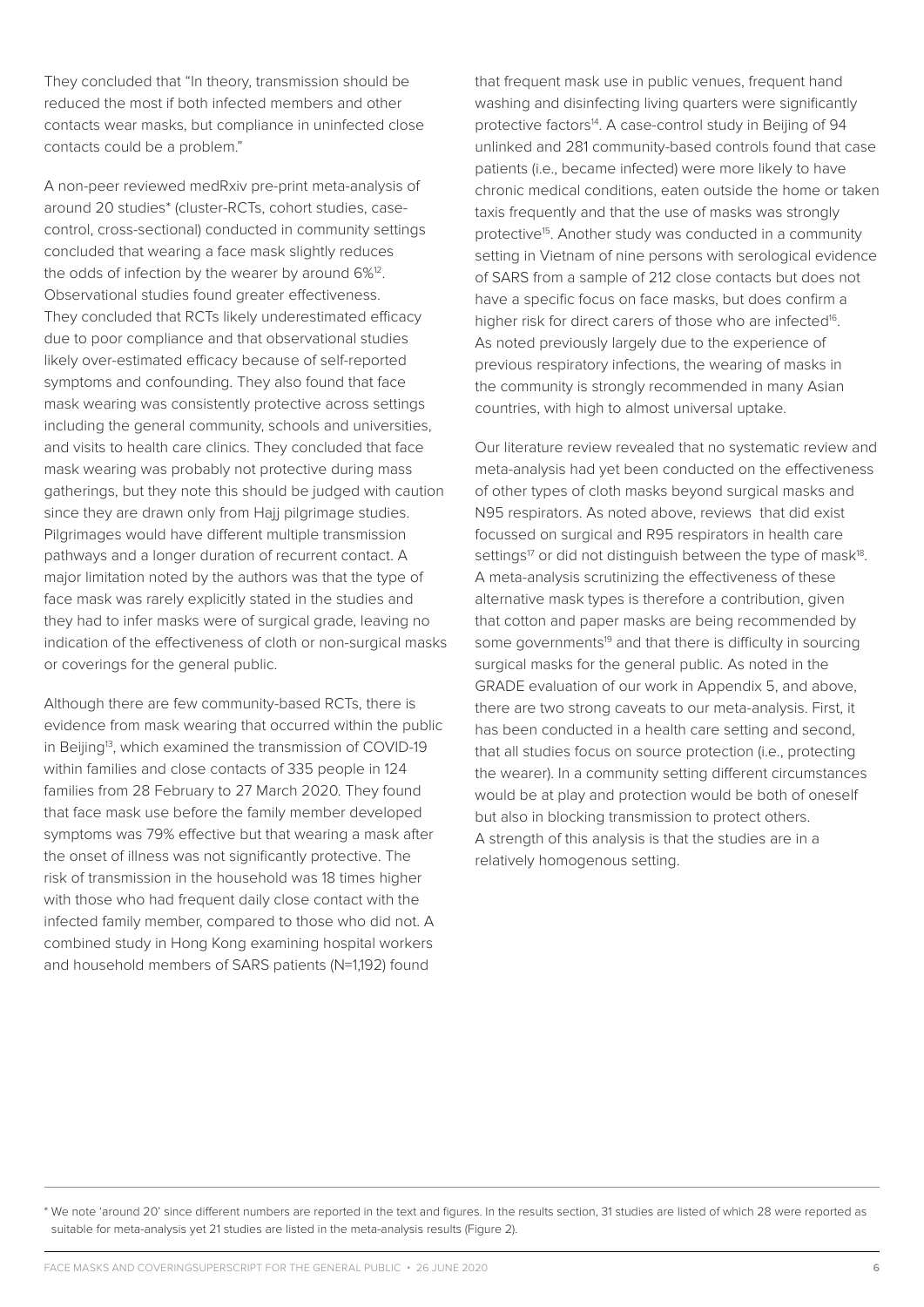## 2.3 Meta-analysis of cloth and paper masks of protection of wearers in health care settings

We identified four potential studies and further crossreference checks and analysis of existing systematic reviews on face masks revealed one additional non-English language study (see Table 1, Yin *et al.* 2004). One of the studies did not pass our eligibility criteria due to the absence of a clear control group (i.e., they lacked a 'no mask' control group and compared only medical versus cloth masks)<sup>20</sup>. The excluded study was conducted in a healthcare setting in Vietnam and is notably the only RCT study on cloth masks. Another important eligibility criterion was the presence of separate estimates on cotton and paper masks. Our meta-analysis is thus based on four quantitatively comparable studies which provide five estimates from healthcare settings in China (Table 1). One article<sup>21</sup> was in Chinese, which we able to have translated and obtain the necessary information.

#### 2.4 Mask types and outcome as risk of infection

The primary outcome of interest was risk of infection, with three studies providing statistics for SARS cases and one for influenza A H1N1. Cotton masks include cloth masks and ≥12-layer gauze masks, following specifications provided in the studies. Estimates of gauze masks are included due to the fact that some Chinese healthcare workers made their own masks from layers of gauze during the SARS outbreak<sup>22</sup>. The second mask type of interest are alternative masks made from paper, also used during the SARS epidemic.

#### **TABLE 1**

## Characteristics of comparative studies included in mask type meta-analysis.

| <b>Study</b>                        | Country                         | <b>Setting</b> | <b>Virus</b> | Type of<br>study | <b>Comparison groups</b>           |                                                                                  | <b>Sample</b>   | <b>Main findings</b>                                                                                   |
|-------------------------------------|---------------------------------|----------------|--------------|------------------|------------------------------------|----------------------------------------------------------------------------------|-----------------|--------------------------------------------------------------------------------------------------------|
|                                     |                                 |                |              |                  | Control<br>group                   | Intervention<br>group                                                            | size            |                                                                                                        |
| Zhang et<br>al. 2012 <sup>150</sup> | Beijing,<br>China               | Health<br>care | H1N1         | Case-<br>control | No face<br>mask; 16.6%<br>infected | Cloth face<br>mask;<br>20.5%<br>infected                                         | 56              | Cloth mask use did<br>not significantly<br>decrease the risk of<br>infection in health<br>care setting |
| Liu et al.<br>2009151               | Beijing,<br>China               | Health<br>care | <b>SARS</b>  | Case-<br>control | No face<br>mask; 12.1%<br>infected | $\geq$ 12-layer<br>gauze;<br>6.5%<br>infected                                    | 477             | Healthcare<br>workers who wore<br>cotton masks had<br>significantly lower<br>risks of infection        |
| Seto<br>et al.<br>2003152           | Hong Kong,<br>China             | Health<br>care | <b>SARS</b>  | Case-<br>control | No face<br>mask; 13.3%<br>infected | Paper mask;<br>7.1% infected                                                     | 111             | Healthcare workers<br>who wore paper<br>masks had lower<br>risk of infection                           |
| Yin et al.<br>2004 <sup>153</sup>   | Guangdong<br>Province,<br>China | Health<br>care | <b>SARS</b>  | Case-<br>control | No face<br>mask; 81.8%<br>infected | a. ≥12-layer<br>gauze;<br>22.8%<br>infected<br>b. Paper<br>mask; 50%<br>infected | a. 213<br>b. 55 | Healthcare workers<br>who wore both<br>types of masks<br>had lower risk of<br>infection                |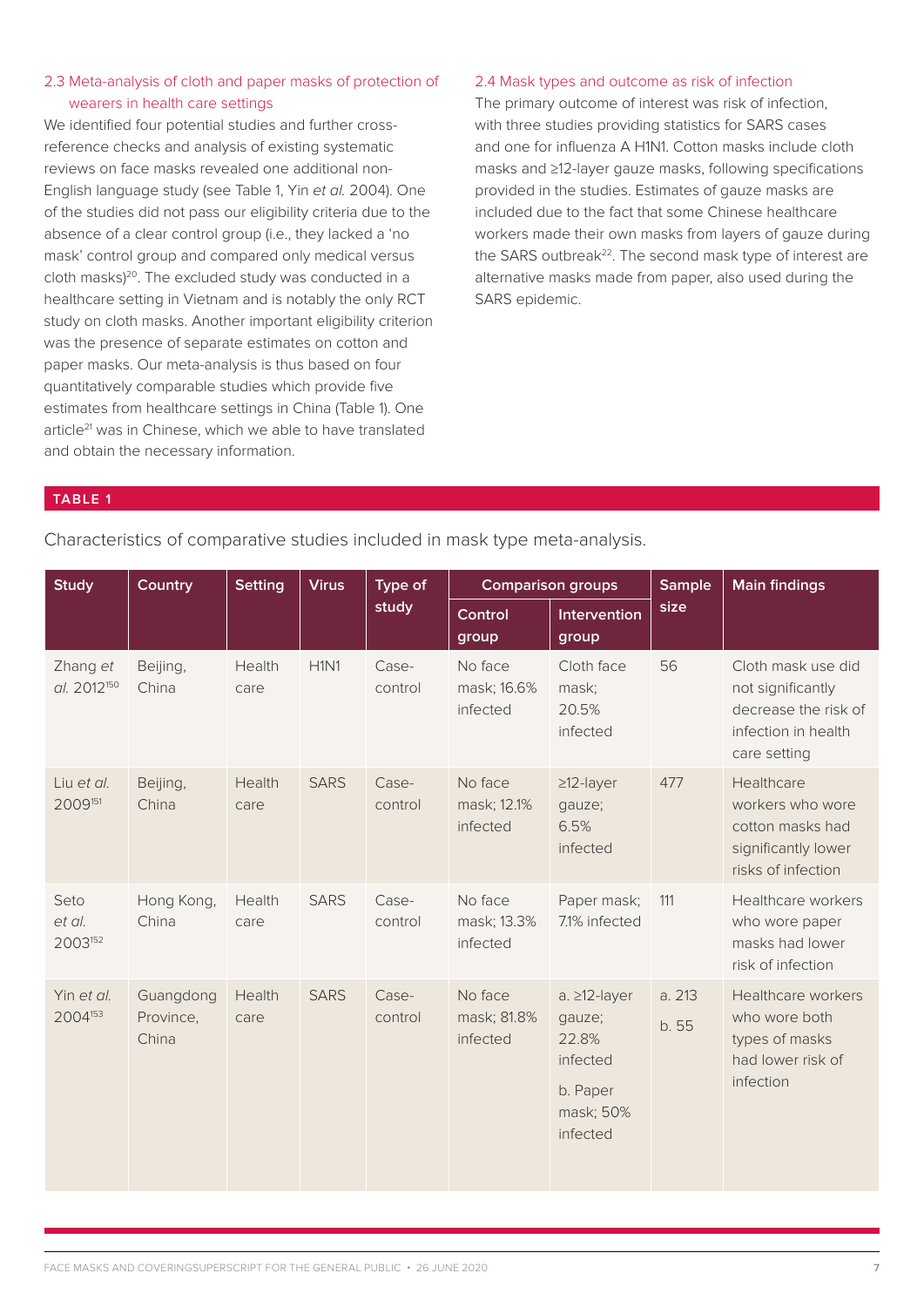#### 2.5 Data analysis

We quantify associations of mask use with incidence of infection by employing standard random effects metaanalysis. We assess risk ratios (RRs) with 95% confidence intervals (CIs) and performed subgroup analysis by face mask type. Due to the small number of studies, we were unable to perform additional sensitivity analyses (e.g., differences by country or different settings). Since our sample is relatively homogenous with respect to research design, country, and health care setting, we do not expect inter-study heterogeneity to seriously bias our results. As noted in the limitations, the low number of studies is, however, one concern. We also performed Begg's and Egger's tests which did not reveal presence of significant publication bias (P>0.05).

#### 2.6 Meta-analysis results: Cotton masks associated with infection reduction

The results of meta-analysis are shown in Figure 1 with pseudo 95% CIs (see also Appendix 3, Fig A3.2). For SARS and H1N1 infections, the use of both cloth/≥12-layer gauze and paper masks is associated with a statistically significant reduction of the infection risk (pooled RR=0.49 with 95% CI: 0.30 to 0.78, N=888). However, there is considerable heterogeneity in the findings  $(1^2=59.3\%)^*$  and significant Q-test with P=0.03). The use of cotton masks is associated with a 54% lower relative odds of infection in comparison to the no mask groups (RR=0.46; 95% CI: 0.22-0.97; N=746) with a coefficient heterogeneity  $1^2$  of 66.6% (Q-test P=0.05). For paper masks, the relative odds of infection were 39% lower than in the no mask group (RR=0.61; 95% CI: 0.41- 0.90; N=166;  $12$ =0.0%). On average, we can conclude that cotton masks exhibit a greater protective potential than paper masks. The results on paper masks should be interpreted with caution since there are only two estimates that emanate from small samples in comparison to the cotton masks studies and particularly the comparatively larger sample sizes in previous meta-analyses on surgical and N95 respirators<sup>23</sup>. Once again, we note that this is about the protection of the wearer and not about reducing spread, which we cover in the next section. We also note that these are case-control studies and do not show causal relationships.

\* We use I<sup>2</sup> statistics to quantify between-study heterogeneity, where I<sup>2</sup>>50% representing a potential for substantial heterogeneity. Notably, it is not uncommon in medical meta-analyses to have a I² of 80%.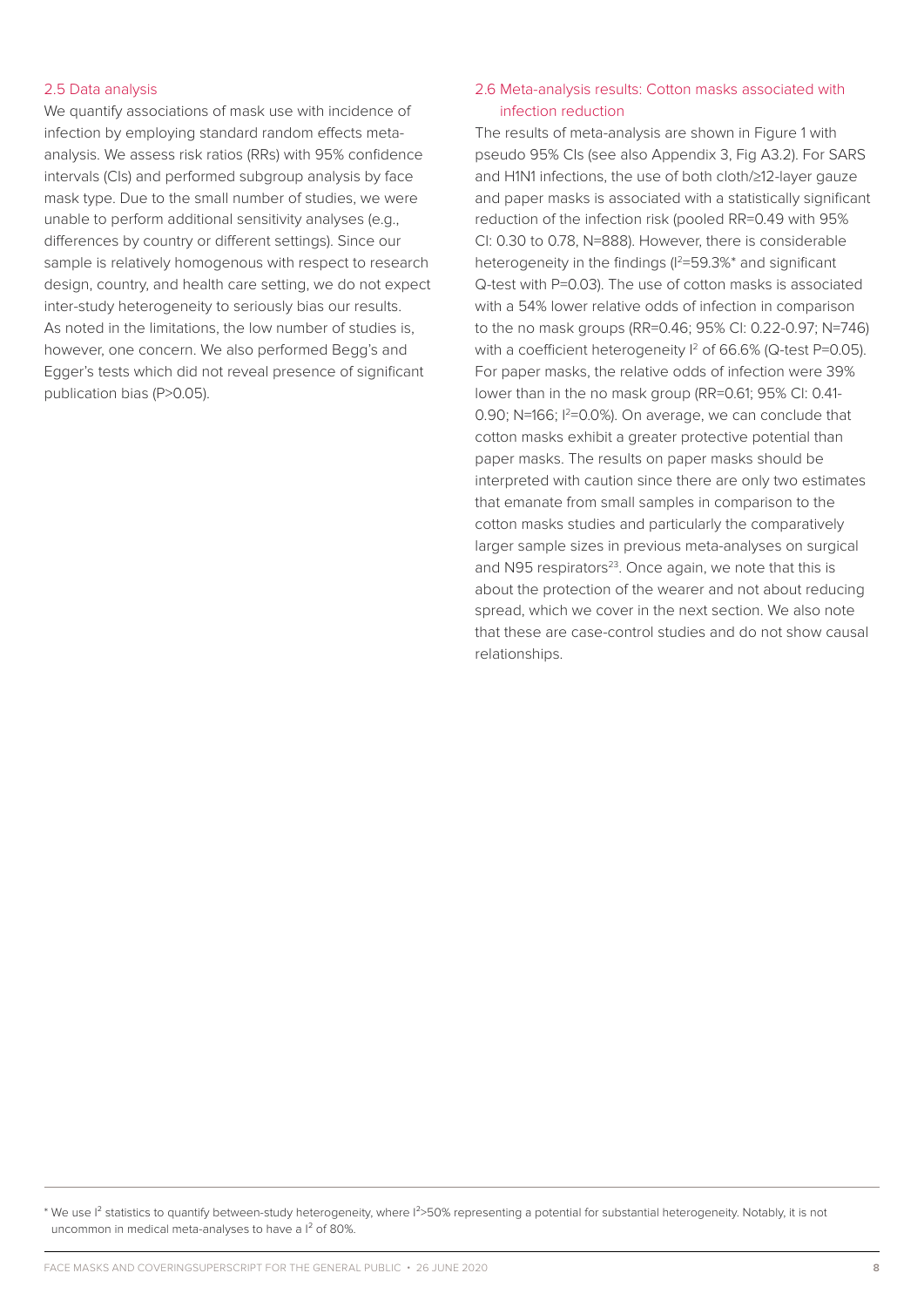Forest plot of risk ratios of the association of cotton and paper mask use with viral infection causing SARS and influenza A H1N1.

| <b>Study</b>                                           | Country | <b>Virus</b> | Events,<br>masks (n/N) | Events,<br>no masks (n/N) |                   |   | Risk Ratio [95% CI] |  |  |
|--------------------------------------------------------|---------|--------------|------------------------|---------------------------|-------------------|---|---------------------|--|--|
| Cotton mask (e.g. cloth, 12-16 layer gauze) vs no mask |         |              |                        |                           |                   |   |                     |  |  |
| Liu et al., 2009                                       | China   | <b>SARS</b>  | 8/123                  | 43/354                    |                   |   | $0.54$ [0.26, 1.11] |  |  |
| Yin et al., 2004.1                                     | China   | <b>SARS</b>  | 46/202                 | 9/11                      | ⊢∎⊣               |   | $0.28$ [0.19, 0.41] |  |  |
| Zhang et al., 2012                                     | China   | <b>H1N1</b>  | 9/44                   | 2/12                      |                   |   | 1.23 [0.30, 4.94]   |  |  |
| Random subtotal ( $I^2 = 66.6\%)$                      |         |              |                        |                           |                   |   | $0.46$ [0.22, 0.97] |  |  |
| Paper mask vs no mask                                  |         |              |                        |                           |                   |   |                     |  |  |
| Yin et al., 2004.2                                     | China   | <b>SARS</b>  | 22/44                  | 9/11                      | ╺╸                |   | $0.61$ [0.41, 0.92] |  |  |
| Seto et al., 2003                                      | China   | <b>SARS</b>  | 2/26                   | 11/72                     |                   |   | $0.54$ [0.13, 2.28] |  |  |
| Random subtotal ( $I^2 = 0.0\%$ )                      |         |              |                        |                           | ⊂                 |   | $0.61$ [0.41, 0.90] |  |  |
| Random overall ( $I^2 = 59.3\%)$                       |         |              |                        |                           |                   |   | $0.49$ [0.30, 0.78] |  |  |
|                                                        |         |              |                        | 0.05                      | 0.25<br>1         | 5 |                     |  |  |
|                                                        |         |              |                        |                           | <b>Risk Ratio</b> |   |                     |  |  |

## 2.7 Face masks for protection of others: Effectiveness of cloth face masks varies by fabric type, mask construction and gaps

As the previous meta-analysis demonstrates, the type of face covering is essential, but it focussed on the protection of the wearer. Another persistent question is: Are certain types of cloth face coverings that can be easily made in the home or purchased more protective to shield transmission of infection to others? Although there is currently limited evidence on this in relation to COVID-19, a recent study published April 24 2020 examined the performance of various commonly available fabrics used in cloth masks and coverings. Note that the COVID-19 virus produced by an infected person is in the respiratory mucus and distributed out in larger particles, making the type of fabric and ability to penetrate this fabric important. A variety of common fabrics and their combinations were used including cotton, silk, chiffon, flannel and various synthetics.

Figure 2 takes their original results and plots them on a graph to visually demonstrate the differences in mask filtration ability by several types of masks. The central conclusions are that: (i) filtration for various fabrics when a single layer is used performs relatively worse, ranging from 5-80% and 5-95% for particle sizes of <300 nm and >300 nm respectively. (ii) cotton (particularly high grade thread counts) is particularly good at filtration, and this was (iii) particularly with more layers cotton (600 TPI, 2 layers) (99.5 ±0.1 error) whereas (iv) a hybrid material of (cottonchiffon, cotton-silk, cotton-flannel) performed the best at >80% (particles <300 nm) and >90% (for particles >300 nm). They concluded that this enhanced performance of hybrids was likely related to the combination of mechanical and electrostatic-based filtration. Finally (v), the effectiveness of all masks, including N95, surgical and cloth masks were seriously reduced when a gap was introduced, suggesting the importance of proper fit and usage.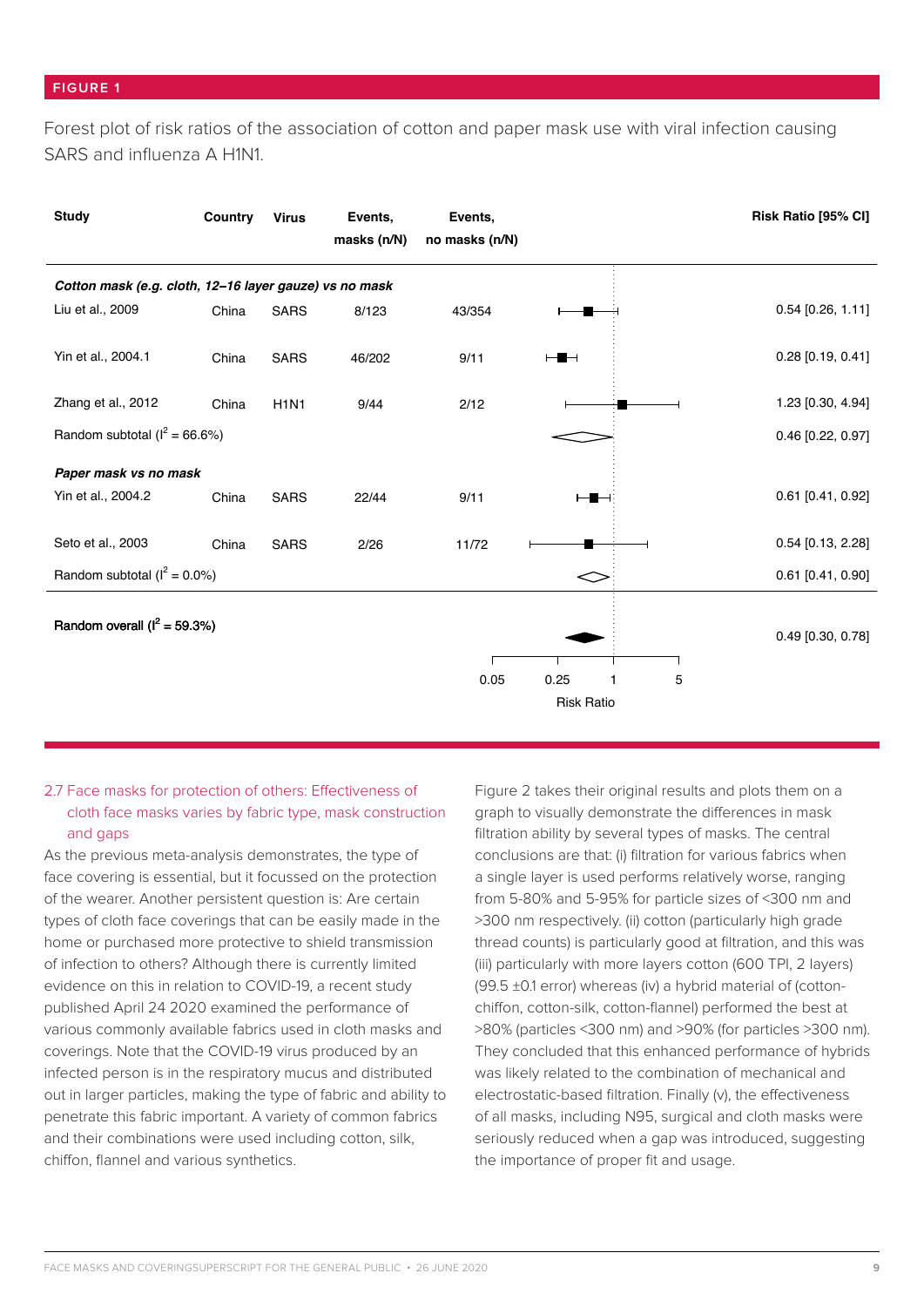#### **FIGURE 2**

Filtration efficiencies of various fabric type test specimens (error).



Source: Adapted from Table 1<sup>54</sup>. Note: The figure shows filtration efficiencies at a flow rate of 1.2 CFM.

The authors therefore conclude from this study that combinations of various commonly available fabrics used in cloth masks and face coverings can provide significant protection against the transmission of aerosol particles.

#### **3. International face mask and covering policies** 3.1 Varied and changing nature of policy information

International face mask policies, often in the form of recommendations, have been introduced across many countries in relation to COVID-19. Within these policies there has been a distinction between recommendations for respiratory (e.g., N95) and surgical masks for medical and health care workers, versus face coverings (e.g., homemade of fabric) for the general community. A definition of different types of masks and coverings and terminology can be found in Box 1, with a more detailed explanation on the effectiveness of fabric and material differences between cloth masks described later in this report.

Notably, policies on face masks and coverings in relation to COVID-19 have changed over time and been varied and inconsistent between large supranational organisations

such as the World Health Organization (WHO) and advice provided by various countries and regions (e.g., states, provinces) within them. As of March 14 2020, 67 countries had introduced policies, with many more implementing policies between April and May 2020 (Figure 3A)<sup>24</sup>. The majority of the facemask policies were inaugurated on March 14, three days after the WHO declaration of the coronavirus outbreak as a pandemic. On April 6 2020, the World Health Organization (WHO) recommended that healthy people in the community did not need to wear a mask, and that they should be worn only by those who are feeling unwell and are coughing and sneezing, as well as caring for someone who is infected<sup>25</sup>. Advice from the European Centre for Disease Prevention and Control (ECDC) issued a similar statement on April 8 2020. Here they stated that there was "no evidence that non-medical face masks or other face covers are an effective means of respiratory protection" and that there is "limited indirect evidence showing that non-medical face masks made from various materials may decrease the release to the environment of respiratory droplet produced by coughing."26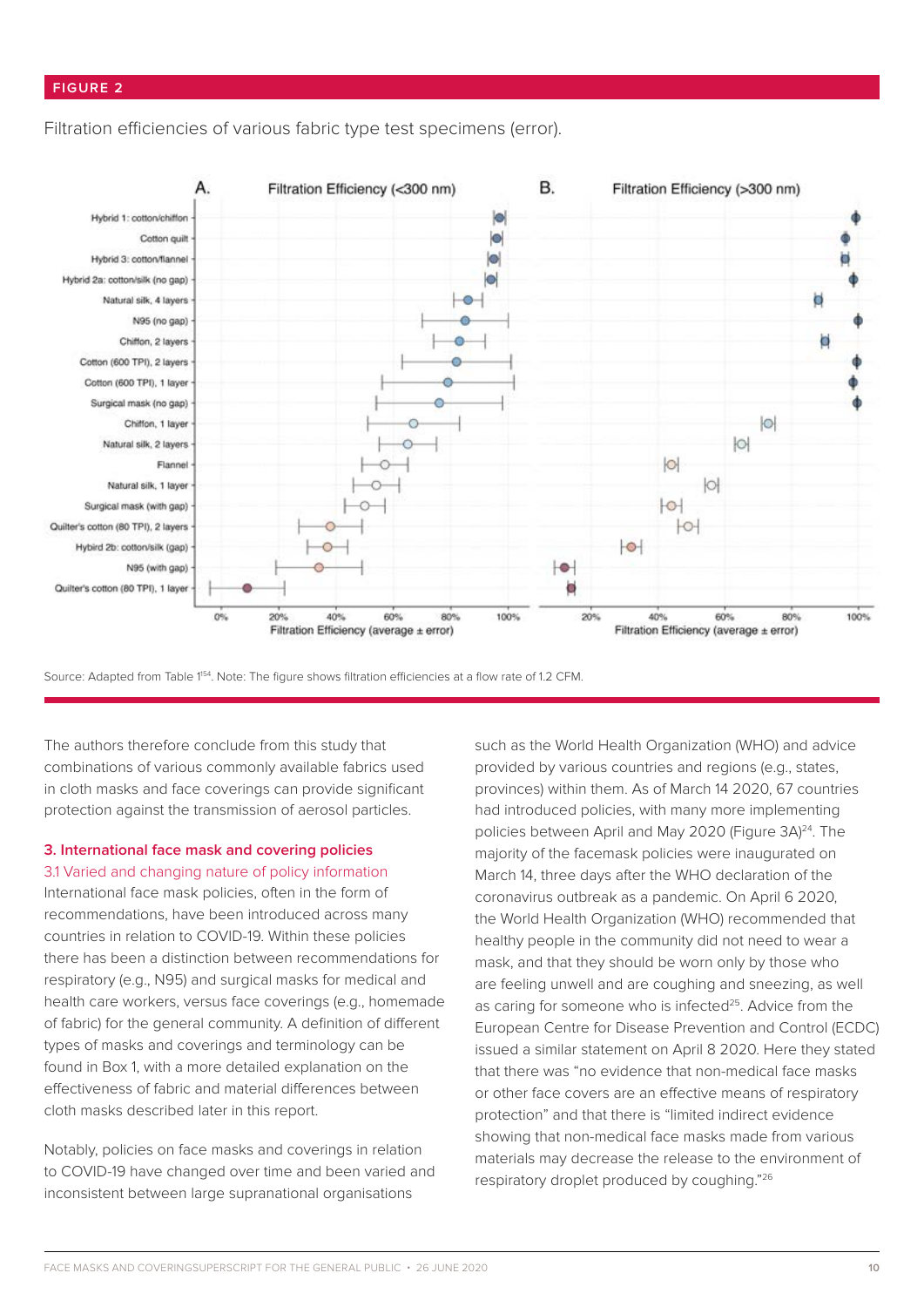Conversely, there was almost universal mask wearing without any policy in certain Asian countries that had previous experience with SARS, which we explore in the next section.

Large countries that had no previous history of face coverings also adopted new measures. On April 3 2020, in light of knowledge that a significant portion of individuals with COVID-19 are asymptomatic and can still transmit the virus27, the United States Centre for Disease Control and Prevention (CDC) recommended wearing non-surgical cloth face coverings in public settings where social distancing is hard to maintain (e.g., grocery stores). They also specifically noted that they did not advocate the use of surgical masks for the general public<sup>28</sup>. We note that in the same week, the CDC recommended the use of non-medical face masks while the ECDC stated that non-medical face masks are not effective.

Then on June 5 2020, WHO published a correction of their statement in early April with updated guidance recommending that governments across the world should recommend that the public should wear face masks in public areas to help reduce the spread of COVID-1929. This included encouraging mask wearing where there is widespread transmission and physical distancing is difficult, such as on public transport, in shops or in other confined or crowded environments. The WHO stressed that face masks were one of a range of tools to reduce the risk of viral transmission and that face masks should not give a false sense of protection.

Across the United Kingdom recommendations and mandates have varied considerably. On April 28 2020, Scotland provided recommendations (not mandatory) that the public should wear face masks in enclosed spaces where social distancing is difficult to achieve. This was followed by mandatory wearing on public transport as of June 22 202030. On June 9 2020, Wales recommended that face coverings could be used where it might be difficult to stay 2 meters away from others and advised using three-layer non-medical face coverings<sup>31</sup>. England formally introduced its first face mask policy in early June, mandating that as of June 15 2020, face coverings were mandatory on public transport<sup>32</sup>. Although there has been some public messaging about wearing face coverings in England, which we explore in a later section, this has not been in the form of clear and consistent formal advice.

### 3.2 Face mask requirements and recommendations: An international comparison

As shown in Figure 3 (panel A), as of June 15 2020, most countries (121 of 188 where data is available) required face masks to be worn in the entire country, 19 in parts of the country only, 28 did not require mask wearing, 14 recommended masks or covering, but did not require mask-wearing and 6 Asian countries had no requirements, but experienced virtually universal usage\*\*. In Asian nations such as China, Taiwan or Hong Kong, masks were already common even before the coronavirus pandemic, credited to populations accustomed to wearing coverings due previous experience with the SARS and H1N1 outbreaks, or pollution<sup>33</sup>. The use of face masks is also not new in Latin America and were mandatory during H1N1 for instance in Brazil<sup>34</sup> and Mexico<sup>35</sup>.

#### 3.3 Location of mask wearing policy

Policies also vary by the location of where facemasks are mandated. We illustrate measures of as of June 15 2020 in Figure 3B with detailed policy categories described in Table A1.1. Policies can be largely grouped into:

- mask wearing required for everyone in public places (71 countries).
- only indoor places (e.g., in relation to social distancing, type of indoor space (15 countries),
- public transport and crowded places (in relation to number of people, social distancing and venue) (12 countries),
- certain public places (major cities only, in relation to social distancing) (9 countries),
- public transport only (7 countries)
- universal mask usage but no formal policy (6 countries)

\*\* China, Hong Kong, India, Japan, Malaysia, South Korea.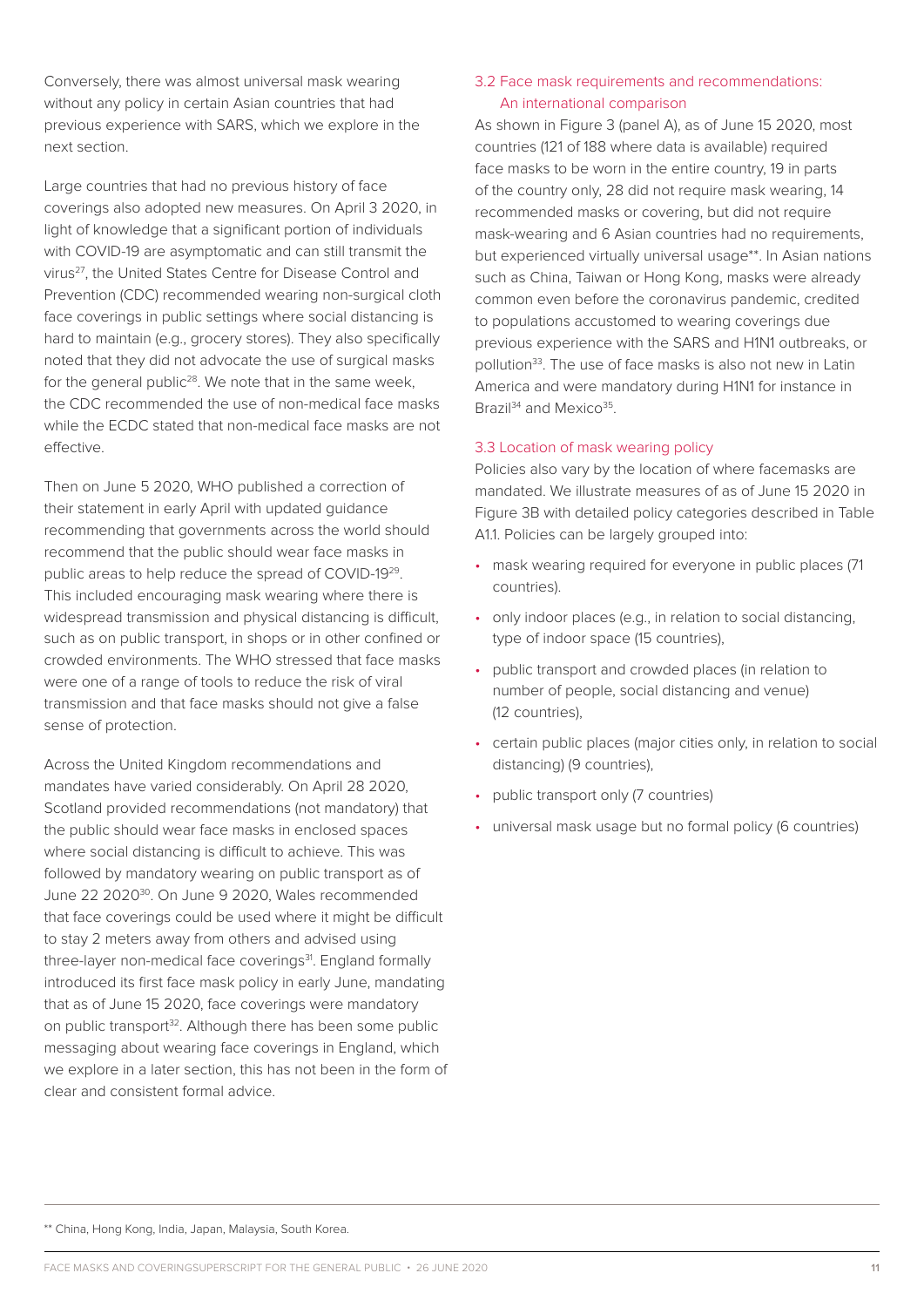## Face mask policies across the world.



Source: Masks4all data<sup>155</sup> data as of June 15 2020. This source is regularly updated and corrected but is not an official governmental or supranational source. The authors used the information as provided in good faith, and note that each source for national policy is linked to an external source. Notes: Panel A, data available for 188 countries. Panel A. Full country (121); Parts of country (19), No (28); No, but recommended (14); No, but universal usage (6). Panel B see Appendix 1, Table A.1. Panel B, data available for 120 countries.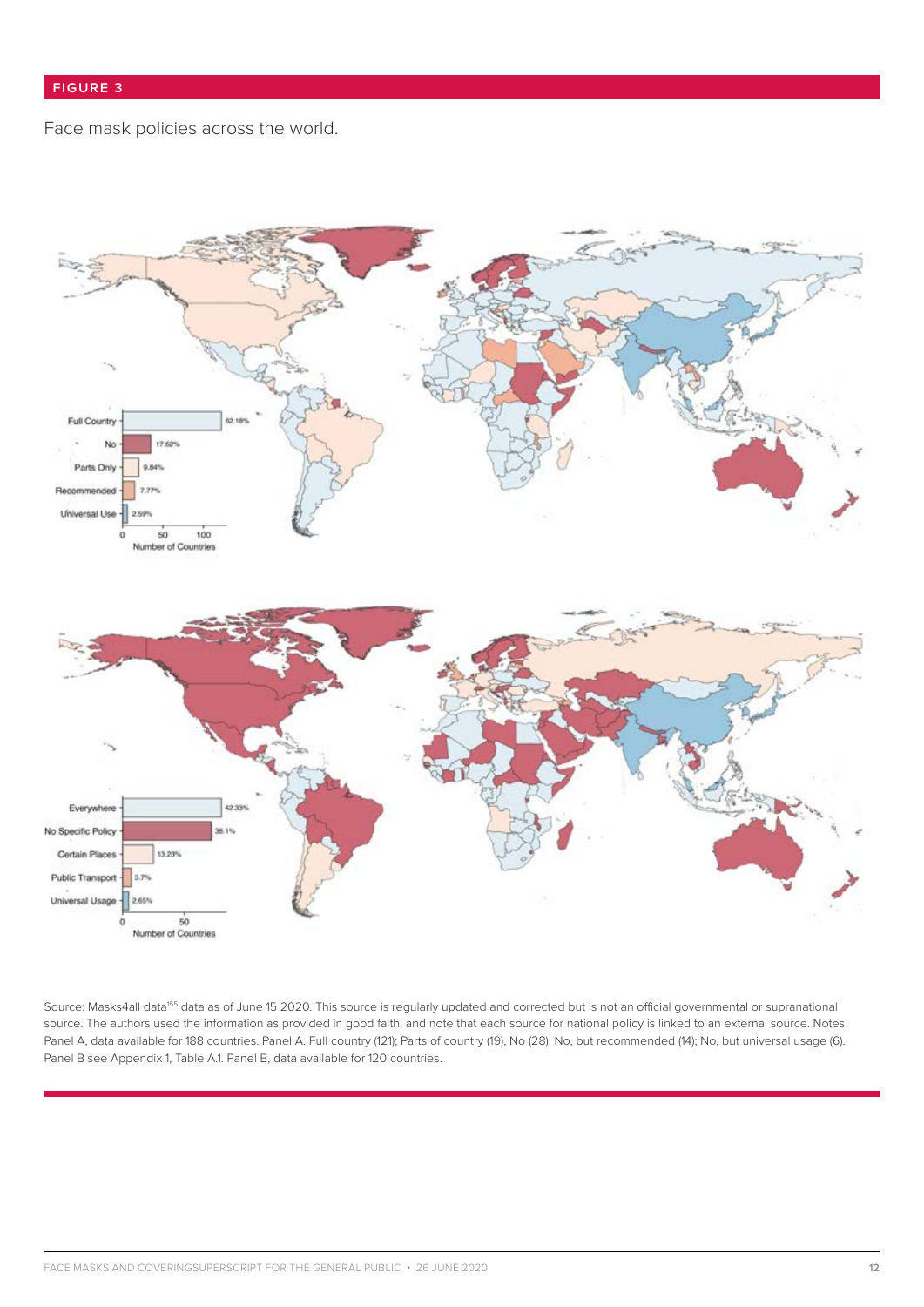## **4. Behavioural factors related to face mask adherence: Systematic literature review**

## 4.1 Data collection systematic review

Following the PRISMA<sup>36</sup> and MOOSE<sup>37</sup> reporting guidelines (see Appendix 2 Methods), we developed several customized Python functions to undertake a systematic review across the three databases of PUBMED, Scopus and Web of Science (WoS), building on previous scientometric work in genetics<sup>38, 39</sup>. Given the comparatively slower publication pace of the social and behavioural sciences, also noted elsewhere<sup>40</sup>, we also included some preprint non-peer reviewed articles and note this fact where mentioned and in our GRADE recommendations<sup>41</sup> of the quality of evidence (see Appendix 5). This extended search allowed the inclusion of non-medical literature including materials (e.g., face mask materials) and socio-behavioural literature. We expanded the queries to include search terms related to multiple derivations of face masks and coverings (e.g., facemask, face mask, N95 respirator, surgical mask, FFP3, cloth mask, face covering, all search queries available upon request). Given the relatively recent nature of the COVID-19 pandemic and to obtain a richer body of literature and lessons learned, in addition to research on COVID-19 and coronavirus, we also included previous respiratory pandemics such as the 1918 Spanish flu, severe acute respiratory syndrome (SARS), H1N1 influenza, Middle East respiratory syndrome (MERS), H5N1 influenza and flags for additional policies on social distancing and isolation. More detailed information on study selection can be found in Methods (Appendix 2, Figure A2.1).

The aim of this rapid review was to focus on behavioural factors related to compliance, with five central themes that emerged: i) public understanding of the virus, ii) risk perception, iii) previous national experience with pandemics, socio-political systems, and trust in government and science, iv) individual characteristics; and, v) perceived barriers. Most of these themes have been previously identified such as for example, in a review of qualitative research of SARS and H1N1 in 17 studies<sup>42</sup> and a systematic review of 9 bioevent studies in the United States<sup>43</sup>, but themes also differ due to the wider breadth of the literature reviewed here, additional focus on COVID-19 and international literature.

#### 4.2 Public understanding of virus transmission

A central theme that emerged from the literature on public adherence to face mask and coverings is the importance of personal and cultural beliefs and understanding of how respiratory viruses are spread. Core factors are: (i) understanding how it is spread and, importantly, whether asymptomatic individuals can transmit the virus, (ii) whether mask wearing is for one's own individual protection or to protect others, (iii) clarity on diagnosis of COVID-19 and inability and reticence to self-diagnose; and, (iv) efficacy to adopt the required behaviour of face mask or covering usage to counter the threat.

A systematic literature review of previous respiratory pandemics (SARS, H1N1) found that the general perception of how respiratory viruses are transmitted is that it is by air, only within a particular proximity, by symptomatic others only and more likely in cold ambient and water temperatures<sup>44</sup>. For COVID-19 as with other respiratory viruses, droplets are produced when an individual coughs, sneezes, talks or breaths, which then convert to aerosols and become airborne. Droplets can land on surfaces and can remain viable. Aerosols are much smaller than droplets and thus can more easily penetrate different types of material. Knowledge rapidly changed about COVID-19 transmission, particularly in the early phases, with a growing number of studies demonstrating sizeable levels of asymptomatic transmission<sup>45</sup>

A related issue is the understanding of whether face masks are used for individual protection against contracting the virus versus wearing one to protect others. An international poll of face mask wearing during March 12 to April 12 across 15 countries examined this (N=29,000, ~2,000 per country)46. In the UK (41%), Australia (47%), Russia and Canada (35%) a sizeable proportion did not see the value in wearing a face mask if they were not sick, suggesting that they were not aware of asymptomatic transmission. This is not entirely surprising, also in light of WHO and other national advice that had initially focussed on individual mask wearing for only infected individuals to protect others in early April 2020.(19) This is compared to comparatively lower levels reporting the same in Vietnam (7%), China (9%), Japan (11%), but also Spain (8%) and Italy (9%), all nations that had adopted or continued to have high levels of face mask wearing by mid-April 2020. As noted previously, this could be related to the different phases of the outbreak. Respondents in the UK showed the lowest levels of understanding that face masks can be worn to protect others with 15% reporting 'I expect people around me to wear a face mask so I don't get sick' compared to for instance Japan (58%) or Vietnam (55%).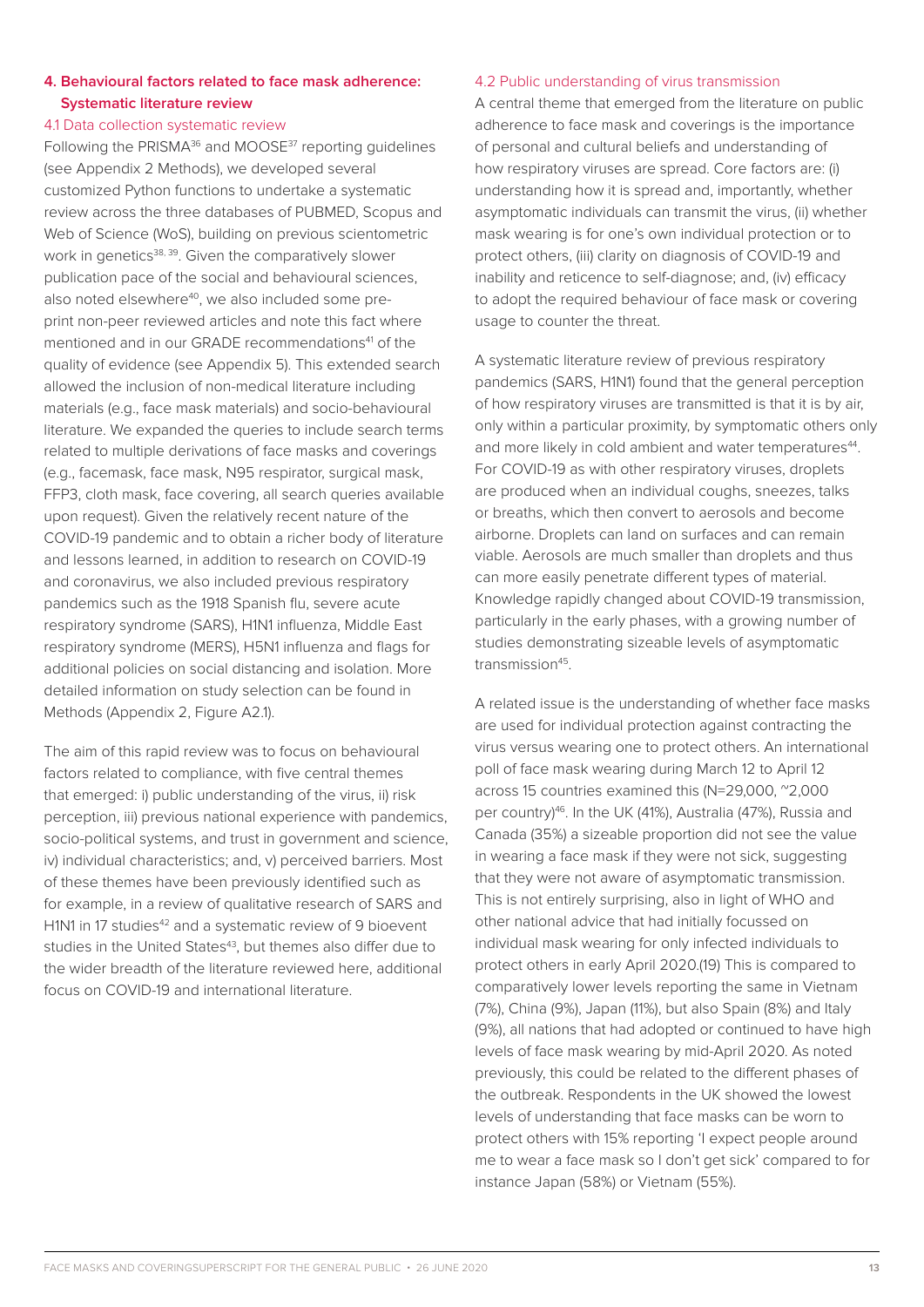During both SARS, H1N1 and repeated again with COVID-19, there was also high diagnostic uncertainty particularly at the start of the pandemic, which challenges individuals' ability to self-diagnose. Particularly during H1N1, but also COVID-19, individuals expressed doubts about their ability to identify symptoms and whether and how they could distinguish between the pandemic and seasonal flu symptoms. Studies in the UK $47,48$  and New Zealand $49$  of the H1N1 outbreak found that individuals had strong fears and concerns about their own judgement and ability to self-diagnose, which in turn influenced their behaviour in relation to self-isolation and use of remote healthcare. During H1N1, the 'vagueness' of the symptoms and differentiating them was listed as a central challenge for individuals. Indeed alternative data collection of 'real-time' tracking crowdsourced a wide variety of COVID-19 symptoms across a spectrum of mild to serious systems ranging from loss of smell and taste to breathing difficulties, which at that time had not been included as symptoms in many countries<sup>50</sup>.

Finally, the manner in which individuals in the community respond to the threat of a respiratory infection is influenced by their beliefs about the efficacy of the intervention and perceived costs of protective behaviours<sup>51</sup>. Efficacy refers to the beliefs about an individuals' ability to successfully adopt behaviours and the effectiveness of adopting behaviours in eliminating the health threat. Literature from the SARS coronavirus outbreak and H1N1 2009 pandemic found that perceptions of risk, anxiety about the infection and the efficacy of the intervention are pivotal<sup>52, 53, 54, 55, 56,</sup> 57, 58, 59, 60. Behavioural change is highly contingent on the communication of risk, individual appraisal of risk and the perceived ability to make the change<sup>61</sup>. A literature review of over 65 studies examining over 20 public health issues for instance, concluded that the key factors driving behavioural change are increases in threat severity, threat vulnerability, response efficacy and self-efficacy facilitated adapted intentions or behaviours<sup>62</sup>. We return to this topic later in this section when we discuss barriers, conflicting policy advice and confusion about the effectiveness of face masks and coverings, which in turn impacts the efficacy individuals' would place on adopting face mask and covering interventions.

## 4.3 Risk perception: perceived likelihood of infection and perceived benefits

A clear theme that emerged in the literature was the importance of individual risk perceptions, the notion of 'othering' and belief that 'it won't happen to me'. Core factors related to this theme are an: (i) overly optimistic risk assessment of not contracting or transmitting the virus, (ii) incorrect judgements about the role of proximity; and, (iii) denying personal risk via 'othering' by blaming or differentiating oneself from vulnerable groups perceived to be at a higher risk.

A central challenge isolated in the literature is that many individuals view themselves as less vulnerable and more capable than others, generally underestimating health risks, finding it unnatural to respect strict isolation to protect others and have only a limited awareness of actions that pose a health risk<sup>63</sup>. A number of studies focus on individuals' incorrect assessment of risk and overly optimistic sense they will not contract the virus. A study of SARS in Canada, for instance, found that a common aspect of risk perception was the denial about their risk of contracting SARS because they did not feel sick<sup>64</sup>. Individuals' optimism can in turn lead to an underestimation of contracting COVID-19 and thus ignoring public health messages A study of 1,591 US-based individuals in the first week of the COVID-19 pandemic from March 11-16 2020 examined individual's perception of risk 65. Within five days, as they gained awareness about the virus, perceptions of risk increased yet they still underestimated their personal risk of infection. This, however, substantially varied amongst individuals, isolating a subgroup of those who persistently remained disengaged, unaware and did not practice any protective behaviour. A pre-print nonpeer reviewed study on medRxiv surveyed individuals across eight countries between mid-March to April 19 2020  $(N=66,266)^{66}$ . They found that the perception of individual threat of COVID-19 was the highest in Italy, followed by the UK, Spain and others with Germany being the lowest. The authors note that the perceived threat was also in relation to the phase of the outbreak with Italy and UK, two of the most affected countries in Europe. They also found that the level of threat was related to the trust in government and health care systems, which were high in Germany, we return to socio-political systems later.

Perceived proximity to the outbreak also played a role. During the H1N1 2009 pandemic, individuals assumed they had lower risk if they had a higher perceived health status or that they perceived the outbreak was outside of their proximity67. Proximity is often evaluated by individuals in terms of geographical distance, but also own perceived differences in their own living environment. Another common belief found in studies in the UK, US, New Zealand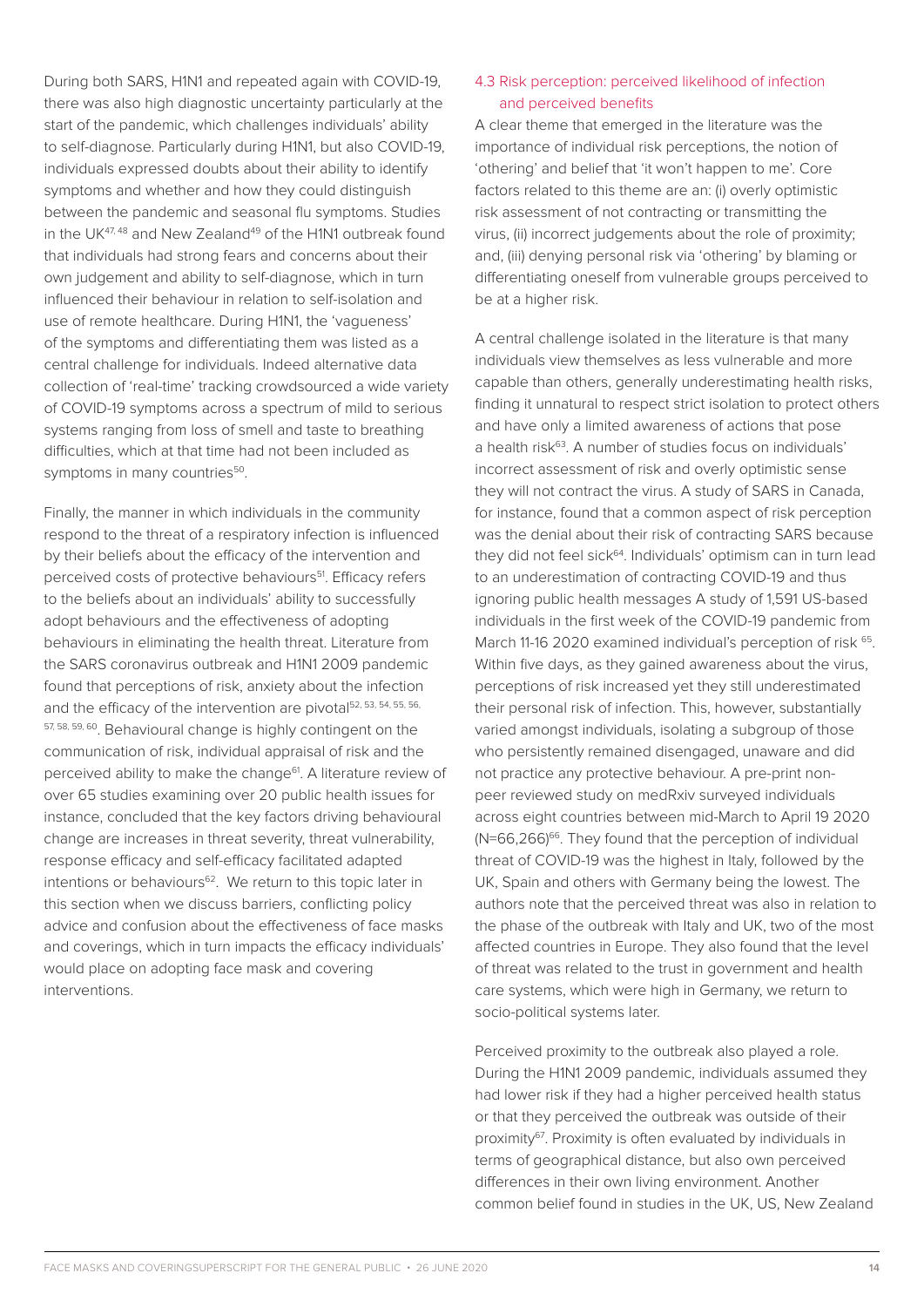and Australia in relation to previous pandemics was that geographical proximity was protective and that respiratory viruses were unlikely in a 'modern, developed country' and hence a perceived lack of urgent risk and lag in adopting public health messages<sup>68, 69, 70</sup>. A study in the UK about public attitudes surrounding H1N1 found that individuals believed that respiratory viruses were only more likely to emerge in 'other' living environments such as those with low hygiene levels, high population density, poor border control and health systems<sup>71</sup>. Some, however, related the high ability and propensity for viruses to spread worldwide more rapidly due to air travel.

Distancing is a typical way of dealing with the negative impact of health risks by using what is characterized in the literature as 'othering'72. Othering refers to blaming or differentiating oneself from 'the other', which in turn denies personal risk. During H1N1, but also repeated with COVID-19, was the designation of a vulnerable group of 'others' that needed to be shielded and were perceived to be at a higher risk of infection. This included those with chronic health problems, impaired immune systems (e.g., undergoing cancer treatment) or in frontline occupations (e.g., teachers, health workers). Although the literature on this point is largely from the H1N1 pandemic, it appears to echo similar experiences in the COVID-19 pandemic. A general narrative in this literature is the public belief that 'it won't happen to me' and have an inability to rationally evaluate the individual risk of infection while also actively distancing themselves from the threat by clarifying their difference to 'other' groups and circumstances that would have a higher risk of infection. We discuss the link of othering with potential discrimination later in Section 3.5 on individual and group differences.

#### 4.4 Previous national experience with pandemics, sociopolitical systems and trust in government and science

There is a strong national variation in the acceptance and usage of face masks, which has been attributed to several key factors. These are: (i) previous experience with viral infections (e.g., SARS, H1N1), (ii) normalisation and history of mask wearing for other reasons (e.g., pollution) and rapid adoption for those without a face mask history; and, (iii) socio-political systems, linked to individualistic versus socially cohesive structures, political polarization and trust in government.

Previous experience with viral infections such as SARS and H1N1 is linked to more universal and early mask use and acceptance during COVID-1973. In addition to face mask policies, these countries also simultaneously introduced a battery of other interrelated non-pharmaceutical interventions. After SARS, most governments from the nations that were deeply influenced had already set up rapid responses and policies that would allow them to react swiftly in the event of another respiratory pandemic $74$ . In many Asian countries impacted by SARS, broad communications had already previously been tested and put in place, such as media messaging and billboards showing how to wash hands and wear masks properly<sup>75</sup>. At the start of SARS 65% of respondents in Hong Kong said they wore a mask<sup>76</sup>. Singapore, for instance had previously distributed over 1 million 'SARS toolkits' which included a digital thermometer, two surgical masks and instructions in four languages $77$ . They had also previously developed random and electronic monitoring of compliance. After the first COVID-19 case was reported in Singapore on January 22, 2020, the country introduced deep and swift measures by February 7 2020. All non-essential gatherings were cancelled; daily temperature and health checks were performed in schools and workplaces, and face mask wearing and physical distancing were quickly advised in public places. So deep was the intervention that an unintended consequence was that influenza levels declined steeply from a mean of 57.3% (first 6 weeks of 2020) to 3.5% (week 14), lower than any influenza levels for the past  $3$  years<sup>78</sup>. The authors attributed this to the introduction of wide and deep nonpharmaceutical interventions, which included face masks in addition to the suspension of mass gatherings, social distancing and public promotion of the social responsibility to stay at home.

Second, in nations where individuals have previously worn face masks for other reasons such as pollution (e.g., India, China), there is higher and more normalized compliance (see previous section on international policies). There is limited knowledge of face mask wearing in countries without a previous history, but an initial study demonstrated that face mask adoption could happen rapidly<sup>79</sup>, which we discuss in more detail later in this report.

A third more heterogeneous strand of literature focuses on socio-political systems, linked to individualistic versus socially cohesive structures, political polarization and trust in government. One body of research draws from research on socio-political systems that compare more communitybased social cohesion versus those from more individualistic based structures<sup>80</sup>. This has been posited in the form of 'tight versus loose cultures', with countries such as the US, Italy and Brazil positioned as having the weakest social norms and being more permissive81. These socio-political structures have in turn been linked to the ability to engage in coordinated action.

This strand of literature currently exists largely in pre-print non-peer reviewed format due to the slower publication processes within the social sciences, noted previously. It examines the inability for coordinated action due to political polarization – which is notable in countries such as the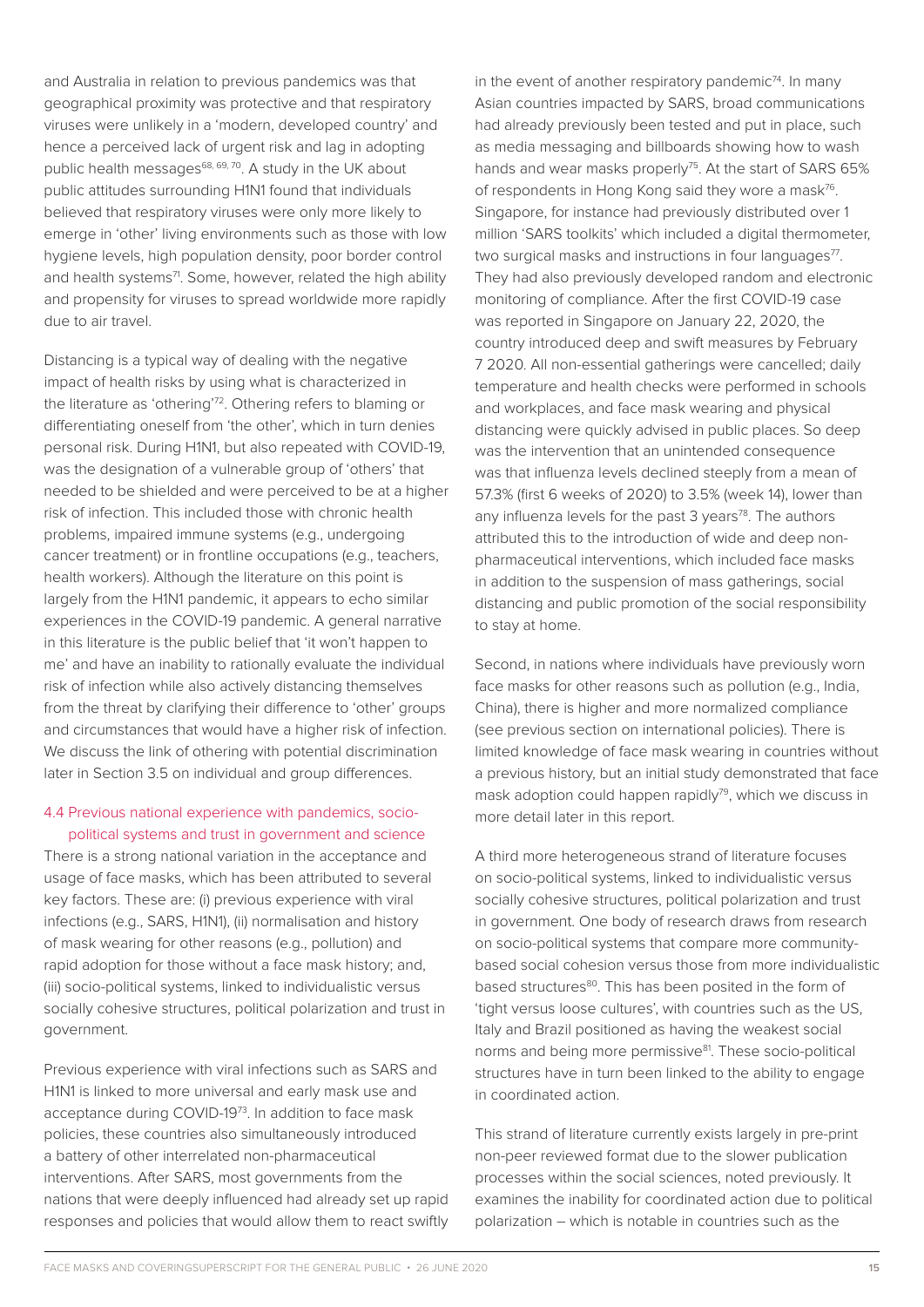US, UK and Brazil, which in turn results in distrust of the opposing party and beliefs in false information that can undermine public health messages. Using geolocation data of daily movements from January until April 23 2020 from around 35 million unique devices and debit card transaction data of over 12 million cards in the same period in the US, one study found that residents in Republican voting counties were less likely to stay at home after a state order<sup>82</sup>. Conversely, those from Democrat counties were more likely to switch to online e-commerce spending after stay at home state orders were implemented. Adherence was also related to the political affiliation of the governor and suggested that bipartisan support was essential to maximize the effectiveness of policies. We note some concerns with these ecological studies using political variables as there are very likely many other confounders that play a role.

Another medRxiv pre-print examining the level of confidence in local and national health care systems and governments and the WHO during COVID-19 found individuals reported the lowest levels in the UK and US across all institutions compared to other countries such as Spain, the Netherlands, Italy and Germany<sup>83</sup>. Another study drawn from two MTurk studies of US respondents (N=1153) found that political conservatism predicted lower compliance with social distancing84. They found that the politicization of COVID-19 prompted conservatives to discount mainstream media reports of the severity of the virus, leading them to downplay the health risks and adhere less to social distancing protocols, also when controlling for key demographic and psychological variables. As demonstrated in more general research, the result can be echo chambers and less crossgroup information sharing<sup>85</sup>. These more narrowing lines of information can be amplified by social media streams.

Another pre-print non-peer reviewed study examined trust in science and government during the COVID-19 and the relationship with compliance with public health measures<sup>86</sup>. Using digital trace data from Twitter and survey data collected online via Telegram and Facebook, they examined the evolution of trust in science in Italy during early phases of COVID-19. They found that there was an initial reliance on information seeking from scientists and public-health authorities. Trust in science and institutions (local or national government) emerged as a consistent predictor of both knowledge about COVID-19 and adherence to non-pharmaceutical measures. As the epidemic peaked in Italy, however, they found a reverse in information seeking and trust in science and health authorities, interpreted by the authors as an erosion of trust. Interestingly, using an experiment they found that those who held incorrect information about COVID-19 gave no or even lower importance to scientific information about the virus. Many

disadvantaged communities and particularly racial and ethnic minorities hold a low level of trust in public institutions due to persistent experiences of discrimination<sup>87</sup>, with particularly low levels of trust in the health care system<sup>88</sup>.

## 4.5 Individual characteristics: Vulnerability, compliance and discrimination

There has also been attention to the study of differences in the vulnerability and adoption of non-pharmaceutical interventions across groups. This work can largely be divided into topics examining: (i) face mask usage in relation to vulnerable groups more likely to die if infected, (ii) difference between demographic groups in relation to asymptomatic infection and compliance to nonpharmaceutical interventions such as face masks; (iii) additional traits such as personality or physical traits (e.g., eye-glass wearing, activity level) that make it more difficult to wear a mask; and, (iv) discrimination or social reactions to mask wearing.

Throughout previous pandemics and with COVID-19 there has been a focus on vulnerable groups more prone to infection and death from the virus. A considerable amount of COVID-19 research has focussed on differences in death rates due to individual characteristics such as age<sup>89</sup> or other vulnerabilities related to co-morbidities (hypertension, obesity, diabetes)90, being male, from certain ethnic groups (African, Asian) or working in front-line occupations<sup>91</sup>. Some of these factors are related to deprivation such as some groups are more likely to become infected since they are more often key workers (e.g., bus drivers, care), rely on public transport or have poor or no internet contact, putting them at a higher risk of leaving the household and higher risks of contact<sup>92</sup>. Here policies have been effective in promoting the wearing of face masks for protection around those who are ill, with the majority within health care settings. Several studies conducted in relation to H1N1 and during SARS, concluded that the perceived need or wish to care for sick (isolated) loved ones overrode concerns about self-protection and personal distancing. A Canadian study of SARS reported that although compliance with the quarantine order was high, within house protocols such as mask wearing were uneven and often ignored when a family member was sick and required care<sup>93</sup>.

Another emerging area of COVID-19 research is the study of how compliance to non-pharmaceutical interventions such as wearing face masks varies across socio-demographic groups and first particularly age groups. Representative data measuring health behaviour across eight countries (Belgium, France, Germany, Italy, the Netherlands, Spain, UK, US) published in a medRxiv non-peer reviewed preprint discussed previously, found that younger people perceived the COVID-19 threat lower to themselves than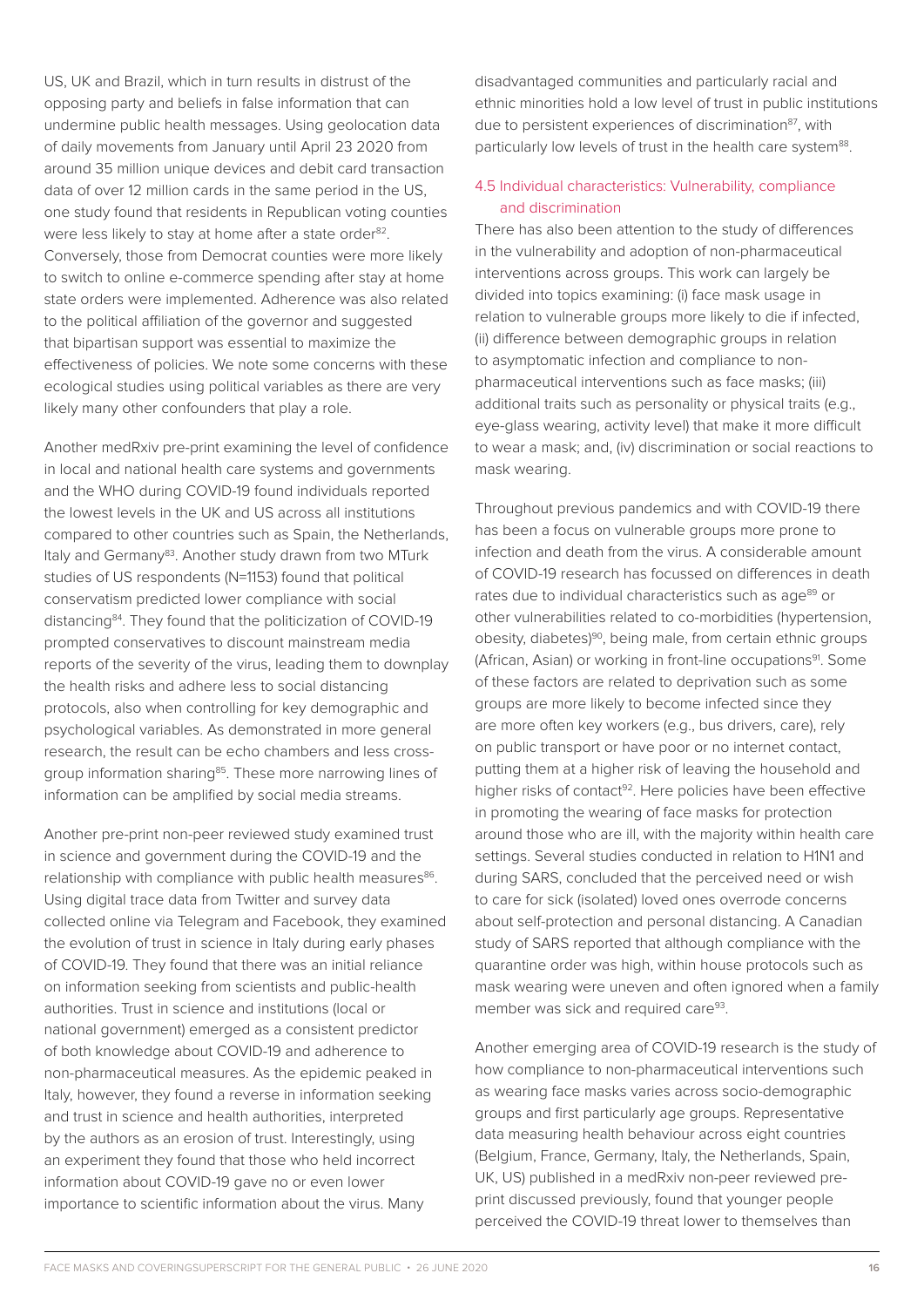older groups, also related to lower adherence to nonpharmaceutical behaviours<sup>94</sup>. Mask wearing was the highest in older 65+ age groups in all nations except the UK and the Netherlands where mask wearing was both low but also more evenly enacted across age groups. In the UK, the only clear differences in these behaviours across age groups were higher levels of hand sanitizer use by the youngest groups (18-24) and the avoidance of public transportation by the oldest groups (65+). Conversely, a medRxiv nonpeer reviewed pre-print study by Goldstein and Lipsitch<sup>95</sup> examining weekly COVID-19 cases in Germany found that the incidence of infection increased the strongest amongst younger age groups between the starts and end of March. These relative increases were found for all individuals under 35, but were especially large amongst those between 20 and 25 (RR=1.4; 95% CI: 1.27-1.55). The authors suggest that increased mixing and lower adherence of social distancing practices amongst these age groups could be responsible for this relative increase.

This representative data also found particularly important differences by sex<sup>96</sup>. Women exhibited substantially higher perceptions of threat compared to men, which translated into the adoption of a wider-range of preventive behaviours. They conclude that one of the most protective factors for women during COVID-19 has been their adoption of multiple protective interventions. Women were more likely to wear face masks across the nations that were examined with the exception of the UK and the Netherlands where face mask wearing was similar across the sexes. In spite of the fact that the case fatality rate for COVID-19 has been shown as substantially higher for men<sup>97</sup>, this does not translate into higher perceptions of threat or related behavioural protection, suggesting a need to target this and other groups for future communication campaigns.

Some early psychological literature published mainly in pre-print non-peer reviewed literature has examined psychological factors related to face mask wearing. Given that these are non peer-reviewed pre-prints, the selectivity of respondents, small sample size and often-artificial experimental circumstances in which the research was carried out, replication would be necessary before using this as evidence to draw firm conclusions (see Appendix 5). A pre-print study asked 86 participants to assess how they felt wearing a mask while being exposed to groups with different levels of mask wearing<sup>98</sup>. Exposure to social groups where more wore a mask reduced the strange feeling of wearing a mask, suggesting that as mask-wearing is easier when a larger majority of society also wears a mask. Another non-peer reviewed PsyArXiv preprint engaged in an internet-based study (N=457) using 'humanlike' characters wearing a mask or exhibiting different

facial expressions (neutral, happy, angry). They found that reports of interpersonal distancing were reduced when the character was wearing a face-mask as they were perceived as more trustworthy.

Historical reports from the bubonic plague through to HIV and COVID-19 have reported a rise in violence and discrimination against stigmatized groups that carry a disease<sup>99</sup>. Early in the COVID-19 period there is anecdotal evidence of anti-Asian discrimination in some areas<sup>100</sup>. with a PsyArXiv preprint reporting stigma faced by the Chinese community outside of China due to wearing face masks, particularly in countries such as the United Kingdom that did not adopt early face mask policies<sup>101</sup>. During the SARS pandemic, chronic kidney disease patients in Hong Kong were perceived by the public as high risk 'super spreaders' of infection. The study concluded that this potentially stigmatized group wore masks as a symbol of socially responsible action, but also to protect themselves during the pandemic<sup>102</sup>. Another strand of the literature has found that interventions such as frequent hand-washing or mask-wearing has the potential to attract social stigma, embarrassment or discrimination. Face mask wearing was found in some studies as problematic since some were concerned that it would make others see them as indicating infection. This was the case in a study of face mask wearing within a Hispanic community in the United States<sup>103</sup>.

## 4.6 Perceived barriers: supply concerns, resource constraints and comfort

Another segment of the literature from this review looked at the key barriers to face mask usage by the general public, which were identified primarily as: (i) supply concerns and inability to source them, (ii) resource constraints, (iii) concerns about comfort, appropriate fit and incorrect usage; and, (iv) environmental waste.

A recurrent theme in the literature were shortages of protective equipment, including face masks. A considerable amount of the face mask literature in this systematic review related to the shortage or lack of supply of face masks and PPE, particularly for health workers<sup>104, 105, 106</sup>. During SARS, the lack of protective equipment and especially masks led to a 'state of panic' in Taiwan<sup>107</sup>. So great was the shortage during SARS that the Japanese government donated thousands of masks and other protective equipment to Vietnam and in Toronto, Canadian doctors sought to purchase their own supplies<sup>108</sup>. The extreme shortage of PPE was a strong theme from previous epidemics such as SARS, where lack of worldwide protective masks, gloves and respirators was positioned as the one of the key 'lessons learned'109. This worldwide shortage of masks and other PPE, however, repeated itself once again with COVID-19 in many countries.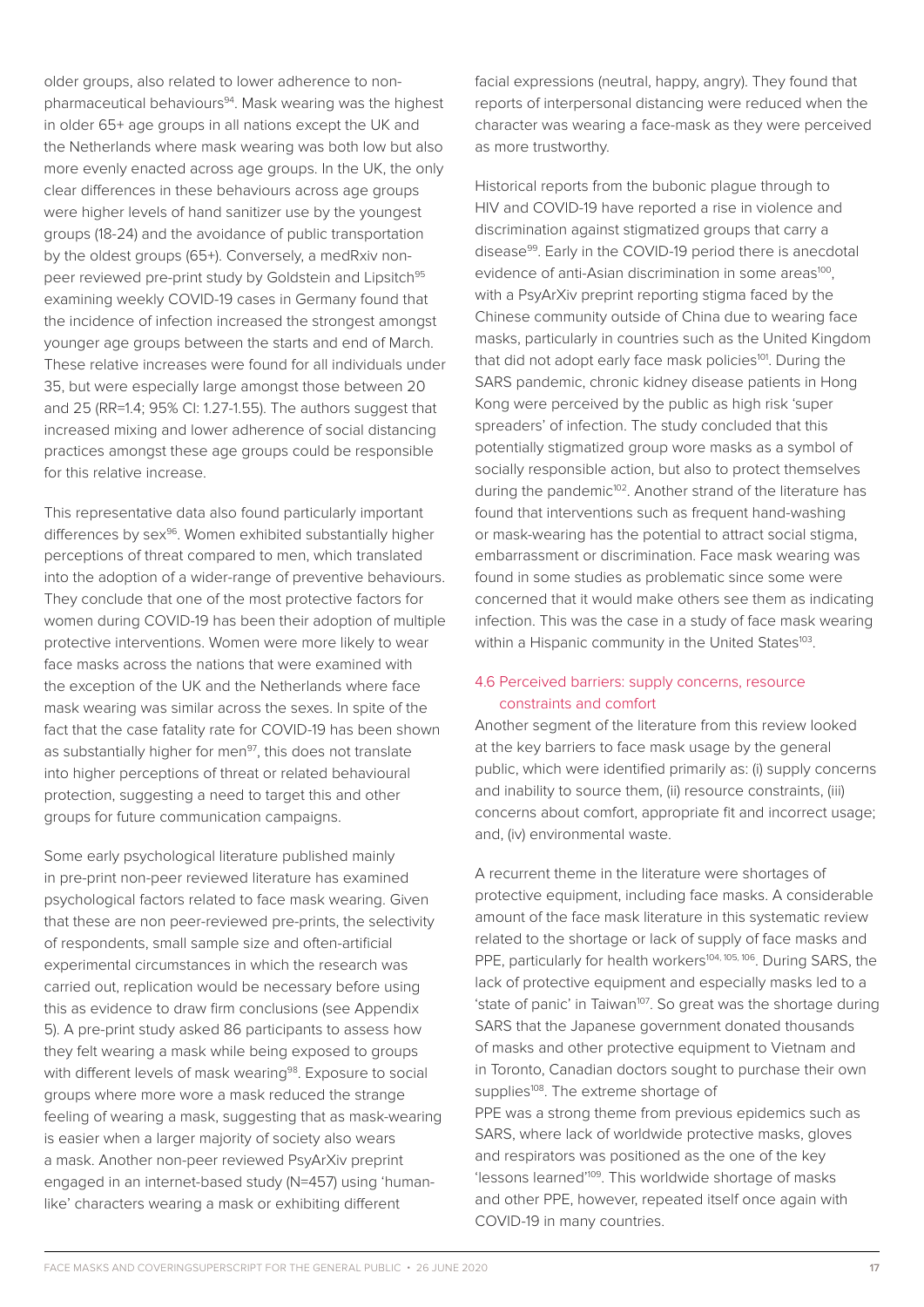The absence of clear agreed standards for making and manufacturing face coverings is also lacking. Since manufacturing issues have shown to play a role in the provision of PPE, clear guidelines for manufacturers and those making masks at home is essential. Information needs to be provided to produce coverings that reach the proper standards, such as the higher efficacy multi-layer hybrid masks discussed in Section 2.7. The CDC in the US for instance, provides a very clear tutorial on how to make a face mask at home and information about washing, re-use and how to wear face coverings.

A shortage of face masks and protective equipment for medical staff also produced a feeling amongst the public that face masks were unavailable or that wearing face masks would unduly compete with medical resources. There were also cases of face masks and other PPE that had been imported from other countries as being 'recalled' which may have impacted public trust. An international poll of face mask wearing during COVID-19 from March 12 to April 12 across 15 countries, reported that the largest perceived drawback in wearing face masks in most countries was getting access to one<sup>110</sup>. Specifically they responded to the question 'even if I wanted to wear a face mask, I have heard they are not available anywhere or are too expensive'. This was the highest in Japan (57%), France (49%), Germany and Spain (45%) and the UK (42%). A systematic review demonstrated that negative emotions such as fear can lead to a change in behaviour only if people feel that they are able to control the threat. If they cannot – such as facemask regulations without a clear supply of access to facemasks – reactions will be defensive due to feelings of helplessness<sup>111</sup>. Fear is thus only effective when individuals feel a strong ability or level of efficacy, otherwise it will elicit a defensive and negative response.

One of the greatest risks of virus spread is the inability of some individuals to adopt policy recommendations due to resource constraints such as money to buy or ability to make their own face covering. The Italian government for instance, set the price of surgical masks to a maximum of 50 cents to assuage this problem<sup>112</sup>. Some community members may lack the resources to purchase or make face masks but also live in areas with high neighbourhood density or lack the ability to social distance. A variety of studies conducted during previous pandemics in the UK and US, found that perceived obstacles for following isolation, distancing and other measures were related to the economic pressures to continue to work and fulfilling familial and workplace commitments<sup>113</sup>. A study of H1N1 in 2009 in the UK reported incidences of individuals breaking compliance such as isolation due to boredom, job security and economic strain<sup>114</sup>. A repeated fear in the US literature was shutting

down the economy and ability to financially survive in the household when schools were closed or individuals were unable to work<sup>115</sup>. Translating these findings to face masks, it seems paramount to ensure broader access for those unable to purchase or make face coverings, such as cutting costs or free distribution to certain groups.

Multiple studies concluded that compliance with wearing masks for a longer period of time was hindered due to the fact that they were uncomfortable<sup>116</sup>. A dearth of literature has examined this in the health care setting, including sores and headaches due to long periods of wearing<sup>117</sup>, which we do not cover in this review. A block randomized study of mask-wearing in the United States isolated three main issues related to the comfort of mask wearing in the home<sup>118</sup>. First, the level of intensity or physical exertion impacted comfort and compliance. Second, environmental factors were key such as temperature, ventilation and apartment size. Finally, the mask fit was key which was variable depending on whether they had eye glasses and the facial structure of respondents namely high/low cheekbones, bridge of the nose and shape of the face. Those with low cheekbones and small nose bridges had difficulties in mask wearing due to the need to constantly adjust the mask. Others noted difficulties due to heat and dampness after wearing it or having eyeglasses. The authors also noted that young children persistently touched and grabbed their mother's mask. It should be noted that this study examined surgical masks only (which have less ventilation) and not cloth masks (see Box 1). Although there are fewer community studies of face mask wearing, appropriate fit appears to be key to avoid adjusting or removing the mask. Finally, there has been the additional concern largely voiced outside of academic publications that particularly if disposal masks were to be used there would be considerable environmental waste.

## **5. Public adherence to face mask and coverings, relationship with other interventions and importance of clear and consistent public messaging**

A central question asked by many governments without a previous history of face mask or covering wearing is: (i) whether their populations would actually adopt this more invasive behaviour; and, (ii) how face mask wearing compares to and is related to other non-pharmaceutical interventions. After exploring this, we then describe the importance of clear and consistent public messaging, focusing on an example in the UK.

## 5.1 Adherence to face mask wearing: a cross-national comparison

We were able to locate results from two cross-national representative surveys, which at the time of writing are pre-prints and not peer-reviewed publications but provide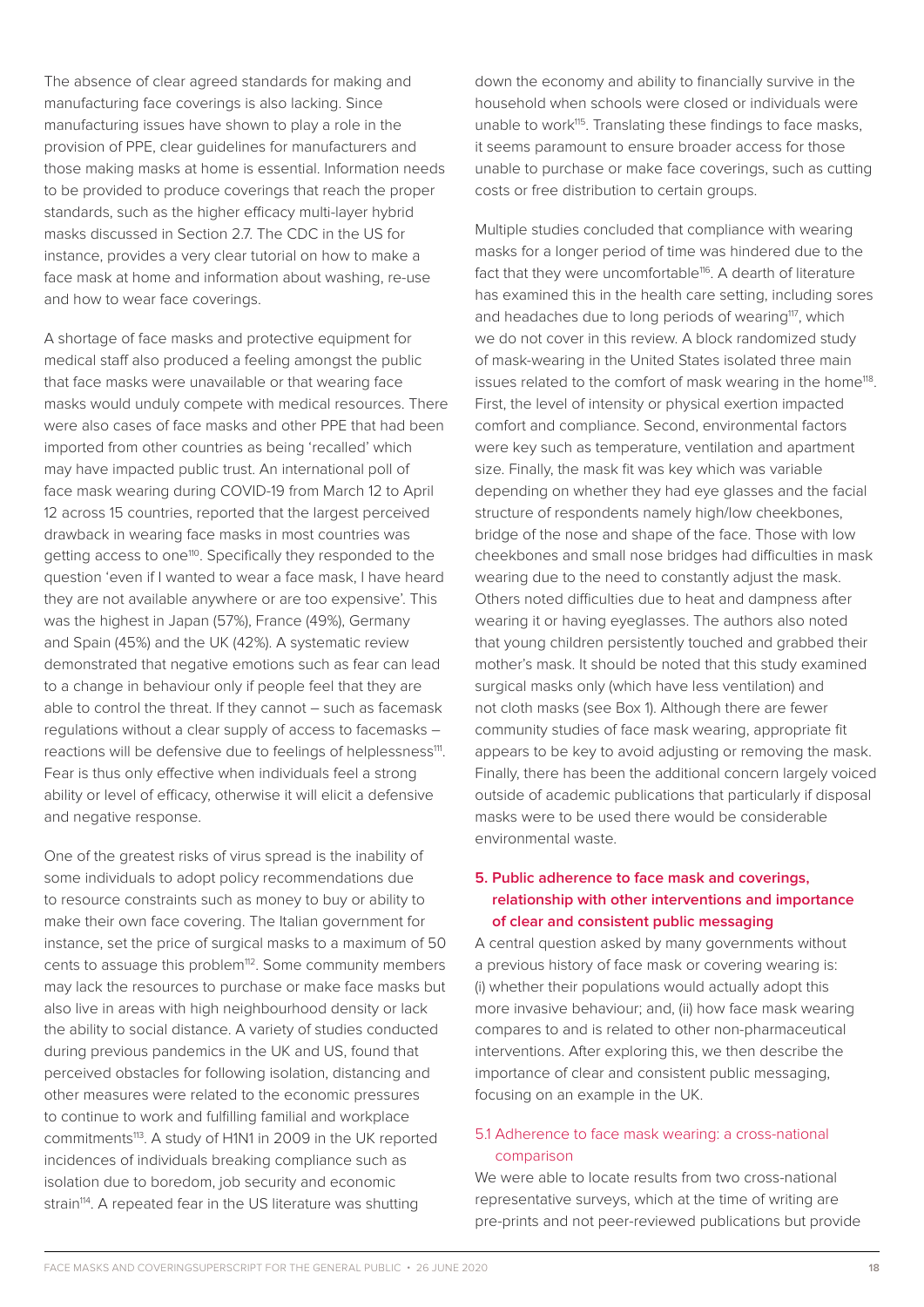a cross-national comparison of face mask and covering wearing from mid-March to mid-April 2020. It is vital to note that respondents in these studies were asked about wearing a face mask due to COVID-19 between mid-March to mid-April 2020 and that countries were all on different disease trajectories, with varying and changing policy recommendations during this period. The most comprehensive study is a representative survey measuring health behaviour carried out by the Max Planck Institute for Demographic Research between March 13 to April 19 2020 (N=66,266) across eight countries (Belgium, France, Germany, Italy, the Netherlands, Spain, UK, US). It is published as a medRxiv non-peer reviewed pre-print that examines attitudes and behaviours surrounding COVID-19 including face mask wearing and other non-pharmaceutical measures<sup>119</sup>. They found that the wearing of a face mask substantially increased over time (all p <0.001, exception the Netherlands, Belgium) (see Figure 4 for results of final week of study). Sharp increases of mask wearing of the general population were observed in Italy (to above 80%), Spain (above 65%), and the US (above 70%). Levels of face mask usage in France and Belgium in that period rose to around 40%. The UK and the Netherlands had the lowest reported levels of face mask wearing, though the UK still had increases in reported face mask wearing to over 20% by April 19. This was in addition to hand hygiene increases particularly in the UK, Germany, Italy and the US. Focussing on the UK, the study found that behaviours that were the most adopted in this period was the reduced use of transportation (p < 0.001) and a sharp increase in social distancing (p <0.001).

Another survey poll conducted by IPSOS in 15 countries between March 12 to April 12 of around 2,000 persons per county (N=29,000) also found cross-national variation in the wearing of face masks to protect against COVID-19120. Wearing face masks for protection was at very high levels in Vietnam (91%), China (83%), Japan (77%) and India (76%), which were relatively stable over the one month period. Like the previous study, Italy (81%) and Spain (62%) showed the highest levels of adopting mask wearing, likely also reflected by the relatively earlier onset and outbreak in those nations. Lower levels were reported in that period in France (34%), Canada (28%), Australia (21%), Germany 20%) and the United Kingdom (16%). The United States had a sharp increase from 11% March 12-14 to 50% within one month by April 9-12, likely related to the policy change discussed previously of face coverings in public by the CDC on April 3 2020121. Notably, a PsyArXiv non-peer reviewed pre-print was able to use this policy introduction as a natural experiment to demonstrate the impact of the CDC's recommendation on reported mask wearing and buying<sup>122</sup>. Using a large nationallyrepresentative survey across the US (N=3,933) that was in

the field, they found significant increases in mask wearing (+12 percentage points) and buying (+7 points) which they concluded demonstrates the speed at which this behaviour can be adopted by the population and the importance of national leadership and clear communication.

## 5.2 Adherence to other non-pharmaceutical interventions: face masks and coverings in perspective

We also examined variation in the adherence to a variety of non-pharmaceutical interventions to put face mask and covering wearing in perspective. Here we can draw from the recent cross-national COVID-19 study on reported behaviours mentioned in the previous section<sup>123</sup>. Here a hierarchy of adherence to non-pharmaceutical interventions emerges during COVID-19, which is shown in Figure 4. A strong caveat, however, is that interventions are rarely introduced or judged alone but rather as packages, discussed in more detail in the conclusion. For comparison, we also examined nine studies mostly of nationally representative samples covering a range of outbreaks in the US (see Appendix 3, Additional Results, Figure A3.1)

There was virtually universal enactment of avoiding public transportation and social distancing, which was the highest across all countries. This was followed by very high levels of hand-washing, the highest in the UK which reflects a very strong and clear campaign. This COVID-19 behaviour is in line with previous research examining the H1N1 pandemic and SARS who found individuals were very familiar with hand and respiratory hygiene behaviour (e.g., hand washing, cough/sneeze etiquette). This in turn meant that they perceived them as acceptable and common-sense behaviour they could easily adopt to reduce infection transmission<sup>124</sup>. The next type of behaviour was the use of alcohol-based hand sanitizers, which has considerable cross national variation which may be related to lack of supply. Wearing face masks was also at very high levels in many countries by the third week in April 2020. There was scepticism in the media and by some governments that public without previous experience of wearing face masks and coverings would not comply, yet as Figure 4 shows, self-reported uptake relatively high in most countries, reaching particularly high levels in Italy (83.8%), the US (65.8%) and Spain (63.8%). It remained very low, however, in the UK at 25.9% and the Netherlands at just 7.2%. Appendix 3 also shows compliance to other interventions such as avoidance of suspected infected people, avoiding touching eyes, nose and mouth, stopping close contact (shaking hands, hugging) and avoiding public events, crowds and cancelling social plans.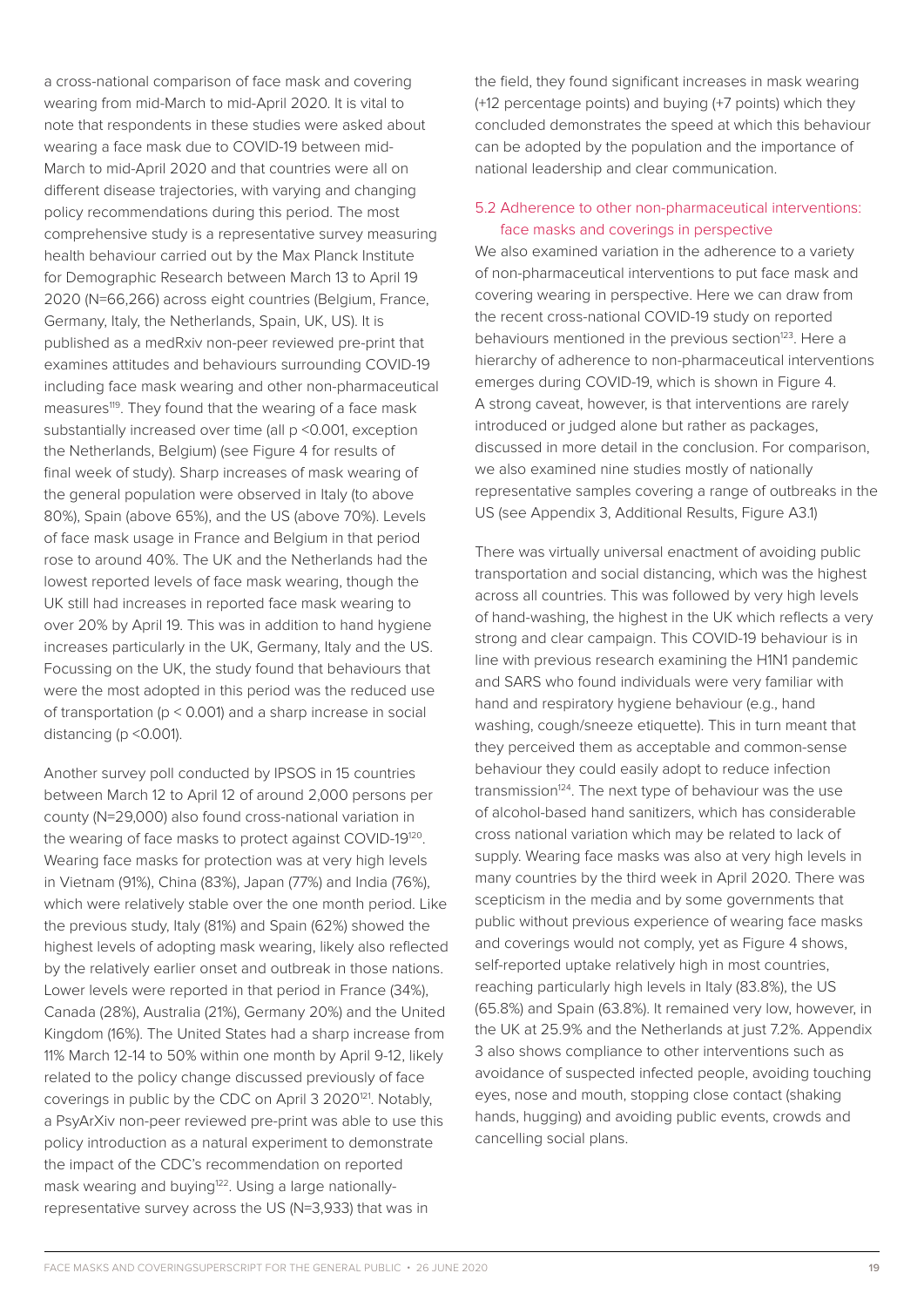#### **FIGURE 4**

Percentage of individuals who reported having adopted specific behaviours in response to COVID-19, 3rd week in April 2020 by country.



Source:Perrotta et al. (2020)156, we are grateful that they shared raw data & detailed information. Bar charts show median values and 95% CI as errors.

## 5.3 Package policies: face mask usage, physical distancing rules and hand sanitizer

As noted previously, when countries introduce nonpharmaceutical interventions, they often work concurrently to reduce infection transmission. Measures are rarely introduced as individual interventions, but rather as a 'package' including distance, masks and hand hygiene. Due to the introduction of often multiple interventions at one time and varying levels and progression of the virus outbreak across regions, it is difficult – or arguably impossible – to evaluate the effectiveness of one sole intervention.

A persistent question has been the relationship of face mask wearing to other behaviours such as social distancing or disinfection, which is difficult to definitely determine for the reasons argued above. A large meta-analysis published on June 1 2020 in the Lancet linked various interventions including face masks, eye protection and social distancing<sup>125</sup>.

They concluded that the risk of being infected was 13% within one metre and 3% beyond that distance. They reported that for every extra metre of distance of up to three meters, the risk is further reduced by half. Wearing a face mask and eye protection were found to significantly reduce risk of infection, with the duration and intensity of contact likewise key factors. We note, however, that this study had several problems and cannot be directly translated to mask wearing in the general public and was therefore, for instance, not included in previous advice for the general public provided by DELVE<sup>126</sup>. Reasons include the fact that the bulk of the data focussed on MERS and SARS (and not COVID-19), that most studies were conducted in healthcare settings (i.e., not wearing in the public), and that the focus was thus more on protection of the wearer than source protection (i.e., preventing transmission from the person wearing the mask). Some of the studies that had no infections in either the masked or unmasked groups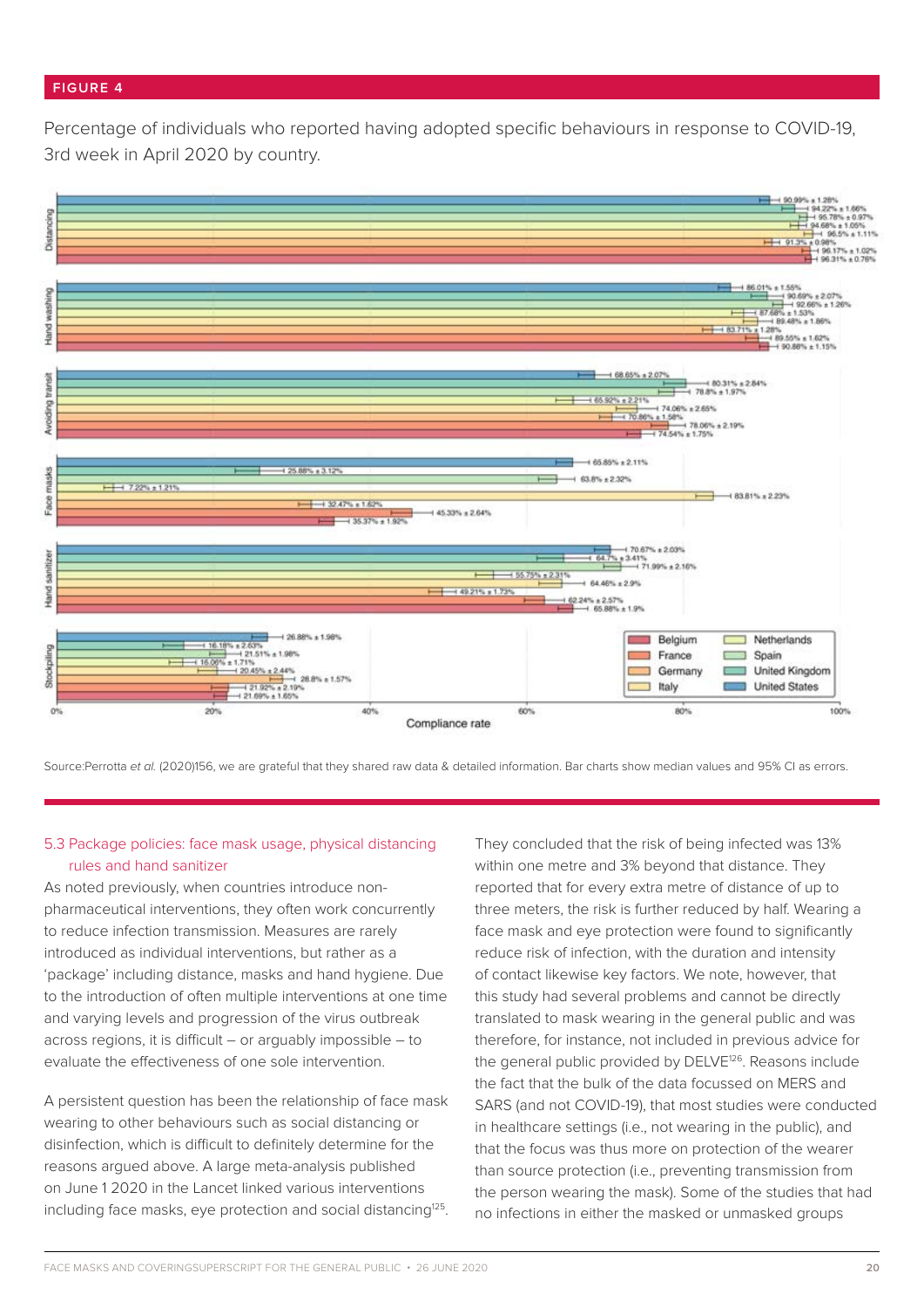were not scored, which biased towards the benefit of mask wearing. There are also concerns about the study of the relationship between distance and risk, which is based on extrapolations and the assumption of a linear relationship between distance and risk (whereas it is likely exponential). We note therefore, concerns about the conclusions of this study and particularly those related to distancing.

At the time of writing in late June 2020, governments across the world had different rules regarding social distancing and were examining whether other non-pharmaceutical interventions would be effective in reducing those levels. At the time of writing, countries with the largest distance of 2 metres (6.5 feet) are Canada, Spain and the UK. The US has 1.8 metres, Germany and Australia 1.5, whereas the WHO, China and France all suggest a 1 metre (3.3 feet) distance. In England, the government previously advised to: "Keep your distance if you go out - 2 metres apart where possible". In the COVID-19 quidance for employers and employees. the Department of Business notes: "Maintain two-metre social distancing, where possible" and "Where possible, you should maintain two metres between people… Where it's not possible for people to be two metres apart, you should do everything practical to manage the transmission risk." On June 23 2020, this was updated with the announcement that as of July 4 2020, the government suggests where it is not possible to stay two metres apart, guidance will allow people to keep a social distance of 'one metre plus', with plus seeming to suggest some sort of additional mitigation<sup>127</sup>.

In response to easing the lockdown, countries such as South Korea and Portugal maintained the 2 metre distance where possible, but then clarified the etiquette of combining different types of interventions (hand sanitizer, mask use) when the 2 metre rule was not possible. In South Korea, the advice is to maintain the 2 metre guideline (or 'two arms lengths') in general, which is relaxed to one metre inside shops, restaurants and cafes. As of June 01 2020 in Portugal, the 2 metre rule was suggested where possible. In Japan, the '3C' rule has been implemented, which is to avoid crowded places, closed spaces with poor ventilation and close contact, all with wearing a face mask where possible. The emphasis has been less on rules and more on understanding how to avoid the transmission of droplets from one household to another, such as through social bubbles and tight networks<sup>128</sup>. Distance is often not addressed in exclusion, but as a policy package of almost universal use of hand sanitizer when entering (shops, restaurants) and demanding that face masks are worn inside shops. There is also education about etiquette in places like restaurants, with sanitizers at tables, all staff wearing masks, instructions to take off masks when sitting and putting it on when going to the washroom. At the moment Canada

is also moving towards a policy across different provinces that combines face masks with a reduction of the 2 metre 'hockey-stick' rule. Health Canada now recommends that people wear cloth masks when social distancing of 2 metres is not possible, particularly in crowded public settings, such as stores, shopping areas and public transportation.

## 5.4 The importance of communications, clear and consistent public messaging

This review of the behavioural literature on face masks and coverings also revealed the importance of communications and public messaging during pandemic outbreaks on the effective implementation of and adherence to face mask and other non-pharmaceutical interventions (see e.g., Figure 5). A study of non-pharmaceutical interventions in Canada during the SARS outbreak found that inconsistent information from various sources prompted individuals to question the credibility of available information<sup>129</sup>. This inconsistent information resulted in fear and denial of the pandemic. Many participants in the study expressed doubts about the information from the public health department, which in turn influenced their level of perceived risk. For example, there were mixed messages about who needed to quarantined, with some members of the household asked to be quarantined whereas others were not.

Figure 5 also provides a recent example of mixed messaging that might be confusing to the public and contradicts some of the knowledge in this report. The top panel shows some positive aspects of the messaging such as clarifying that it is an altruistic behaviour to protect others and face coverings can be worn. It however engages in othering of a vulnerable group who is the least likely to break rules (and be symptomatic), does not focus on self protection and now as we explore in the next section shows the least protective and non-recommended item - a scarf.

Literature examining the H1N1 2009 pandemic in the UK and Spain concluded that the public became sceptical about the way in which the communication about this new respiratory infection was presented, particularly by the media. They found the communications to be unreliable, premature, inconsistent, sensationalist and unduly alarmist. Several UK studies reported scepticism from individuals due their perception of the media's propensity to create hype and panic in what they viewed as an attempt to scare people<sup>130,</sup> <sup>131</sup>. A Spanish study of H1N1 likewise concluded that reporting was at first sensationalist, followed by contradictory advice coming from their own Spanish politicians and officials versus other international leaders<sup>132</sup>. Doubts about the trustworthiness of information and a general information fatigue were related to people disregarding advice in New Zealand and the UK in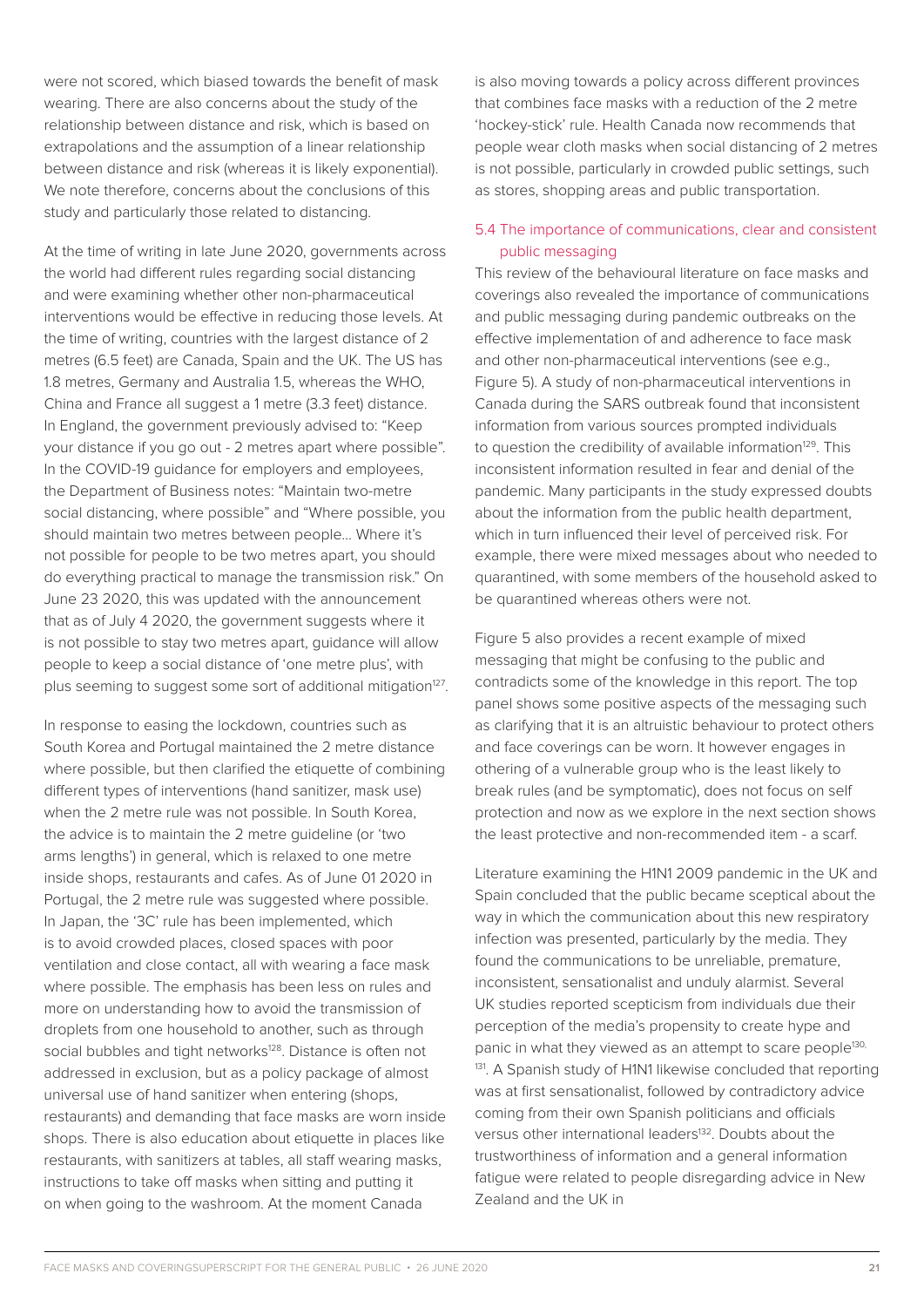#### **FIGURE 5**

Example of public messaging about face coverings, UK Government, 27 June 2020.



Note: Full text above reads 'Wear a face covering when you go to the shop. It will help protect others from #coronavirus if you are infected but not displaying symptoms."

Source:Twitter, UK Prime Minister @10Downing Street, June 17 (accessed 17 June 2020).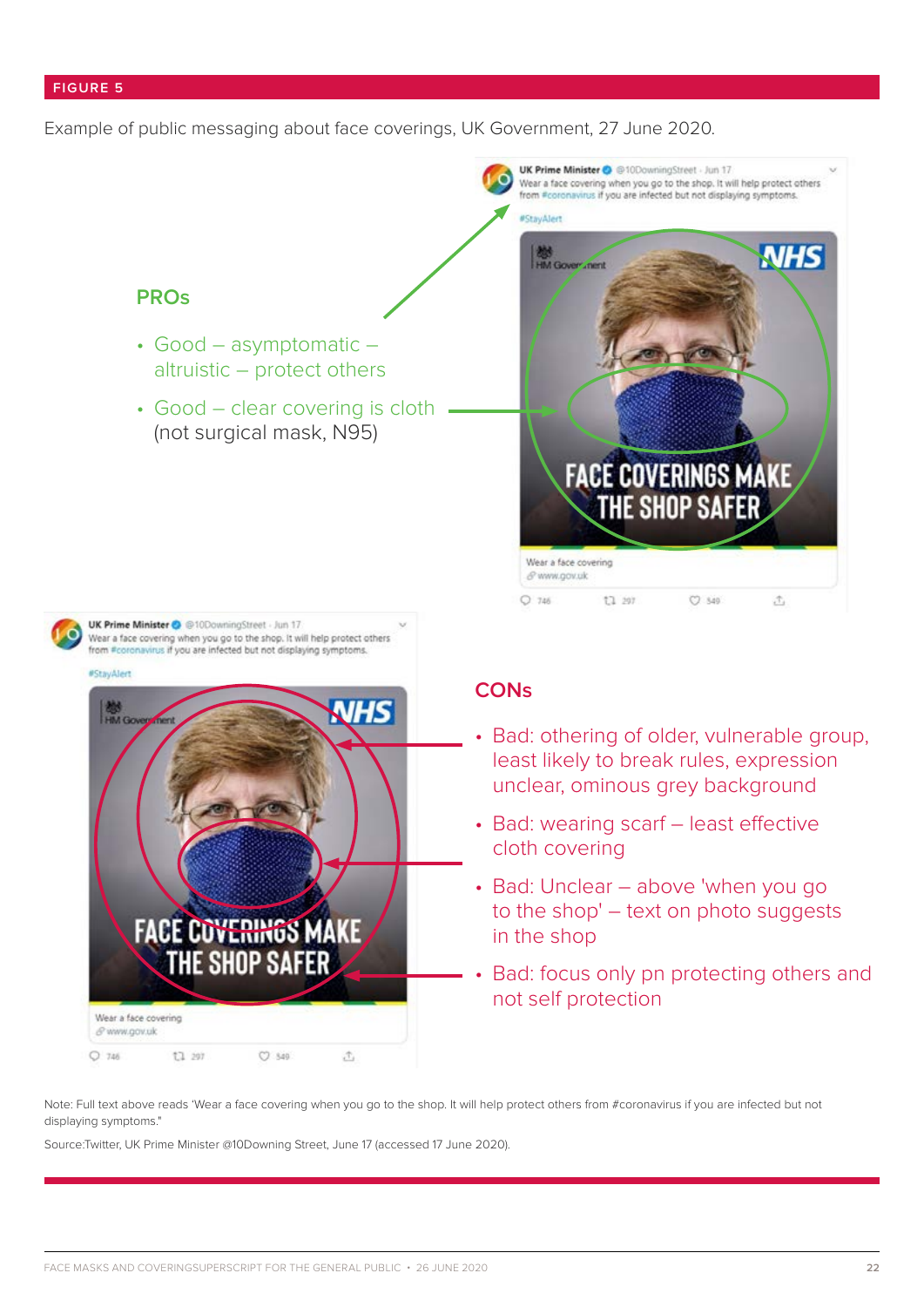relation to H1N1 133, 134. Another reason for scepticism about the information was related to mixed messages in the media and feeling that it was difficult to sift between facts and opinions.

As many governments that lacked experience from SARS and previous outbreaks, the WHO, the most trusted global supranational organisation for health advice, has changed positions on face mask use and wearing for the general public between early April 2020135 and revised in June 2020136. This likely initiating a repeat of some of the public's previous reaction to changing information about SARS and H1N1. As the initial section on international policies on face masks has shown, nations and even states, countries or regions within these have adopted different face mask policies. As noted previously, this has been the case with Scotland, Wales and England.

**"Three main factors stand in the way of prevention: First, public indifference. People do not appreciate the risks they run. The second factor…..is the personal character of the measures which must be employed…It does not lie in human nature for a man who thinks he has only a slight cold to shut himself up in rigid isolation... Third, the highly infectious nature of the respiratory infections adds to the difficulty of their control."**

Major George A Soper, 1919, *The Lessons of the Pandemic*, Science<sup>157</sup>

#### **6. Conclusion**

This report provides evidence on the main policy directives of face masks in the international sphere in addition to the core factors related to the adherence of wearing a face mask and covering. We found many similarities across previous pandemics and 'lessons learned' that appeared to repeat themselves from the Spanish flu through to SARS, MERS, H1N1 to COVID-19. It was clear that core socio-behavioural factors were pivotal such as the public's understanding of the virus, risk perception, previous experience with mask wearing and socio-political systems, individual characteristics and perceived barriers. We likewise found importance in consistent and clear public messaging; including adopting a package of policies and that countries without a previous history of mask wearing did indeed adopt this behaviour. Finally, we produced evidence showing that cotton face coverings can provide significant protection against the transmission of aerosol particles.

The key points from this report are:

- Cloth face coverings are effective in reducing source virus transmission, i.e., outward protection of others, when they are of optimal material and construction (high grade cotton, hybrid and multilayer) and fitted correctly and for source protection of the wearer
- Socio-behavioural factors are vital to understanding public adherence to wearing face masks and coverings, including public understanding of virus transmission, risk perception, trust, altruism, individual traits, perceived barriers
- Face masks and coverings cannot be seen in isolation but are part of 'policy packages' and it is imperative to review interrelated non-pharmaceutical interventions in tandem including hand hygiene, sanitizers and social distancing when maintaining the 2 metre or 1 metre+ distancing rule is not possible
- Consistent and effective public messaging is vital to public adherence of wearing face masks and coverings. Conflicting policy advice generates confusion and lack of compliance. Populations without a previous history of mask wearing have rapidly adopted face coverings during the COVID-19 period.

This report provides scientific evidence in which experts and governments can inform their decision-making but does not extend to direct policy directives. As noted in the disclaimer and elsewhere<sup>137</sup>, but also in our GRADE recommendations (Appendix 5), research and policy-making in this area is ongoing and continuously under revision. We do note however, that the current advice in England regarding non-surgical face coverings for the general public, employers and employees does not align with the broader science evidence in this report. For example, COVID-19 secure guidance for businesses and staff issued by HM Government on June 14 2020<sup>138</sup> states (see Appendix 4 for entire text, emphasis added by authors):

"There are some circumstances when wearing a face covering may be marginally beneficial as a precautionary measure. The evidence suggests that wearing a face covering does not protect you, but it may protect others if you are infected but have not developed symptoms...

It is important to know that the evidence of the benefit of using a face covering to protect others is weak and the effect is likely to be small, therefore face coverings are not a replacement for the other ways of managing risk, including minimising time spent in contact, using fixed teams and partnering for close-up work, and increasing hand and surface washing."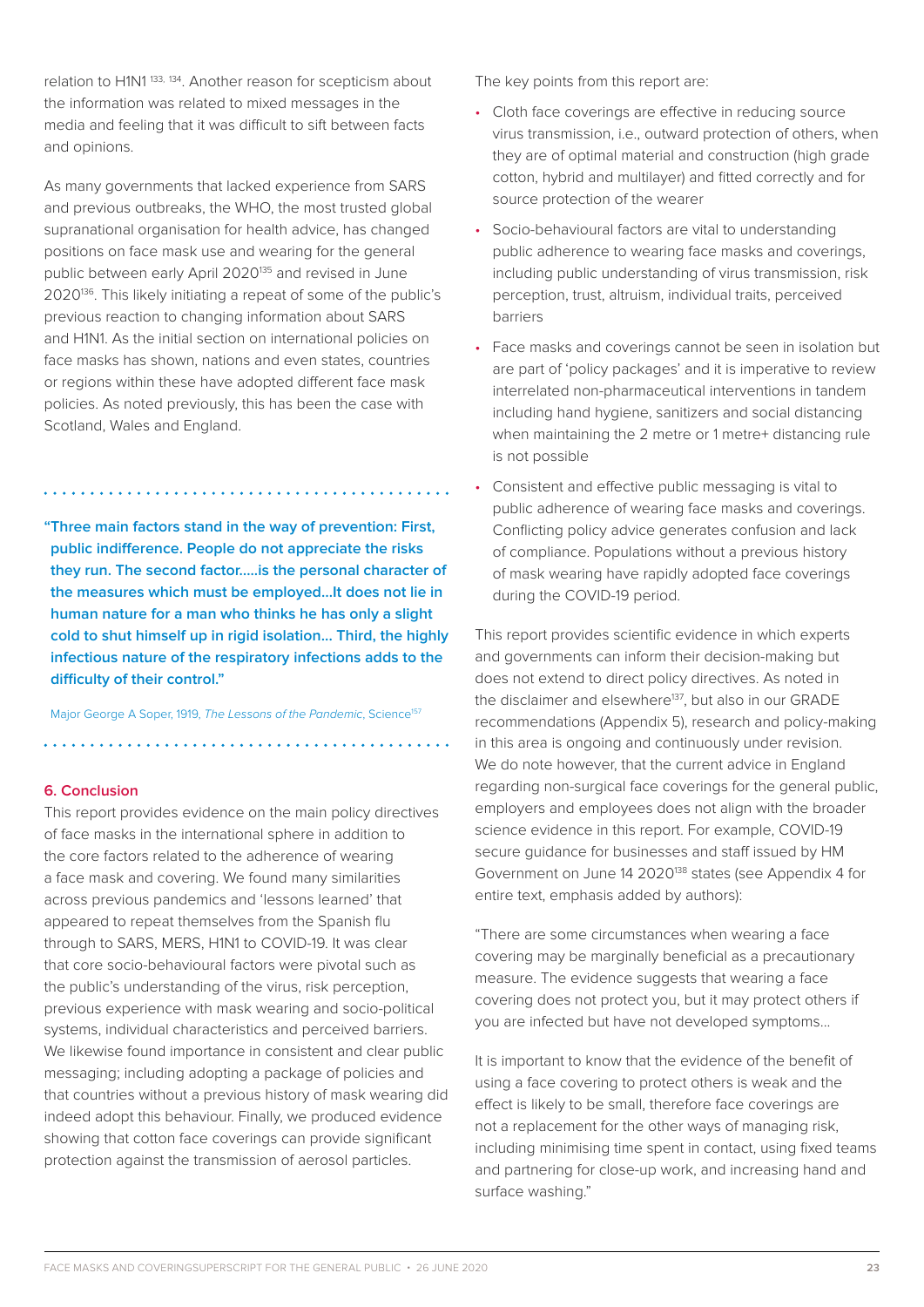We note that although evidence is mentioned, there is no clear reference to the specific material.

We also note that particularly in relation to face masks and coverings, there has been a particular precaution in some contexts such as England, that seems to override the scientific evidence and lack transparency in decisionmaking139, 140. It may be attributed to several factors. First, in the face mask and covering sphere, there has been a focus on highlighting very small fragmented pieces of knowledge and assertion that evidence was not strong due to the lack of clear RCT<sup>141</sup>. As noted previously, there have also been no clinical trials of coughing into your elbow, social distancing and quarantine, yet these measures are seen by the public and policy-makers as common sense and have been widely adopted and are considered as effective. The heterogeneity of the research designs does not fit the standard RCT evidence-based medicine approach<sup>142</sup>, yet there are still many high quality studies (see Appendix 5). A non-peer reviewed medRxiv pre-print of a systematic review of facemasks likewise concluded that RCTs "may not be the best quality evidence to evaluate a population behaviour like facemask use that is likely to be imperfectly implemented". They conclude that "compared to RCTs, observational data (cohort and case-control studies) may give superior quality evidence for efficacy of facemask wearing to avoid influenza-like-illness, given they are trying to relate actual behaviour to outcomes"<sup>143</sup>. Another nonpeer reviewed pre-print study released on 23 June 2020 linked the face mask wearing rate to country's COVID-19 death rates<sup>144</sup>. As we note, however, throughout this report although there may be a correlation, it is likely never one policy in isolation and rather a combined layering or package of policy effects. Second, the lack of decisive

measures and changing positions on face masks and coverings for the general public by the WHO and some governments has undoubtably fuelled this uncertainty about their effectiveness. Third, an additional debate has been about the applicability of results across multiple settings (e.g., health care versus in the community), pandemics (e.g., can SARS research be relevant for COVID-19) and cross-national differences. We note that although there are core differences, there can be many standard 'lessons learned' from previous and other experiences that appear to be repeating themselves. Finally, recommendations and guidelines often either implicitly or explicitly considered supply issues and concerns about access and competition of the public taking away vital PPE equipment of surgical masks. This is a logistical and supply issue and not an issue about the effectiveness of face masks and coverings.

We note various limitations of our work and provide an attempt to scrutinize and GRADE145 our report in relation to the quality of the evidence (Appendix 5). The vast literature review also covered non-COVID-19 studies and different nations, which although had the strength of breadth, ignored intricate differences. We also note that although we report cloth face coverings to be effective, the metaanalysis was in a health care setting and the fabric tested within a laboratory, but evidence was supplemented from observational studies<sup>146</sup>. Further testing in community settings would be desirable. Few RCTs have been conducted to examine the effectiveness of different types of face masks and coverings. But as noted throughout this report, in addition to ethical concerns, this seems highly unrealistic to devise such a study, particularly in current circumstances.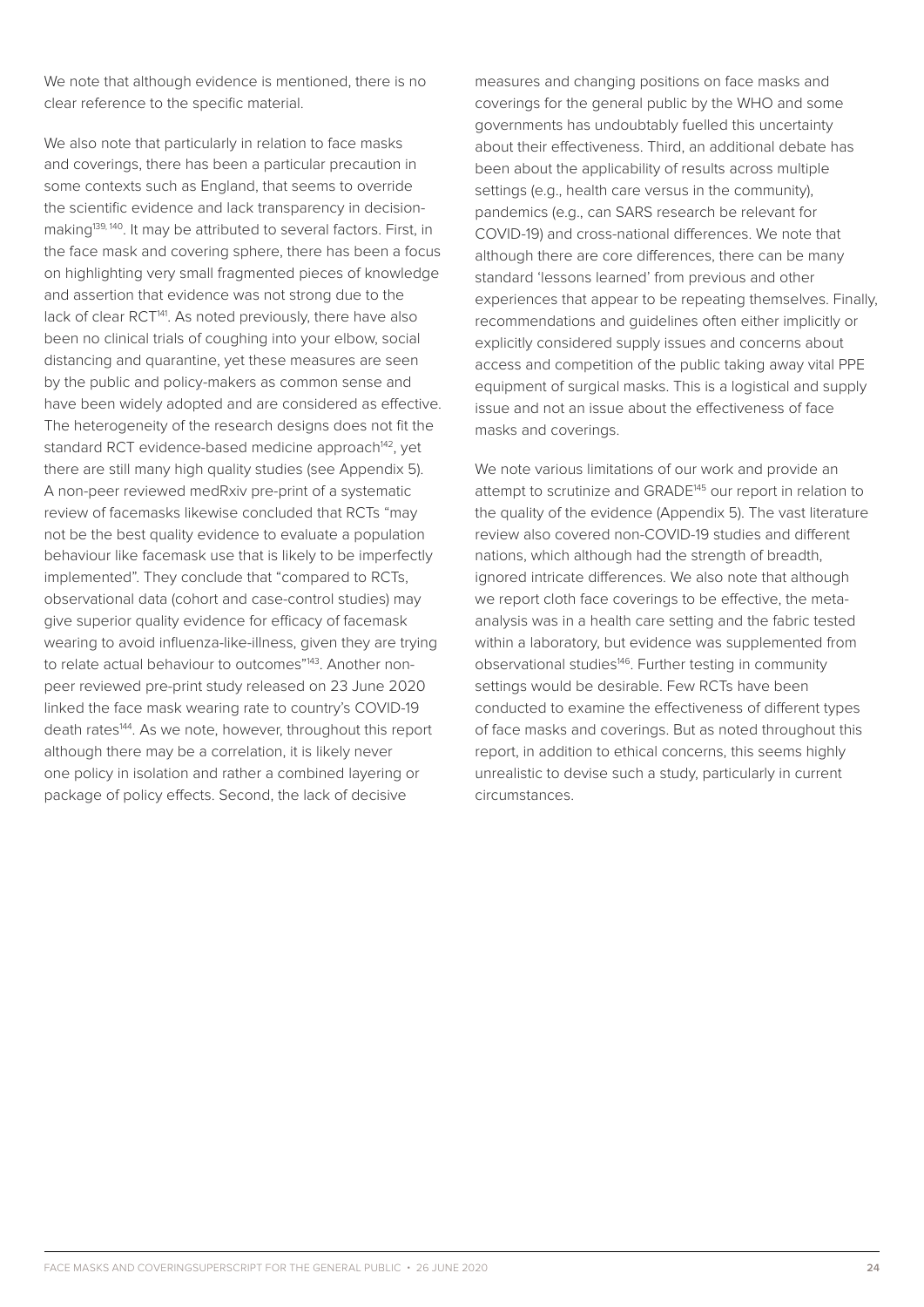## **TABLE A1.1**

# Type of requirement by number of countries (as of June 15 2020)

| <b>General category</b>                               | Total<br>countries | <b>Detailed categories</b>                                                     | <b>Total</b><br>countries |
|-------------------------------------------------------|--------------------|--------------------------------------------------------------------------------|---------------------------|
| Indoor public places                                  | 15                 | All commercial establishments                                                  | $\mathbf{1}$              |
|                                                       |                    | All indoor public places                                                       | 10                        |
|                                                       |                    | All indoor public places and outdoor within 20 meters of others                | 1                         |
|                                                       |                    | All indoor public places with multiple people                                  | $\overline{2}$            |
|                                                       |                    | Supermarkets, banks and some indoor spaces                                     | $\mathbf{1}$              |
| Everywhere in public                                  | 71                 | Everywhere in public                                                           | 71                        |
| Certain public places                                 | 9                  | Certain public places                                                          | $\mathbf{1}$              |
|                                                       |                    | Everywhere in public (major cities)                                            | $\mathbf{1}$              |
|                                                       |                    | Everywhere in public where social distancing isn't possible                    | 6                         |
|                                                       |                    | Public roads and business employees                                            | 1                         |
| <b>Public transport only</b>                          | $\overline{7}$     | Public transport only                                                          | 7                         |
| Public transport and                                  | 12                 | Public transport and schools                                                   | $\mathbf{1}$              |
| crowded places                                        |                    | Public transport and shopping                                                  | 1                         |
|                                                       |                    | Public transport and stores                                                    | 2                         |
|                                                       |                    | Public transport + everywhere in public where social distancing isn't possible | $\mathbf{1}$              |
|                                                       |                    | Public transport + everywhere in public with more than 10 people               | $\mathbf{1}$              |
|                                                       |                    | Public transport + markets + most public places                                | 1                         |
|                                                       |                    | Public transport + select states: everywhere                                   | 1                         |
|                                                       |                    | Public transport + shopping                                                    | $\overline{2}$            |
|                                                       |                    | Public transport + shops                                                       | 1                         |
|                                                       |                    | Public transport, markets, supermarkets & crowded places                       | $\mathbf{1}$              |
| Universal mask usage                                  | 6                  | Universal mask usage                                                           | 6                         |
| <b>Total countries</b><br>information<br>available*** | 120                |                                                                                | 120                       |

Source: Masks4all data158; general categories created by authors. Note: \*\*\*This information is only available for 120 countries.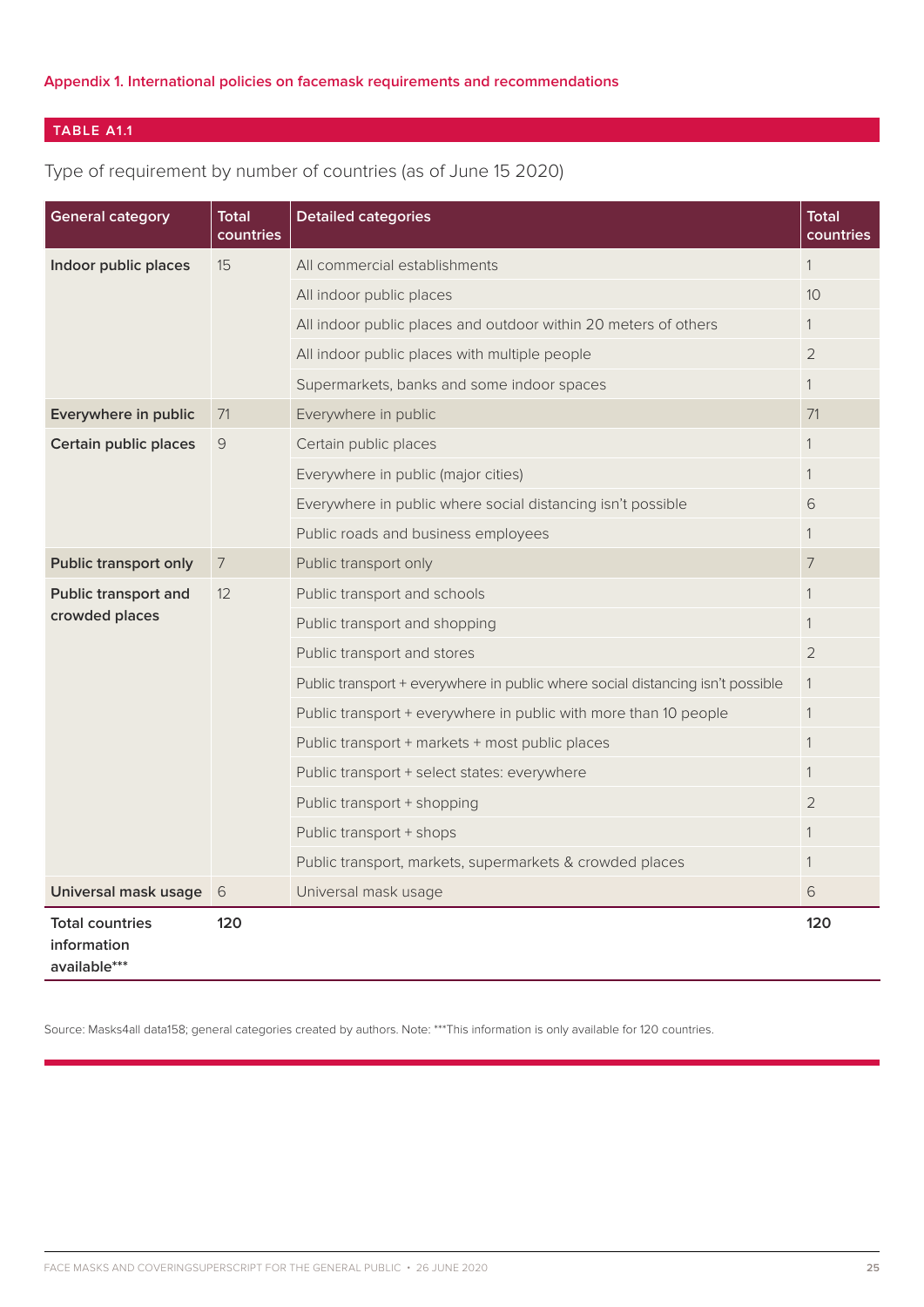#### **Appendix 2. Data and Methods**

A2.1 Further information systematic review study selection Figure A2.1 provides a detailed illustration of study selection and the period of the aforementioned previous respiratory outbreaks. After duplicates were removed and selection criteria was enacted, we produced a harmonized file. The majority of the studies (561) on aggregate are returned from queries relating to H1N1, but for the year of 2020, it is naturally COVID-19 (263 in 6-months to date). In this rapid policy response brief that needed to be produced very quickly, we do not provide details of all study selection and exclusion, but will do so in a more detailed future publication. Briefly, we identified and excluded

duplicate articles and studies that did not include humans. We included all studies that were returned from three leading bibliographic databases (Scopus, PubMed and Web of Science). Due to the rapid shifts in knowledge surrounding COVID-19 and longer publication time for most behavioural and social science journals, we also included some pre-print non-peer reviewed articles from SocRxiv, PsyRxiv, MedRxiv, bioRxiv and SSRN and indicate this when evidence is provided. There was no selection on language but the majority of articles are in English. We included all research designs, with the exception of the meta-analysis, discussed in detail in relation to that analysis.

#### **FIGURE A2.1**



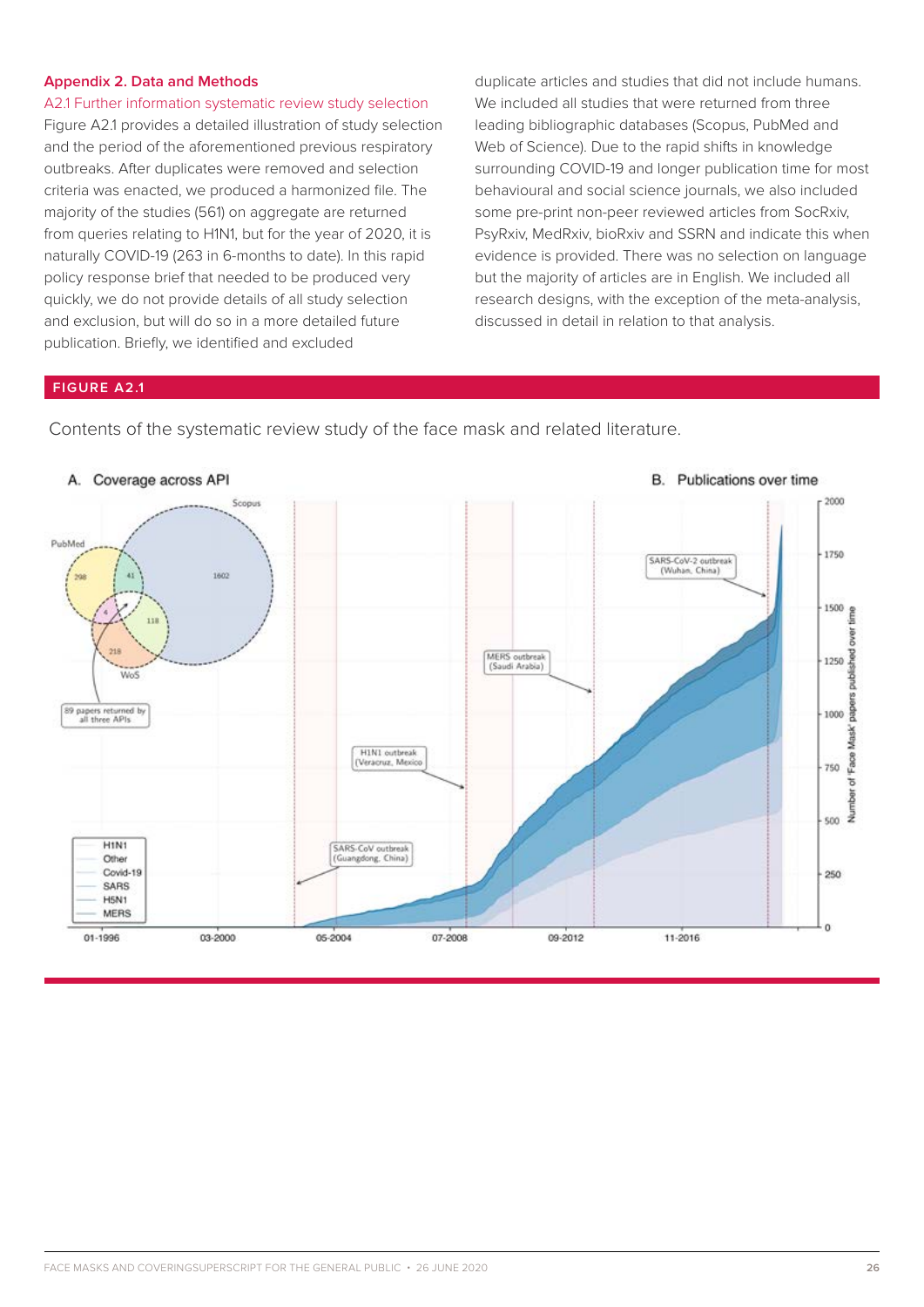#### **Appendix 3. Additional results**

## **FIGURE A3.1**

Compliance of various non-pharmaceutical health interventions during previous outbreaks, US studies only.



Note: In these US studies, the majority of the samples are taken from randomly drawn representative national samples of US adults studying SARS (N=1025)<sup>159</sup>, response to a hypothetical serious infectious outbreak (N=500)<sup>160</sup>, H1N1 (N=1290)<sup>161</sup>, national representative US opinion polls 2009-10 (N varies)<sup>162</sup>, a random sample of adults in Arizona (H1N1, N=727)<sup>63</sup> and in two counties in North Carolina (H1N1, N=207)<sup>64</sup>. The remainder used convenience samples of adult travellers at 4 international airports (H5N1, N=1301)<sup>165</sup>, parents of children in San Antonio, Texas after a H1N1 outbreak (N=727)<sup>166</sup> and an internet survey of Stanford alumni and students (H1N1, N=6249)<sup>167</sup>. A comparative summary of further details about these studies can also be found in<sup>168</sup>.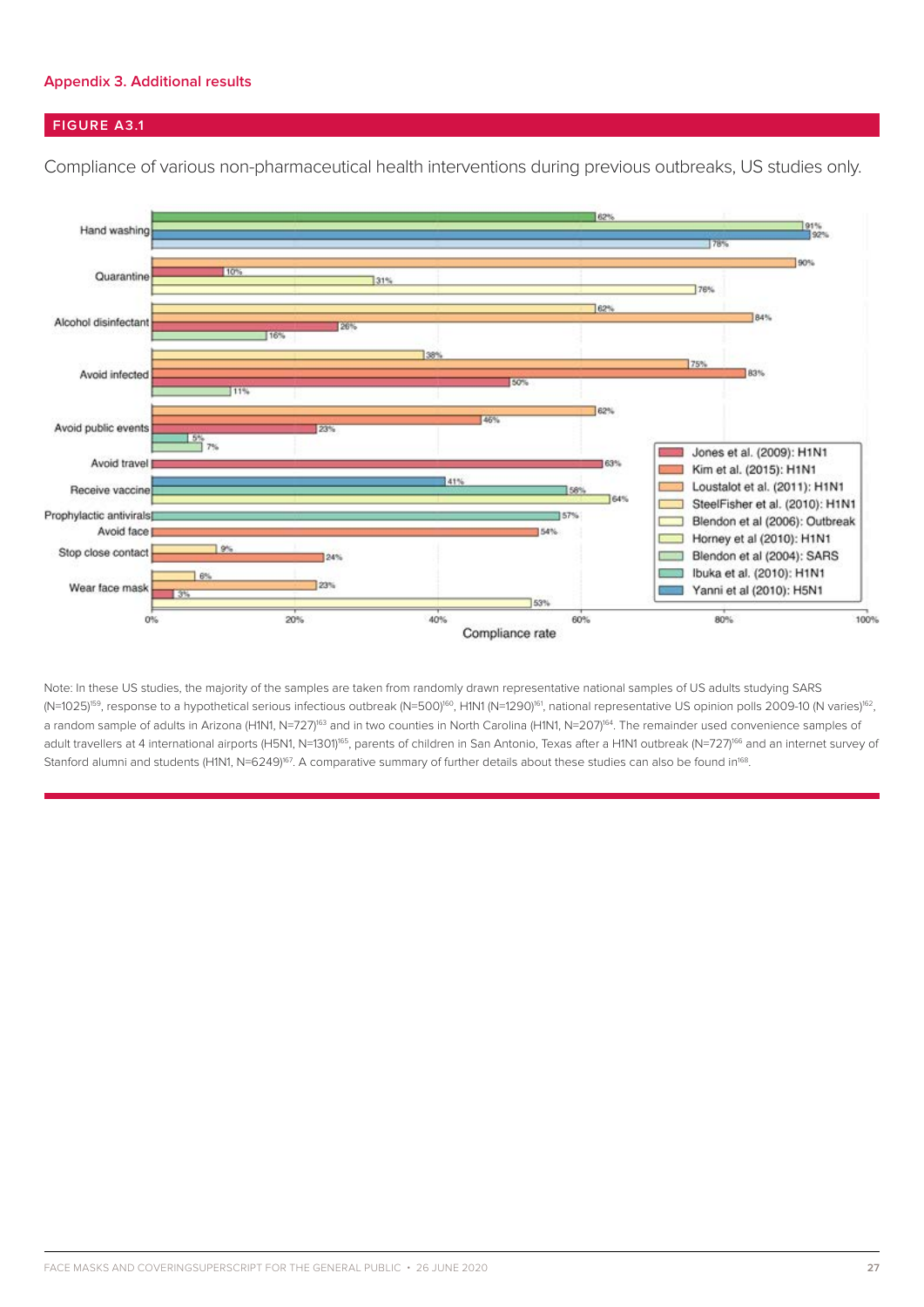#### **FIGURE A3.2**

Funnel plot with pseudo 95% confidence intervals, meta-analysis.



## **Appendix 4. UK government advice on face coverings (14 June 2020)**

Full excerpt from document: HM Government. Working safely during the COVID-19 in construction and other outdoor work. COVID-19 secure guidance for employers, employees and the self-employed, Version 2.0 updated 14 June 2020147.

There are some circumstances when wearing a face covering may be marginally beneficial as a precautionary measure. The evidence suggests that wearing a face covering does not protect you, but it may protect others if you are infected but have not developed symptoms.

A face covering can be very simple and may be worn in enclosed spaces where social distancing isn't possible. It just needs to cover your mouth and nose. It is not the same as a face mask, such as the surgical masks or respirators used by health and care workers.

Similarly, face coverings are not the same as the PPE used to manage risks like dust and spray in an industrial context. Supplies of PPE, including face masks, must continue to be reserved for those who need them to protect against risks in their workplace, such as health and care workers, and those in industrial settings like those exposed to dust hazards.

It is important to know that the evidence of the benefit of using a face covering to protect others is weak and the effect is likely to be small, therefore face coverings are not a replacement for the other ways of managing risk, including minimising time spent in contact, using fixed teams and partnering for close-up work, and increasing hand and surface washing. These other measures remain the best ways of managing risk in the workplace and government would therefore not expect to see employers relying on face coverings as risk management for the purpose of their health and safety assessments.

Wearing a face covering is optional and not required by law, including in the workplace. If you choose to wear one, it is important to use face coverings properly and wash your hands before putting them on and before taking them off.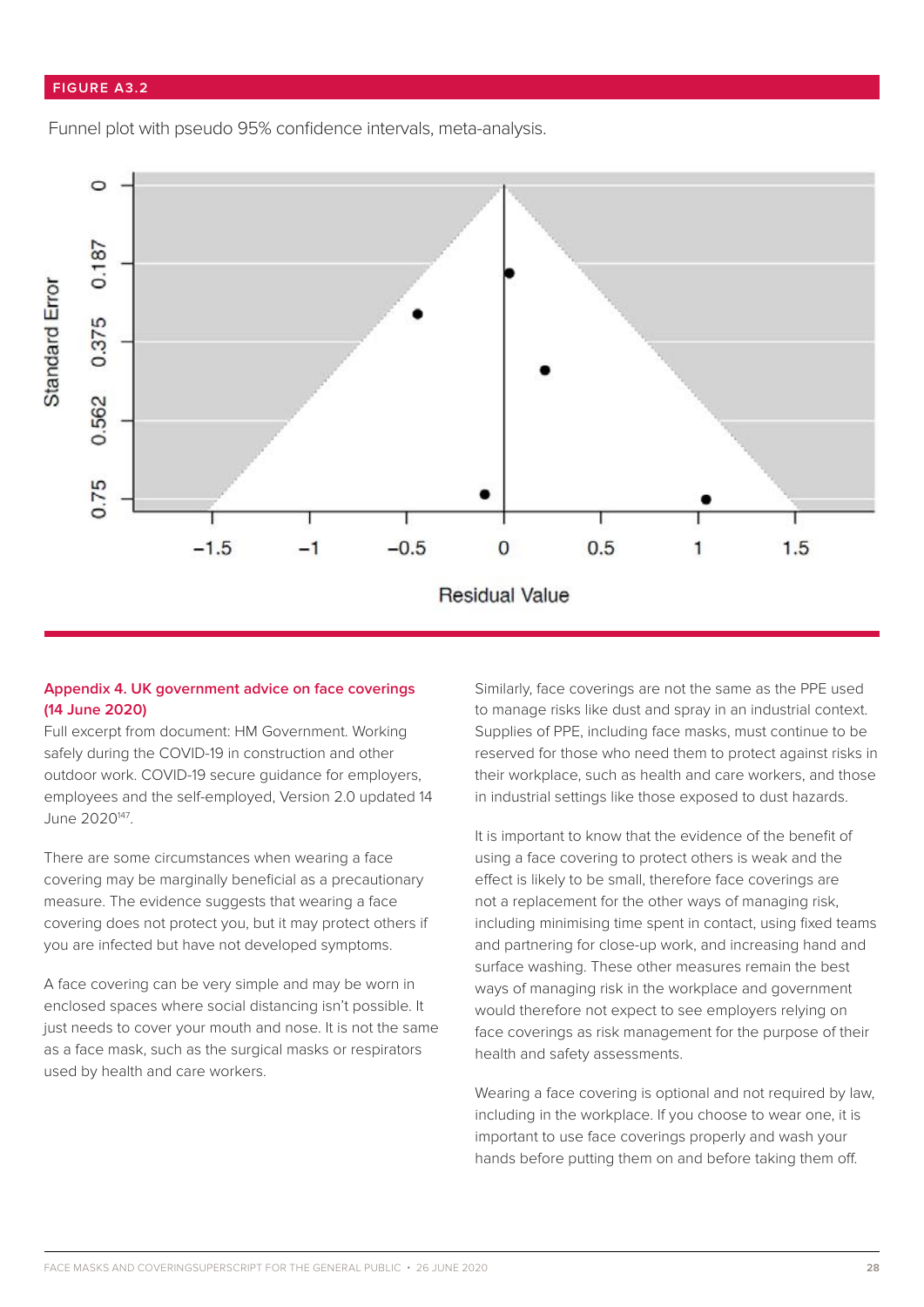Employers should support their workers in using face coverings safely if they choose to wear one. This means telling workers:

- Wash your hands thoroughly with soap and water for 20 seconds or use hand sanitiser before putting a face covering on, and before and after removing it.
- When wearing a face covering, avoid touching your face or face covering, as you could contaminate them with germs from your hands.
- Change your face covering if it becomes damp or if you've touched it.
- Continue to wash your hands regularly.
- Change and wash your face covering daily.
- If the material is washable, wash in line with manufacturer's instructions. If it's not washable, dispose of it carefully in your usual waste.
- Practise social distancing wherever possible.

You can make face-coverings at home and can find guidance on how to do this and use them safely on **GOV.UK**

#### **Appendix 5. GRADE Recommendations**

The authors apply GRADE (Grading of Recommendations, Assessment, Development, and Evaluation) recommendations<sup>148</sup>. The advantage of using GRADE is that it ensures both a systematic process and transparency of research and transparently note the quality of evidence for each topic studied. The limitations of GRADE is that the steps and recommendations are narrowly gauged towards medical research. For instance, the first step is an a-priori ranking of 'high' quality to the yardstick of randomized control trials and 'low' to observational studies, with the underlying assumption that RCTs are less prone to bias. Bias is related to lack of blinding, the trial being cut short, etc., which does not cover common bias issues in sociobehavioural research.

Although we find this approach useful for transparency, and explicitly noting the strengths, limitations and our assessment of the quality of evidence, strictly applying GRADE recommendations is problematic for the current study for two reasons. First, our report covers a vast array of social and behavioural research vital to our understanding of face mask and covering wearing, which is by definition almost always observational studies, many of which are considered of very high quality within those disciplines. Second, a core criticism of the face mask literature, and in particular cloth or non-surgical face coverings has been the lack of RCTs. As mentioned in the report and eloquently argued elsewhere<sup>149</sup>, this is unrealistic for ethical but also practical reasons. This may be another reason that 'weak' or 'lack of evidence' has been ascribed to face mask and coverings for the general public.

We note there have also been no clinical trials of handwashing, coughing into your elbow, social distancing and quarantine, yet these measures have been widely adopted and are considered as effective.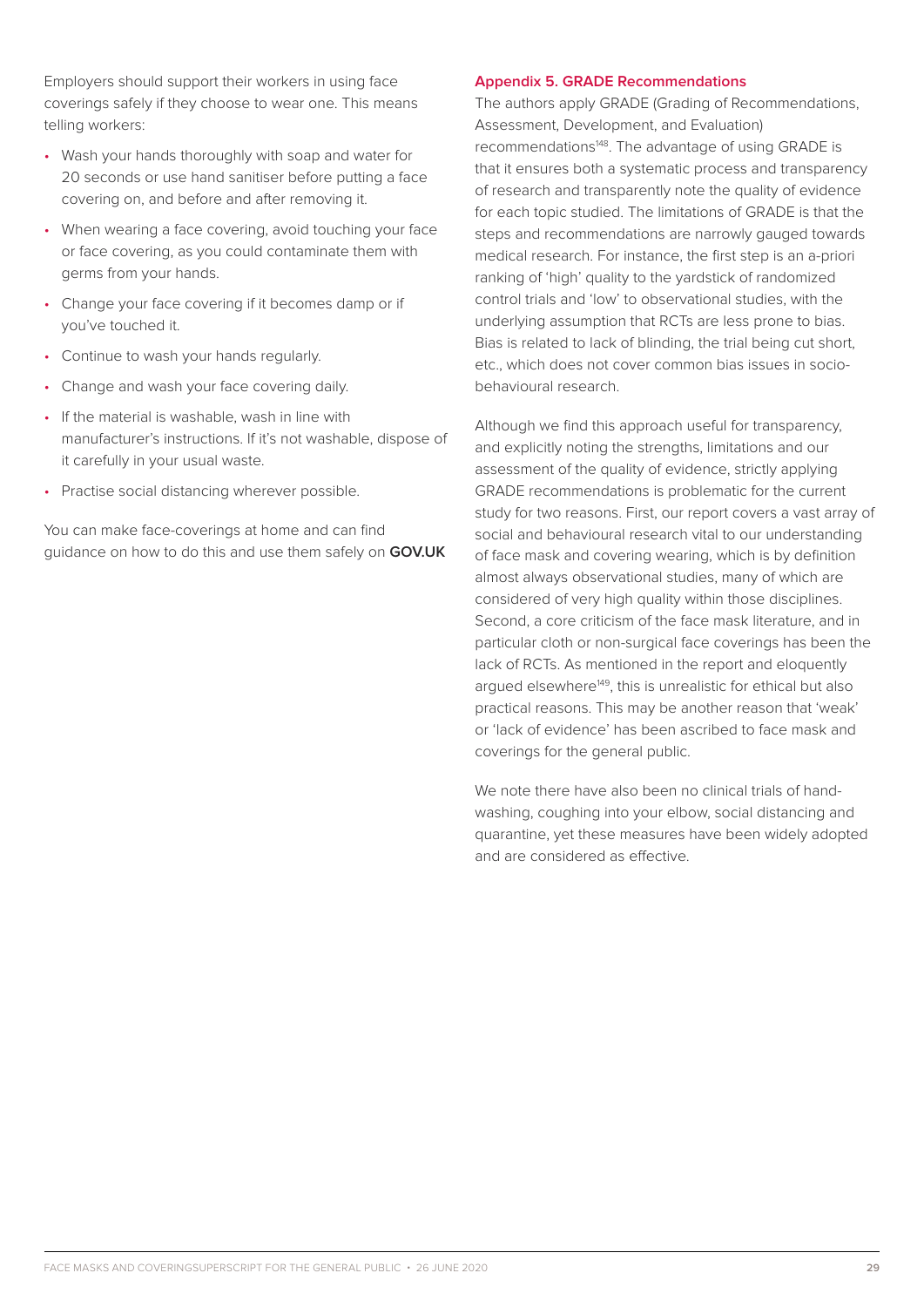# GRADE recommendations

| <b>Topic</b>                                                 | <b>Section</b> | Type of<br>research                                                                                                                                   | <b>Strengths</b>                                                                                                                                                                         | <b>Limitations</b>                                                                                                                                                                                                                                                       | <b>Level quality</b><br>of evidence                                                                                                                                                    |
|--------------------------------------------------------------|----------------|-------------------------------------------------------------------------------------------------------------------------------------------------------|------------------------------------------------------------------------------------------------------------------------------------------------------------------------------------------|--------------------------------------------------------------------------------------------------------------------------------------------------------------------------------------------------------------------------------------------------------------------------|----------------------------------------------------------------------------------------------------------------------------------------------------------------------------------------|
| <b>Effectiveness</b><br>of cloth face<br>coverings.          | $2.2 - 2.6$    | Meta-analysis<br>of infection<br>reduction of<br>cotton masks.                                                                                        | More systematic and<br>empirical examination<br>beyond only a narrative<br>review.<br>Relatively<br>homogeneous studies<br>in similar setting,<br>country.                               | No RCTs were able<br>to be included, with<br>estimates come from<br>observational research<br>designs only.<br>Studies all in a<br>healthcare setting in<br>one country.<br><b>Examined SARS and</b><br>H1N1 and not COVID-19<br>setting.<br>Small number of<br>studies. | Moderate-quality (to<br>translate to public<br>setting).<br>No broader community<br>settings (e.g., transport,<br>shops) conducted as it<br>is virtually impossible to<br>conduct RCTs |
|                                                              | 2.7            | <b>Effectiveness</b><br>of cloth masks<br>by fabric type,<br>construction.                                                                            | Rigorous study carried<br>out with multiple types<br>of fabrics and hybrid<br>construction.<br>Attention to use by<br>adding measure of<br>'gap' as proxy for<br>incorrect fit or usage. | Tests carried out in lab<br>and not community<br>setting.<br>May be other<br>measures beyond fit<br>and gap related to<br>effectiveness.                                                                                                                                 | Moderate- to high-<br>quality (need to<br>translate to community<br>setting; replication).                                                                                             |
| International<br>face mask<br>policy<br>comparative<br>data. | 3              | International<br>comparative<br>data is scarce<br>with few<br>comparative<br>measures<br>available. Data<br>is taken from<br>Masks4all <sup>170</sup> | Contains data for 188<br>countries.<br>Direct links to the<br>source of each policy<br>are provided.                                                                                     | Does not divide into<br>different regions (e.g.,<br>UK, Scotland, Wales or<br>States in US).<br>Not an official or<br>supranational data<br>source.<br>Lack of other<br>comparative databases<br>to check validity.                                                      | Moderate-quality (at<br>least 1 primary source<br>with traceable links).                                                                                                               |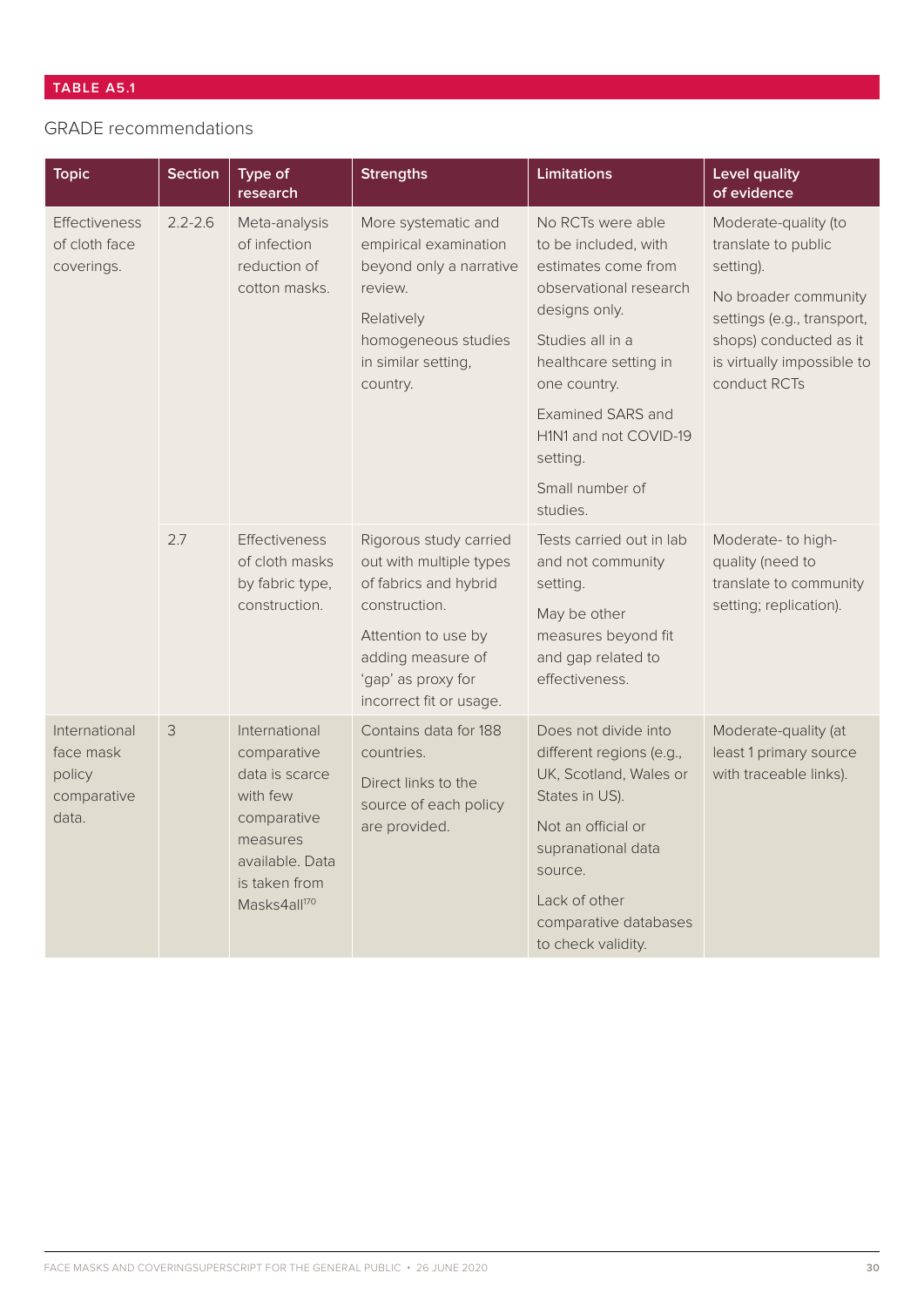| <b>Topic</b>                                                                                                      | <b>Section</b> | Type of<br>research                                                                                                                                                                                                                                                    | <b>Strengths</b>                                                                                                                                                                                                                                        | <b>Limitations</b>                                                                                                                                                                                                                                                                                                                                                                                               | <b>Level quality</b><br>of evidence                                                                                                                            |
|-------------------------------------------------------------------------------------------------------------------|----------------|------------------------------------------------------------------------------------------------------------------------------------------------------------------------------------------------------------------------------------------------------------------------|---------------------------------------------------------------------------------------------------------------------------------------------------------------------------------------------------------------------------------------------------------|------------------------------------------------------------------------------------------------------------------------------------------------------------------------------------------------------------------------------------------------------------------------------------------------------------------------------------------------------------------------------------------------------------------|----------------------------------------------------------------------------------------------------------------------------------------------------------------|
| Behavioural<br>literature<br>systematic<br>review (high<br>quality unless<br>section<br>otherwise<br>noted below) | $\overline{4}$ | Highly<br>heterogeneous<br>literature taken<br>from multiple<br>sources of<br>PUBMED, Web<br>of Science,<br>Scopus and<br>preprints<br>(PsyRArix,<br>SocRxiv, SSRN,<br>MedRxiv,<br>bioRxiv)<br>Highly<br>heterogeneous<br>literature with<br>multiple study<br>designs | Captures wide breadth<br>of interdisciplinary<br>research<br>Captures hard to<br>measure topics such<br>as risk perception and<br>public attitudes<br>Preprints capture most<br>recent knowledge on<br>the topic<br>Strength of breadth of<br>knowledge | Disciplines approach<br>topics in varied<br>manners, making<br>direct comparisons<br>sometimes challenging<br>Due to slower<br>publication process<br>of social sciences,<br>COVID-19 studies often<br>pre-prints without peer<br>review (when this is the<br>case it is indicated in<br>the review)<br>Difficult to empirically<br>or systematically<br>analyse as in for<br>example a meta-<br>analysis or RCT | High-quality (contains<br>multiple systematic<br>reviews with consistent<br>results, but we note<br>that in some cases the<br>quality of studies are<br>mixed) |
|                                                                                                                   |                | Beyond<br>COVID-19 and<br>coronavirus,<br>included also<br>literature<br>on previous<br>pandemics<br>such as SARS,<br>H1N1, MERS                                                                                                                                       | Larger body of<br>literature to draw<br>conclusions from<br>Ability to pick up<br>'lessons learned'<br>that are not possible<br>since COVID-19 is<br>still ongoing in many<br>countries                                                                 | Differences in<br>pandemics (country,<br>virus)<br>Knowledge not always<br>directly applicable due<br>to national, medical or<br>societal differences<br>(e.g., culture of mask<br>wearing, trust in<br>government)                                                                                                                                                                                              | As above                                                                                                                                                       |
|                                                                                                                   | 4.4            | Topic of<br>socio-political<br>systems<br>and trust in<br>government<br>and science                                                                                                                                                                                    | Builds on larger body<br>of research, theories<br>COVID-19 research<br>available using large-<br>scale data and multiple<br>types of research<br>designs                                                                                                | COVID-19 research<br>based on several<br>pre-print non-peer-<br>reviewed studies<br>(indicated in section)                                                                                                                                                                                                                                                                                                       | Moderate-quality<br>(smaller base of COVID<br>specific literature from<br>pre-prints)                                                                          |
|                                                                                                                   | 4.5            | Vulnerable<br>groups &<br>discrimination<br>in relation to<br>COVID-19                                                                                                                                                                                                 | Builds on existing<br>literature of<br>discrimination of<br>groups during other<br>pandemics                                                                                                                                                            | Most COVID-19<br>research on this topic<br>are pre-prints and not<br>peer reviewed<br>Experiments of<br>discrimination, small n,<br>selective samples, may<br>not translate to real-<br>world settings                                                                                                                                                                                                           | Low-quality to no<br>evidence (COVID-<br>specific research)                                                                                                    |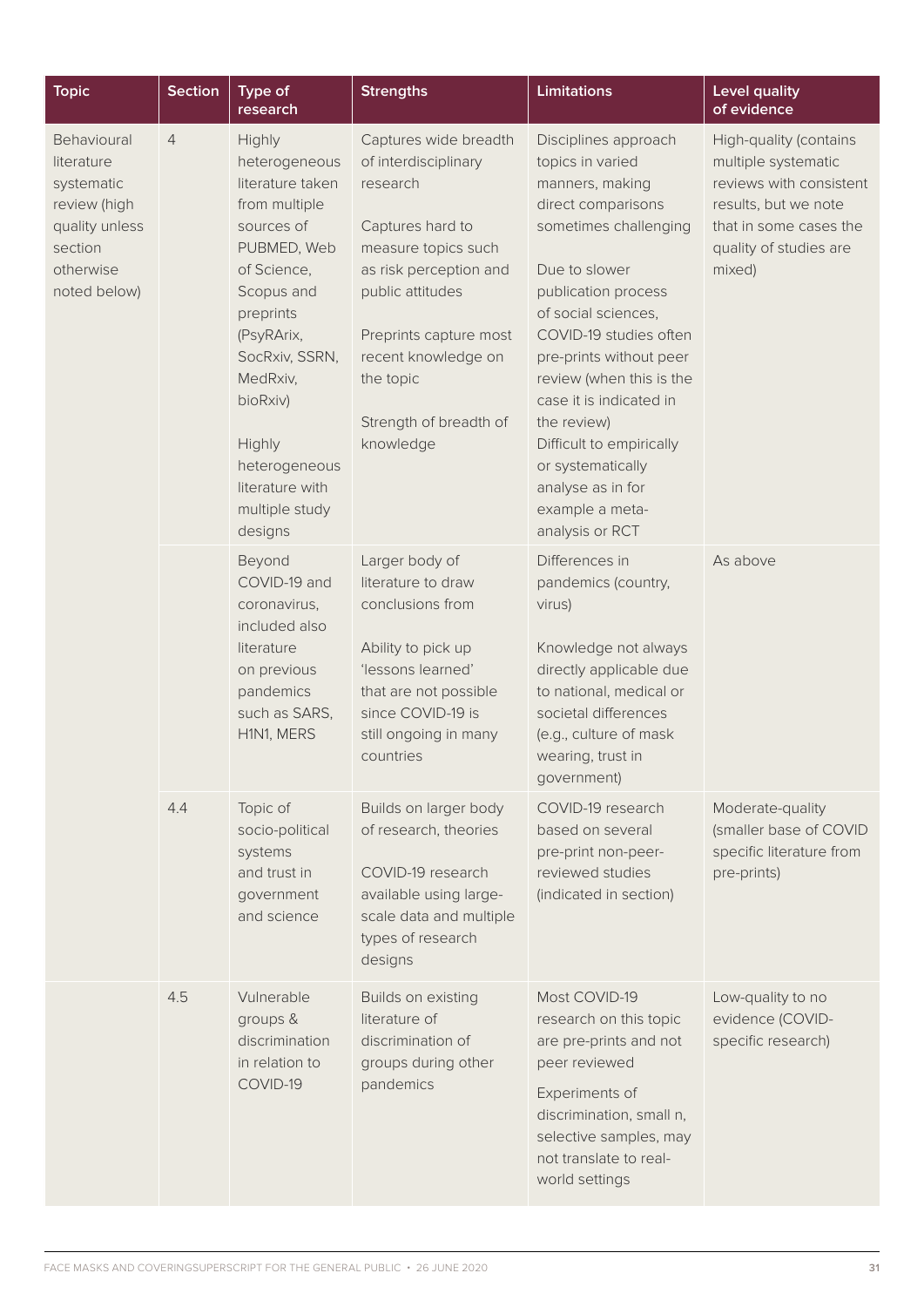| <b>Topic</b>                                                                                      | <b>Section</b> | Type of<br>research                                                                         | <b>Strengths</b>                                                                                                                                                                            | <b>Limitations</b>                                                                                                                                                                                                              | <b>Level quality</b><br>of evidence                                                                                                                                            |
|---------------------------------------------------------------------------------------------------|----------------|---------------------------------------------------------------------------------------------|---------------------------------------------------------------------------------------------------------------------------------------------------------------------------------------------|---------------------------------------------------------------------------------------------------------------------------------------------------------------------------------------------------------------------------------|--------------------------------------------------------------------------------------------------------------------------------------------------------------------------------|
|                                                                                                   | 4.6            | Perceived<br>barriers                                                                       | Extensive material and<br>studies, particularly on<br>COVID-19 since 2020<br>Fit and comfort<br>examined in detail<br>(virtually all in relation<br>to health care<br>professionals)        | Mostly in relation to<br>public health workers,<br>less on general public<br>Fit and comfortable of<br>surgical & respirator<br>masks very different<br>from cloth coverings                                                    | High-quality for health<br>workers<br>Limited evidence for<br>general public                                                                                                   |
| Public<br>adherence<br>to face mask<br>coverings and<br>relationship<br>to other<br>interventions | 5.1            | Cross national<br>comparisons<br>of face mask<br>wearing and<br>coverage during<br>COVID-19 | Two nationally<br>representative surveys<br>from different sources of<br>8 countries (N=66,266)<br>and 15 countries<br>$(N=29,000)$                                                         | Both cover period of<br>mid-March to mid-April<br>2020 using self-reports<br>Countries at different<br>stages of disease<br>trajectories with varying<br>& changing policies<br>over that period<br>Limited country<br>coverage | Moderate-to high-<br>quality with consistent<br>results across studies                                                                                                         |
|                                                                                                   | 5.2            | Policy packages<br>of non-<br>pharmaceutical<br>interventions                               | Multiple studies and<br>systematic review<br>across US and multiple<br>pandemics<br>Cross-national<br>COVID-19 study of<br>current interventions                                            | Difficult to separate<br>different interventions,<br>often introduced in<br>tandem<br>Difficult to know<br>whether intervention<br>was mandatory or<br>recommended, plus<br>changes over time                                   | High-quality, multiple<br>studies with consistent<br>results                                                                                                                   |
|                                                                                                   | 5.3            | Face mask<br>usage in relation<br>to physical<br>distancing                                 | Meta-analyses that<br>include multiple<br>interventions in health-<br>care settings<br>COVID-19 information<br>on this topic available<br>from governmental<br>websites and news<br>sources | Difficult to translate<br>research from health-<br>care settings to general<br>public<br>Fast moving<br>government advice<br>Information from news<br>sources is not peer-<br>reviewed research                                 | No to low-quality for<br>general public (note:<br>difficult to obtain<br>evidence due to<br>difficulties in separating<br>the impacts of different<br>policies, current topic) |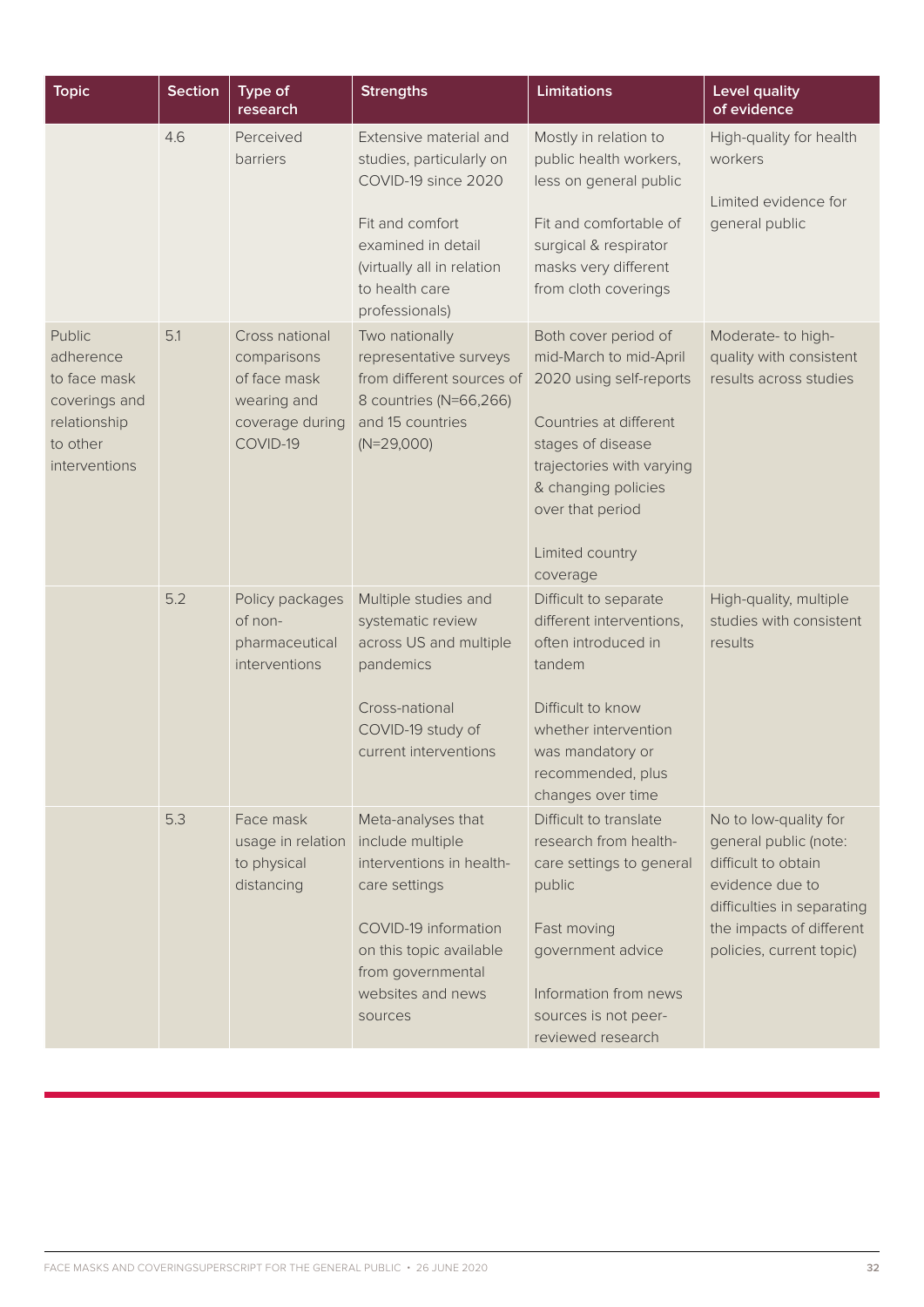### **Appendix 6. Preparation of Report Report prepared for the SET-C Group by**

Professor Melinda Mills FBA, MBE, University of Oxford, Leverhulme Centre for Demographic Science

Dr. Charles Rahal, University of Oxford, Leverhulme Centre for Demographic Science

Evelina Akimova, University of Oxford, Leverhulme Centre for Demographic Science

## **Members of The Royal Society SET-C who contributed to and commented on this report**

Professor Peter Bruce FRS (Chair), The Royal Society

Professor Sir Roy Anderson FMedSci FRS, Imperial College London

Professor Charles Bangham FMedSci FRS, Imperial College London

Professor Richard Catlow FRS, The Royal Society

Professor Christopher Dye FMedSci FRS, University of Oxford

Professor Sir Marc Feldmann AC FAA FMedSci FRS, University of Oxford

Professor Sir Colin Humphreys FREng FRS, Queen Mary University of London

Professor Frank Kelly FRS, University of Cambridge

Professor Melinda Mills FBA, University of Oxford

Professor Sir John Skehel FMedSci FRS, The Francis Crick Institute

Professor Geoffrey Smith FMedSci FRS, University of Cambridge

Professor Alain Townsend FRS, University of Oxford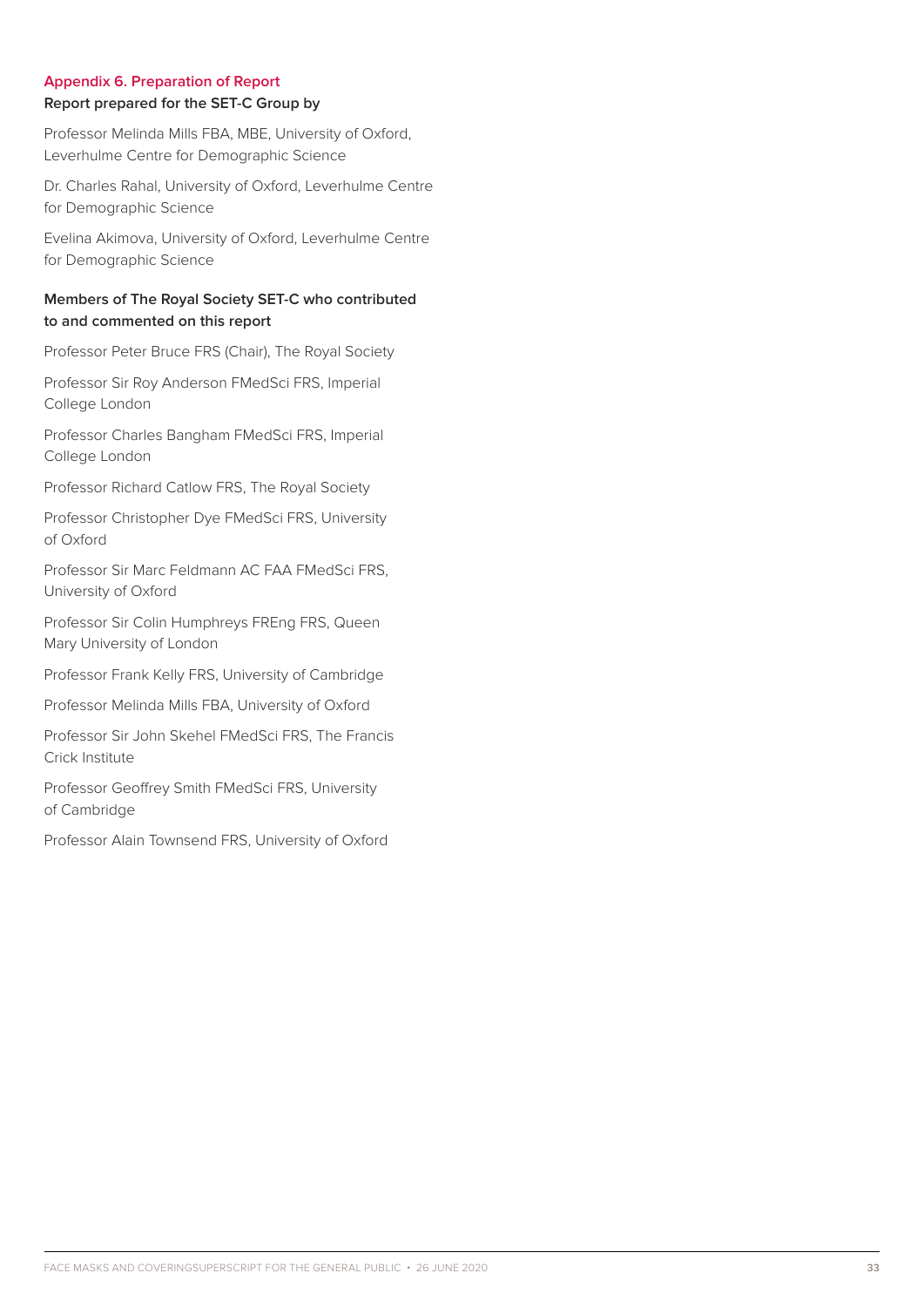# References

- DELVE. 2020 Face masks for the general public. See https://rs-delve. github.io/reports/2020/05/04/face-masks-for-the-general-public.html (accessed 26 June 2020).
- 2 Centres for Disease Control and Prevention (CDC). 2020 Considerations for wearing cloth face coverings. See https://www. cdc.gov/coronavirus/2019-ncov/prevent-getting-sick/cloth-facecover-guidance.html?CDC\_AA\_refVal=https%3A%2F%2Fwww.cdc. gov%2Fcoronavirus%2F2019-ncov%2Fprevent-getting-sick%2Fclothface-cover.html (accessed 26 June 2020).
- 3 World Health Organisation (WHO). Advice on the use of masks in the context of COVID-19: interim guidance, 5 June 2020. See https://apps. who.int/iris/handle/10665/332293 (accessed 26 June 2020).
- 4 Greenhalgh T *et al.* 2020 Face masks for the public during the COVID-19 crisis. BMJ. (doi:10.1136/bmj.m1435).
- 5 Chu DK *et al.* 2020 Physical distancing, face masks and eye protection to prevent person-to-person transmission of SARS-CoV-2 and COVID-19: a systematic review and meta-analysis. The Lancet, 395, P1973-1987. (doi:10.1016/S0140-6736(20)31142-9).
- 6 *Op. cit*, note 5
- 7 Bartoszko JJ *et al.* 2020 Medical masks vs N95 respirators for preventing COVID-19 in healthcare workers: A systematic review and meta-analysis of randomized trials. Influenza and Other Respiratory Viruses, 14, 365-373. (doi:10.1111/irv.12745).
- 8 Xiao J *et al*. 2020 Nonpharmaceutical Measures for Pandemic Influenza in Nonhealthcare Settings—Personal Protective and Environmental Measures. Emerg. Infect. Dis. 26, 967–975.
- 9 Brainard JS, Jones N, Lake I, Hooper L, Hunter P. 2020 Facemasks and similar barriers to prevent respiratory illness such as COVID-19: A rapid systematic review. medRxiv. (doi:10.1101/2020.04.01.20049528).
- 10 *Op. cit*, note 4
- 11 Xiao J *et al*. 2020 Nonpharmaceutical Measures for Pandemic Influenza in Nonhealthcare Settings—Personal Protective and Environmental Measures. Emerg. Infect. Dis. 26, 967–975.
- 12 Brainard JS, Jones N, Lake I, Hooper L, Hunter P. 2020 Facemasks and similar barriers to prevent respiratory illness such as COVID-19: A rapid systematic review. medRxiv. (doi:10.1101/2020.04.01.20049528).
- 13 Wang Y *et al.* 2020 Reduction of secondary transmission of SARS-CoV-2 in households by face mask use, disinfection and social distancing: a cohort study in Beijing, China. BMJ Global Health, 5, e002794. See https://gh.bmj.com/content/5/5/e002794 (accessed 26 June 2020).
- 14 Lau JTF *et al.* 2004 SARS transmission, risk factors, and prevention in Hong Kong. Emerging Infectious Diseases, 10, 587–592. (doi:10.3201/ eid1004.030628).
- 15 Wu J *et al.* 2004 Risk factors for SARS among persons without known contact with SARS Patients, Beijing, China. Emerging Infectious Diseases, 10, 210–216. (doi:10.3201/eid1002.030730).
- 16 Tuan PA *et al.* 2007 SARS transmission in Vietnam outside of the health-care setting. Epidemiology and Infection, 135, 392–401. (doi:10.1017/S0950268806006996).
- 17 Chu DK *et al*. 2020 Physical distancing, face masks, and eye protection to prevent person-to-person transmission of SARS-CoV-2 and COVID-19: a systematic review and meta-analysis. Lancet. (doi:10.1016/S0140-6736(20)31142-9).
- 18 Xiao J *et al*. 2020 Nonpharmaceutical Measures for Pandemic Influenza in Nonhealthcare Settings—Personal Protective and Environmental Measures. Emerg. Infect. Dis. 26, 967–975.
- 19 *Op. cit*, note 2
- 20 MacIntyre C R *et al.* 2015 A cluster randomised trial of cloth masks compared with medical masks in healthcare workers. BMJ Open. 5, e006577. (doi:10.1136/bmjopen-2014-006577).
- 21 Yin W *et al.* 2004. Effectiveness of personal protective measures in prevention of nosocomial transmission of severe acute respiratory syndrome. Zhonghua Liu Xing Bing Xue Za Zhi. 1, 18-22. See https:// pubmed.ncbi.nlm.nih.gov/15061941/ (accessed 26 June 2020).
- 22 Andersen B M. 2019 Prevention and Control of Infections in Hospitals: Practice and Theory. Springer International Publishing. (doi:10.1007/978-3-319-99921-0).
- 23 *Op. cit* note 5
- 24 #MASKS4ALL, 2020 What Countries Require Masks in Public or Recommend Masks? See https://masks4all.co/what-countries-requiremasks-in-public/ (accessed 26 June 2020).
- 25 World Health Organisation (WHO). Advice on the use of masks in the context of COVID-19: interim guidance, 6 April 2020. See https:// apps.who.int/iris/bitstream/handle/10665/331693/WHO-2019-nCov-IPC\_Masks-2020.3-eng.pdf?sequence=1&isAllowed=y (accessed 26 June 2020).
- 26 European Centre for Disease Prevention and Control (ECDC), Using face masks in the community: reducing COVID-19 transmission from potentially asymptomatic or pre-symptomatic people through the use of face masks. Technical Report 8 April 2020. See https://www.ecdc. europa.eu/sites/default/files/documents/COVID-19-use-face-maskscommunity.pdf (accessed 26 June 2020).
- 27 Rothe C *et al.* 2020 Transmission of 2019-nCoV Infection from an Asymptomatic Contact in Germany. NEJM, 382, 970–971. (doi:10.1056/ NE IM<sub>C2001468</sub>)
- 28 *Op. cit* note 2
- 29 *Op. cit* note 3
- 30 Scottish Government. Face coverings mandatory on public transport from 22 June. See https://www.gov.scot/news/face-coveringsmandatory-on-public-transport-from-22-june/ (accessed 26 June 2020).
- 31 Welsh Government. Face coverings: frequently asked questions. See https://gov.wales/face-coverings-frequently-asked-questions (accessed 26 June 2020).
- 32 Department for Transport. Face coverings to become mandatory on public transport. See https://www.gov.uk/government/news/facecoverings-to-become-mandatory-on-public-transport (accessed 26 June 2020).
- 33 Rothstein MA *et al.* 2003 Quarantine and Isolation: Lessons learned from SARS. A Report to the Centers for Disease Control and Prevention. See https://biotech.law.lsu.edu/blaw/cdc/SARS\_REPORT. pdf (accessed 26 June 2020).
- 34 Garcia LP. 2020 Use of facemasks to limit COVID-19 transmission. Uso de máscara facial para limitar a transmissão da COVID-19. Epidemiol Serv Saude. 29, e2020023. (doi:10.5123/S1679- 49742020000200021).
- 35 Ministry of Health Mexico. 2009 Actions to contain transmission of influenza A H1N1. Acciones para contener la transmisión de Influenza A HINI. en Secretaría de Salud, México. See http://www.issstecmn20n.gob.mx/Archivos%20PDF/Acciones\_Basicas\_influenza\_ SS\_20090511.pdf (accessed 26 June 2020).
- 36 Liberati A *et al.* 2009 The PRISMA statement for reporting systematic reviews and meta-analyses of studies that evaluate healthcare interventions: explanation and elaboration. BMJ. 339, b2700–b2700. (doi:10.1136/bmj.b2700).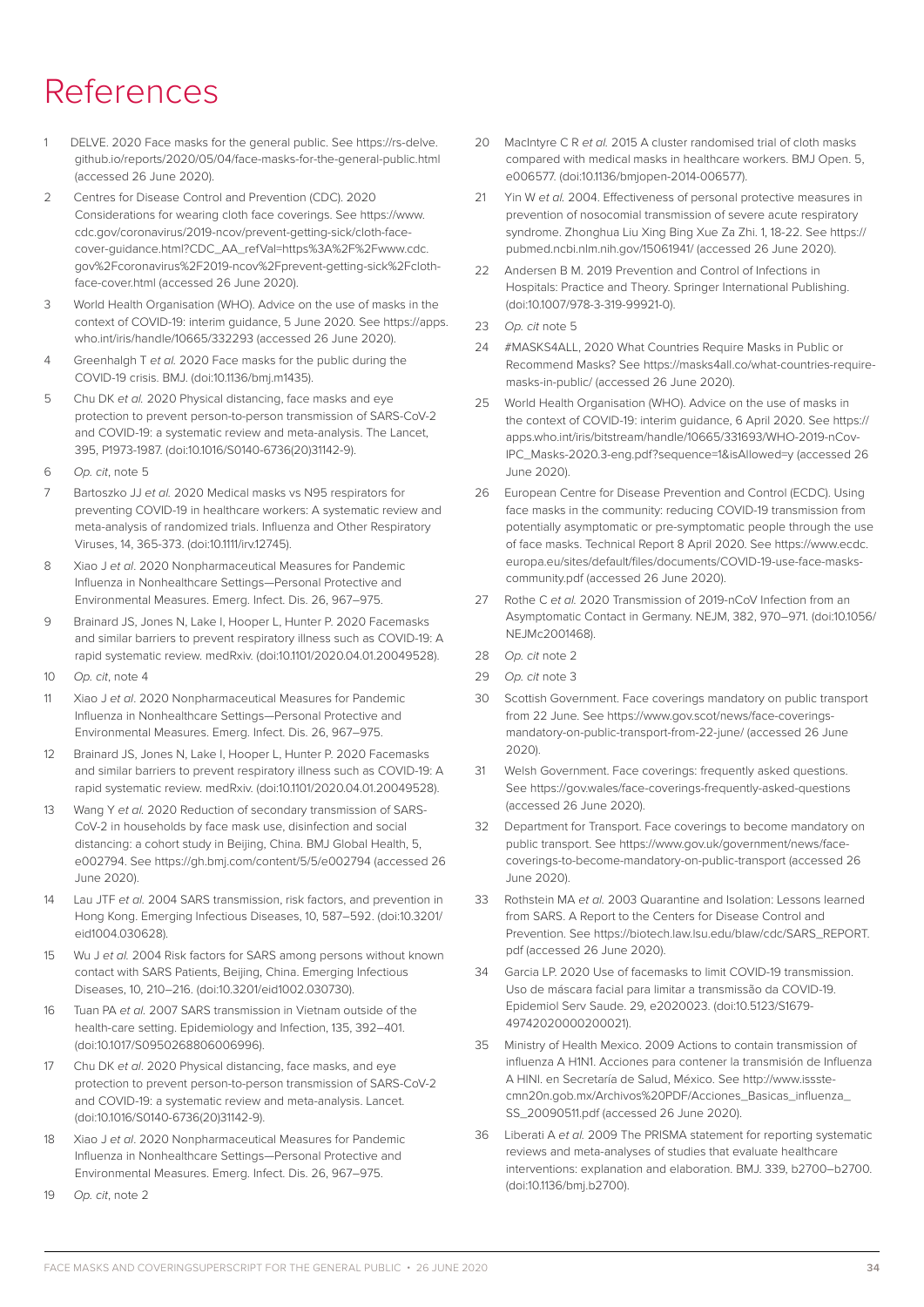- 37 Stroup DF *et al.* 2000 Meta-analysis of Observational Studies in Epidemiology: A Proposal for Reporting. JAMA, 83, 2008-12. (doi: 10.1001/jama.283.15.2008).
- 38 Mills MC, Rahal C. 2019 A scientometric review of genome-wide association studies. Communications Biology, 2. (doi:10.1038/s42003- 018-0261-x).
- 39 Mills MC, Rahal C. 2020 The GWAS Diversity Monitor tracks diversity by disease in real time. Nature Genetics, 52, 242–243. (doi:10.1038/ s41588-020-0580-y).
- 40 Van Bavel JJ *et al.* 2020 Using social and behavioural science to support COVID-19 pandemic response. Nature Human Behaviour, 4, 460–471. (doi:10.1038/s41562-020-0884-z).
- 41 Guyatt GH *et al.* 2008 GRADE: an emerging consensus on rating quality of evidence and strength of recommendations. BMJ. 336, 924–926. (doi:10.1136/bmj.39489.470347.AD).
- 42 Teasdale E *et al.* 2014 Public perceptions of non-pharmaceutical interventions for reducing transmission of respiratory infection: systematic review and synthesis of qualitative studies. BMC Public Health, 14. See https://bmcpublichealth.biomedcentral.com/ articles/10.1186/1471-2458-14-589 (accessed 26 June 2020).
- 43 Gershon RR *et al.* 2018 Adherence to Emergency Public Health Measures for Bioevents: Review of US Studies. Disaster Med. Public Health Prep. 12, 528–535. (doi:10.1017/dmp.2017.96).
- 44 *Op. cit* note 42.
- 45 *Op. cit* note 26
- 46 Bricker D. 2020 More people say they're wearing masks to protect themselves from COVID-19 since March. IPSOS. See https://www. ipsos.com/en/more-people-say-theyre-wearing-masks-protectthemselves-covid-19-march (accessed 26 June 2020).
- 47 Caress AL *et al.* 2010 Exploring the needs, concerns and behaviours of people with existing respiratory conditions in relation to the H1N1 'swine influenza' pandemic: a multicentre survey and qualitative study. Health Technology Assessment, 14, 1-108. (doi:10.3310/hta14340-01).
- 48 Teasdale E, Yardley L. 2011 Understanding responses to government health recommendations: public perceptions of government advice for managing the H1N1 (swine flu) influenza pandemic. Patient Education and Counselling, 85, 413–418. (doi:10.1016/j. pec.2010.12.026).
- 49 Gray L *et al.* 2012 Community responses to communication campaigns for influenza A (H1N1): a focus group study. BMC Public Health. 12, 205. (doi:10.1186/1471-2458-12-205).
- 50 Menni C *et al.* 2020 Real-time tracking of self-reported symptoms to predict potential COVID-19. Nature Medicine. (doi:10.1038/s41591-020- 0916-2).
- 51 Teasdale E *et al.* 2012 The importance of coping appraisal in behavioural responses to pandemic flu. British Journal of Health Psychology, 17, 44–59. (doi:10.1111/j.2044-8287.2011.02017.x).
- 52 Bish A, Michie S. 2010 Demographic and attitudinal determinants of protective behaviours during a pandemic: A review. British Journal of Health Psychology, 15, 797–824. (doi:10.1348/135910710X485826).
- 53 Cowling BJ *et al.* 2010 Face masks to prevent transmission of influenza virus: a systematic review. Epidemiology and Infection, 138, 449–456. (doi:10.1017/S0950268809991658).
- 54 Goodwin, R *et al.* 2009 Initial psychological responses to Influenza A, H1N1 ("Swine flu"). BMC Infectious Diseases, 9. (doi:10.1186/1471-2334- 9-166).
- 55 Lau JTF *et al.* 2011 Changes in knowledge, perceptions, preventive behaviours and psychological responses in the pre-community outbreak phase of the H1N1 epidemic. Epidemiology and Infection, 139, 80–90. (doi:10.1017/S0950268810001925).
- 56 Lau JTF *et al.* 2007 Anticipated and current preventive behaviours in response to an anticipated human-to-human H5N1 epidemic in the Hong Kong Chinese general population. BMC Infectious Diseases, 7. (doi:10.1186/1471-2334-7-18).
- 57 Liao Q *et al.* 2010 Fielding, Situational Awareness and Health Protective Responses to Pandemic Influenza A (H1N1) in Hong Kong: A Cross-Sectional Study. PLoS One, 5, e13350. (doi:10.1371/journal. pone.0013350).
- 58 Prati G *et al.* 2011 Compliance with recommendations for pandemic influenza H1N1 2009: the role of trust and personal beliefs. Health Education Research, 26, 761–769. (doi:10.1093/her/cyr035).
- 59 Rubin GJ *et al.* 2010 The impact of communications about swine flu (influenza A H1N1v) on public responses to the outbreak: results from 36 national telephone surveys in the UK. Health Technology Assessment, 14, 183-266. (doi:10.3310/hta14340-03).
- 60 Rubin GJ *et al.* 2009 Public perceptions, anxiety, and behaviour change in relation to the swine flu outbreak: cross sectional telephone survey. BMJ, 339, b2651–b2651. (doi:10.1136/bmj.b2651).
- 61 Floyd DL *et al.* 2000 A Meta-Analysis of Research on Protection Motivation Theory. Journal of Applied Psychology, 30, 407–429. (doi:10.1111/j.1559-1816.2000.tb02323.x).
- 62 *Op. cit* note 61
- 63 *Op. cit* note 41
- 64 Cava MA *et al.* 2005 Risk Perception and Compliance with Quarantine During the SARS Outbreak. Journal of Nursing Scholarship, 37, 343–347. (doi:10.1111/j.1547-5069.2005.00059.x).
- 65 Wise T *et al.* 2020 Changes in risk perception and protective behaviour during the first week of the COVID-19 pandemic in the United States. PsyArXiv Preprints. (doi:10.31234/osf.io/dz428).
- 66 Perrotta D *et al.* 2020 Behaviours and attitudes in response to the COVID-19 pandemic: insights from a cross-national Facebook survey. medRxiv. (doi:10.1101/2020.05.09.20096388).
- 67 *Op. cit* note 42
- 68 *Op. cit* note 49
- 69 Hilton S, Smith E. 2010 Public views of the UK media and government reaction to the 2009 swine flu pandemic. BMC Public Health, 10. (doi:10.1186/1471-2458-10-697).
- 70 Seale H *et al.* 2012 Examining the knowledge, attitudes and practices of domestic and international university students towards seasonal and pandemic influenza. BMC Public Health, 12. (doi:10.1186/1471-2458- 12-307).
- 71 *Op. cit* note 70
- 72 Joffe H. 2003 Risk: From perception to social representation. British Journal of Social Psychology, 42, 55–73. (doi:10.1348/0144666037632 76126).
- 73 *Op. cit* note 46
- 74 *Op. cit* note 32
- 75 *Op. cit* note 32
- 76 *Op. cit* note 32
- 77 *Op. cit* note 32
- 78 Chow A *et al.* 2020 Unintended consequence: influenza plunges with public health response to COVID-19 in Singapore. The Journal of Infection, S0163-4453, 30262-0. (doi:10.1016/j.jinf.2020.04.035).
- 79 *Op. cit*, note 46
- 80 Betsch C *et al.* 2017 On the benefits of explaining herd immunity in vaccine advocacy. Nature Human Behaviour, 1. (doi:10.1038/s41562- 017-0056).
- 81 Gelfand MJ *et al.* 2011 Differences between tight and loose cultures: a 33-nation study. Science, 332, 1100–1104. (doi:10.1126/science.1197754).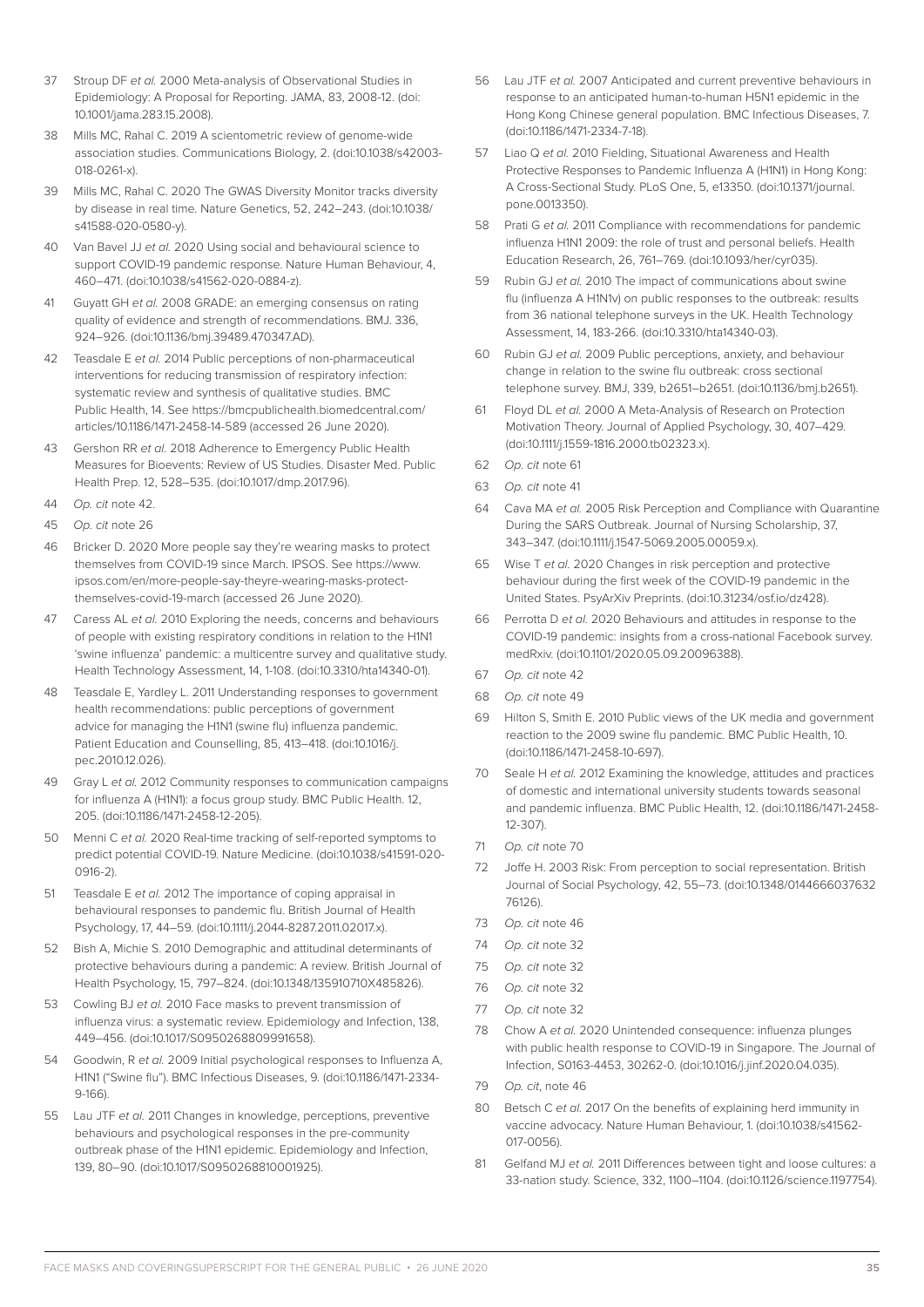- 82 Painter M, Qiu T, 2020 Political beliefs affect compliance with COVID-19 social distancing orders. SSRN Preprint. (doi:10.2139/ ssrn.3569098).
- 83 *Op. cit* note 67
- 84 Rothgerber H et al. 2020 Politicizing the COVID-19 pandemic: ideological differences in adherence to social distancing. PsyArXiv Preprint. (doi:10.31234/osf.io/k23cv).
- 85 Bakshy E *et al.* 2015 Exposure to ideologically diverse news and opinion on Facebook. Science, 348, 1130–1132. (doi:10.1126/science. aaa1160).
- 86 Battiston P *et al.* 2020 Trust in science and experts during the COVID-19 outbreak in Italy. OSF Preprints. (doi:10.31219/osf.io/twuhj).
- 87 Smith SS. 2020 Race and trust. Annual Review of Sociology, 36, 453- 475. (doi:10.1146/annurev.soc.012809.102526).
- 88 Boulware, LE. 2003 Race and trust in the health care system. Public Health Reports, 118, 358-365. (doi:10.1016/S0033-3549(04)50262-5).
- 89 Dowd JB *et al.* 2020 Demographic science aids in understanding the spread and fatality rates of COVID-19. PNAS, 117, 9696–9698. (doi:10.1073/pnas.2004911117).
- 90 Nepomuceno MR *et al.* 2020 Besides population age structure, health and other demographic factors can contribute to understanding the COVID-19 burden. PNAS, 117, 13881–13883. (doi:10.1073/ pnas.2008760117).
- 91 Richardson S *et al.* 2020 Presenting characteristics, comorbidities, and outcomes among 5700 patients hospitalized with COVID-19 in the New York City area. JAMA. 323, 2052-2059. (doi:10.1001/ jama.2020.6775).
- 92 Verhagen, DM *et al.* 2020 Forecasting spatial, socioeconomic and demographic variation in COVID-19 health care demand in England and Wales. BMC Medicine, 18. (doi:10.1186/s12916-020-01646-2).
- 93 *Op. cit* note 64
- 94 *Op. cit* note 67
- 95 Goldstein E, Lipsitch M. 2020 Temporal rise in the proportion of both younger adults and older adolescents among COVID-19 cases in Germany: evidence of lesser adherence to social distancing practices? medRxiv. (doi:10.1101/2020.04.08.20058719).
- 96 *Op. cit* note 67
- 97 Peckham H *et al.* 2020 Sex-Bias in COVID-19: A Meta-Analysis and Review of Sex Differences in Disease and Immunity. SSRN Preprint. (doi:10.21203/rs.3.rs-23651/v1).
- 98 Carbon CC. 2020 The Psychology of Wearing Face Masks in Times of the COVID-19 Pandemic. SSRN PrePrint. (doi:10.2139/ssrn.3584834).
- 99 Cohn SK. 2012 Pandemics: waves of disease, waves of hate from the Plague of Athens to A.I.D.S.\*. Historical Research, 85, 535–555. (doi:10.1111/j.1468-2281.2012.00603.x).
- 100 Russell A. 2020 The rise of coronavirus hate crimes. The New Yorker. See https://www.newyorker.com/news/letter-from-the-uk/the-rise-ofcoronavirus-hate-crimes (accessed 26 June 2020).
- 101 Xio Z *et al.* 2020 The face mask and the embodiment of stigma. PsyArXiv Preprint. (doi:10.31234/osf.io/fp7z8).
- 102 Siu JYM. 2010 Another nightmare after SARS: knowledge perceptions of and overcoming strategies for H1N1 influenza among chronic renal disease patients in Hong Kong. Qualitative Health Research, 20, 893–904 (doi:10.1177/1049732310367501).
- 103 Ferng Y *et al.* 2011 Barriers to mask wearing for influenza-like illnesses among urban hispanic households. Public Health Nursing, 28, 13–23. (doi:10.1111/j.1525-1446.2010.00918.x).
- 104 Wu H *et al.* 2020 Facemask shortage and the novel coronavirus disease (COVID-19) outbreak: Reflections on public health measures. EClinicalMedicine. 21, 100329. (doi:10.1016/j.eclinm.2020.100329).
- 105 Yuan EJ *et al.* 2020 Where to buy face masks? Survey of applications using Taiwan's open data in the time of coronavirus disease 2019. Journal of the Chinese Medical Association, 83, 557-560. (doi:10.1097/ JCMA.0000000000000325).
- 106 Wang MW *et al.* 2020 Mask crisis during the COVID-19 outbreak. European Review for Medical and Pharmacological Sciences, 24, 3387–3399. (doi:10.26355/eurrev\_202003\_20707).
- 107 *Op. cit* note 32
- 108 *Op. cit* note 32
- 109 *Op. cit* note 32
- 110 *Op. cit* note 46
- 111 Witte K, Allen M. 2000 A meta-analysis of fear appeals: implications for effective public health campaigns. Health, Education and Behaviour, 27, 591–615. (doi:10.1177/109019810002700506).
- 112 Presidenxa de Consigilio die Ministri. Ordinaza n. 11/2020 Il commissario straodrdinario per l'attuazione e il coordinamento delle misure di contenimento e contrasto dell'emergenza epidemiologica COVID-19. See http://www.governo.it/sites/new.governo.it/files/ CSCovid19\_Ord\_11-2020-txt.pdf (accessed 26 June 2020).
- 113 Adams-Prassl A *et al.* 2020 Inequality in the impact of the coronavirus shock: new survey evidence for the UK. Cambridge Working Papers in Economics. (doi:10.17863/CAM.52477).
- 114 Baum NM *et al.* 2009 "Listen to the People": Public deliberation about social distancing measures in a pandemic. The American Journal of Bioethics, 9, 4–14. (doi:10.1080/15265160903197531).
- 115 *Op. cit* note 48
- 116 *Op. cit* note 64
- 117 Luo P *et al.* 2020 Topical rh-aFGF: An effective therapeutic agent for facemask wearing-induced pressure sores. Dermatologic Therapy. (doi:10.1111/dth.13745).
- 118 *Op. cit* note 105
- 119 *Op. cit* note 67
- 120 *Op. cit* note 46
- 121 *Op. cit* note 2
- 122 Goldberg M *et al.* 2020 Mask-wearing increased after a government recommendation: a natural experiment in the U.S. during the COVID-19 pandemic. PsyArXiv Preprint. (doi:10.31234/osf.io/uc8nz).
- 123 *Op. cit* note 67
- 124 *Op. cit* note 42
- 125 *Op. cit* note 5
- 126 *Op. cit* note 1
- 127 UK Prime Minister's Office. PM announces easing of lockdown restrictions: 23 June 2020. See https://www.gov.uk/government/ news/pm-announces-easing-of-lockdown-restrictions-23-june-2020 (accessed 26 June2020).
- 128 Block P *et al.* 2020 Social network-based distancing strategies to flatten the COVID-19 curve in a post-lockdown world. Nature Human Behaviour, 4, 588–596. (doi:10.1038/s41562-020-0898-6).
- 129 *Op. cit* note 64
- 130 *Op. cit* note 47
- 131 *Op. cit* note 70
- 132 Prieto Rodgriguez MA *et al.* 2012 La visión de la ciudadanía sobre la epidemia de gripe H1N1 2009-2010: Un enfoque cualitativo. Index de Enfermería. 21, 38–42. (doi:10.4321/S1132-12962012000100009).
- 133 *Op. cit* note 42
- 134 *Op. cit* note 43
- 135 *Op. cit* note 24
- 136 *Op. cit* note 3
- 137 *Op. cit* note 40